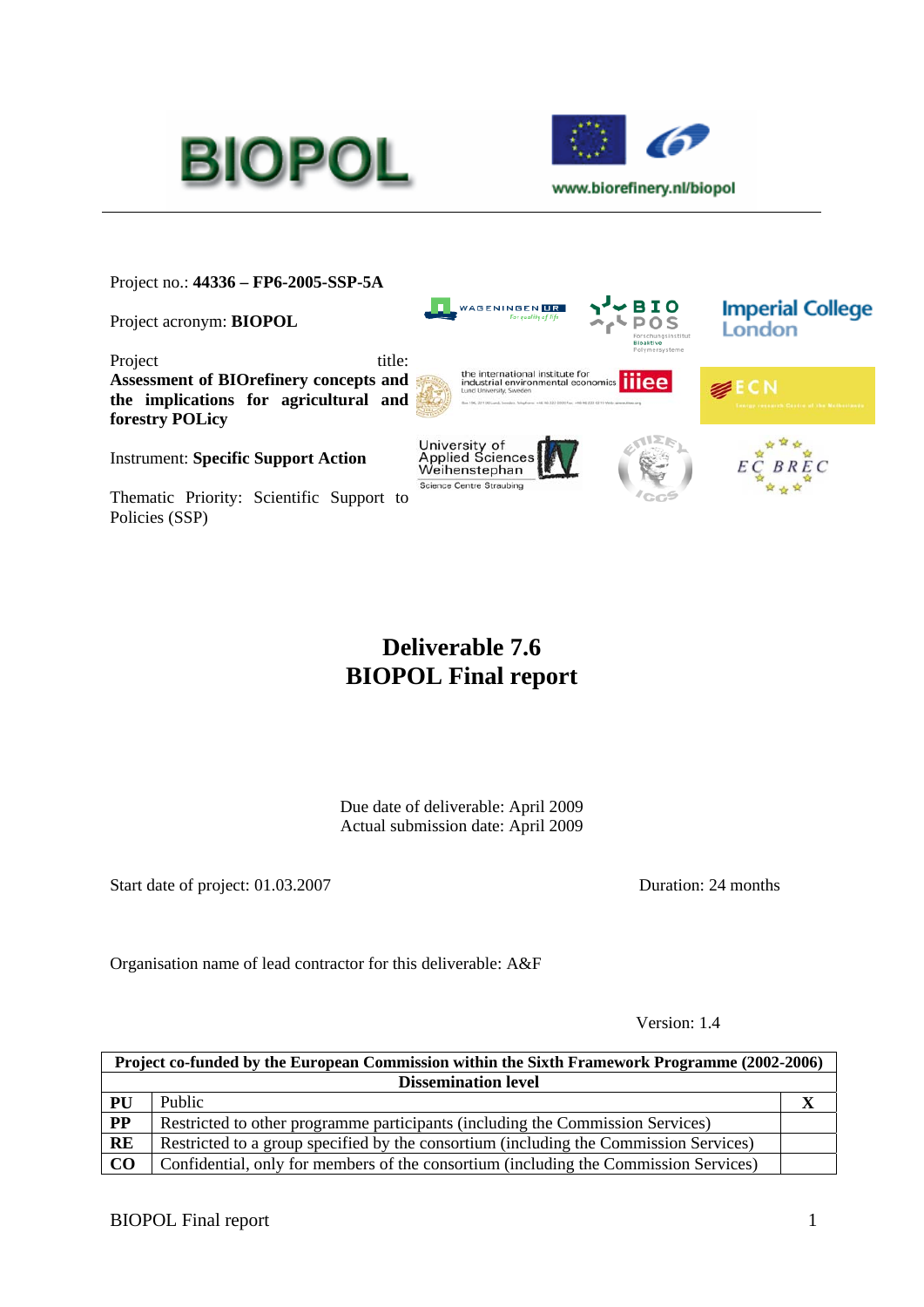# **Content**

| 2.                                                                                              |  |
|-------------------------------------------------------------------------------------------------|--|
| 2.1.                                                                                            |  |
| Current status of the industrial implementation of biorefinery plants  16<br>2.2.               |  |
| 2.3.                                                                                            |  |
| Biomass, platform chemicals, syngas, lignocellulose, carbohydrates 17<br>2.3.1.                 |  |
| 2.3.2.                                                                                          |  |
|                                                                                                 |  |
| 2.4.1.                                                                                          |  |
| 2.4.2.                                                                                          |  |
| 2.5.                                                                                            |  |
| Acceptance of biorefinery concepts amongst industrial actors, consumers and NGOs 20<br>3.       |  |
| 3.1.                                                                                            |  |
| 3.2.                                                                                            |  |
| 3.3.                                                                                            |  |
| 3.4.                                                                                            |  |
| 3.5.                                                                                            |  |
| 4.                                                                                              |  |
| 4.1.                                                                                            |  |
| 4.2.                                                                                            |  |
| 4.3.                                                                                            |  |
| 5.                                                                                              |  |
| 5.1.                                                                                            |  |
| 5.2.                                                                                            |  |
| 5.3.                                                                                            |  |
| 5.3.1.                                                                                          |  |
| 5.3.2.                                                                                          |  |
| 5.4.                                                                                            |  |
| Implications of renewable policy, forestry policy and agricultural policy for biorefinery<br>6. |  |
| 38                                                                                              |  |
| 6.1.                                                                                            |  |
| 6.2<br>Results                                                                                  |  |
| 6.2.1.                                                                                          |  |
| 6.2.2.                                                                                          |  |
| 6.2.3.                                                                                          |  |
| 6.3                                                                                             |  |
| 6.3.                                                                                            |  |
| 7.                                                                                              |  |
| 7.1.                                                                                            |  |
| 7.2.                                                                                            |  |
| 7.3.                                                                                            |  |
| 7.4.                                                                                            |  |
| 7.5.                                                                                            |  |
| 8.                                                                                              |  |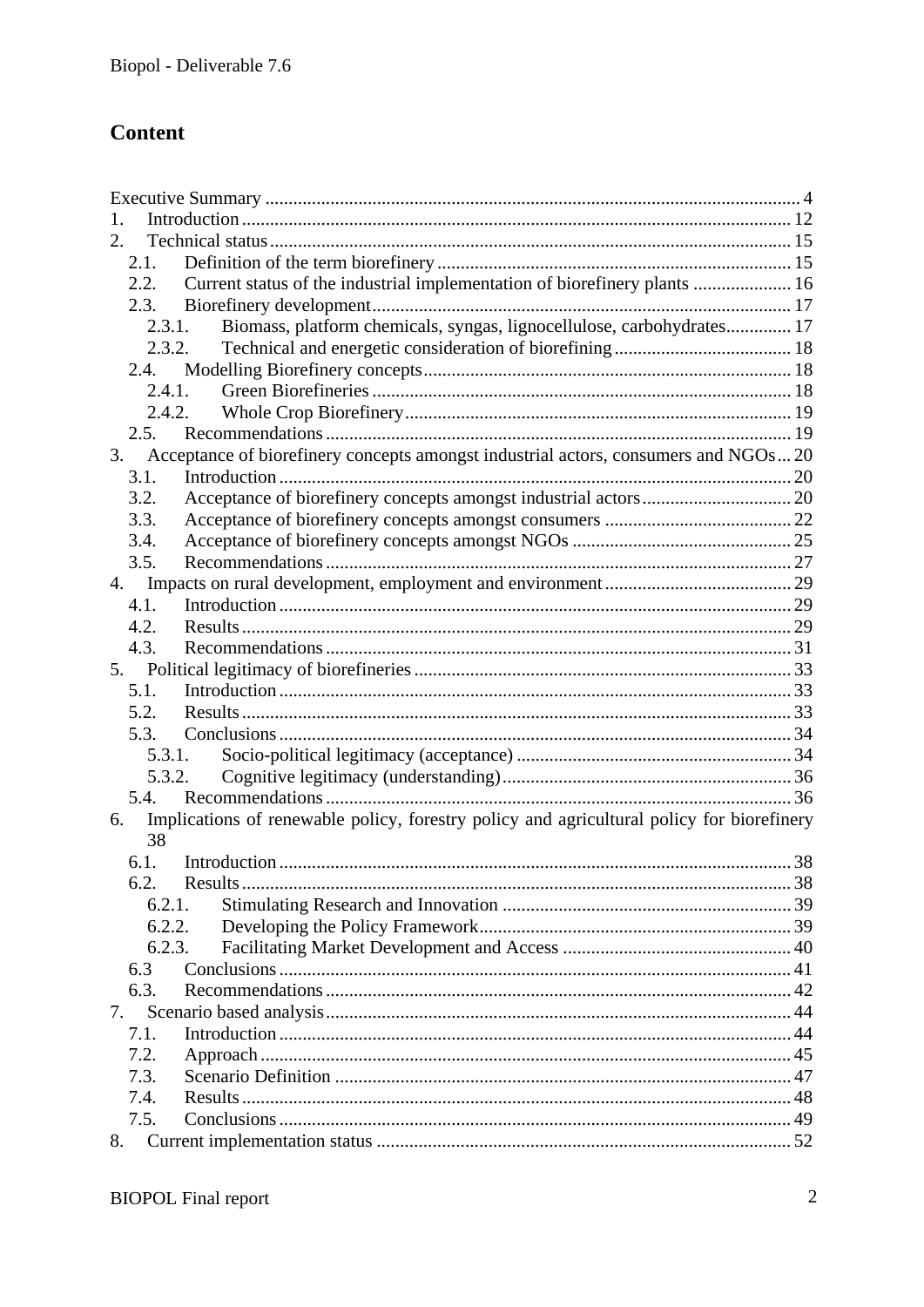| 8.1.    | Identification, classification and mapping of existing and future EU biorefineries. 52 |  |
|---------|----------------------------------------------------------------------------------------|--|
| 8.2.    |                                                                                        |  |
| 8.3.    |                                                                                        |  |
| 9.      |                                                                                        |  |
| $9.1$ . |                                                                                        |  |
| 9.2.    |                                                                                        |  |
|         | 9.2.1.                                                                                 |  |
|         | 9.2.2.                                                                                 |  |
|         | 9.2.3.                                                                                 |  |
| 9.3.    |                                                                                        |  |
| 9.4.    |                                                                                        |  |
| 9.5.    |                                                                                        |  |
| 10.     |                                                                                        |  |
| 11.     |                                                                                        |  |
| 11.1.   |                                                                                        |  |
| 11.2.   |                                                                                        |  |
| 11.2.1. |                                                                                        |  |
| 11.2.2. |                                                                                        |  |
|         | 11.2.3.                                                                                |  |
| 11.3.   |                                                                                        |  |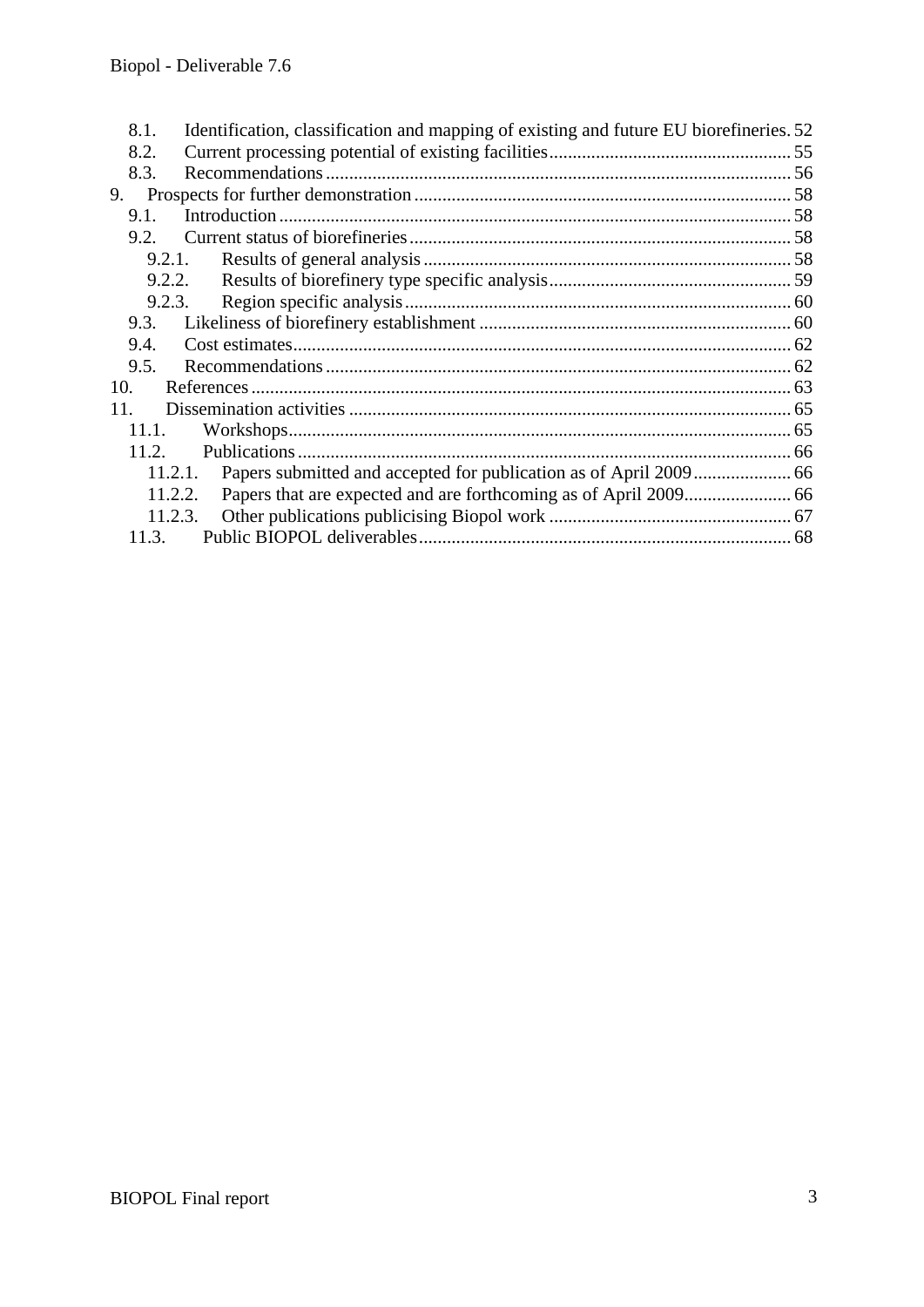# **Executive Summary**

#### **Introduction**

BIOPOL is a two-year research project funded by the European Commission since 2007 through the Sixth Framework Programme. The overall goal of BIOPOL is to assess the status (technical, social, environmental, political, and implementation) of innovative BIOrefinery concepts and the implications for agricultural and forestry POLicy. Biorefinery concepts are aimed at relevant market-competitive and environmental-friendly synthesis of bio-products – chemicals and/or materials – together with the production of secondary energy carriers – transportation fuels, power and/or CHP. BIOPOL was conceived to address the fact that the wider expectations for biorefineries have not yet yielded clear definitions for biorefinery concepts, or an understanding of the current status and prospective benefits of biorefining in Europe. Therefore the BIOPOL project was designed to assess the current status of biorefinery activities in Europe and explore future scenarios for development. By systematically accounting for potential technical, political, social and industrial impacts of such scenarios their outputs will be utilised to inform policy formulation in this area. By drawing from several complimentary research disciplines the insights gained will be able to inform EU policy-making and help frame future research directions both in Europe and elsewhere.

#### **Main results**

*Technical status* 

The biorefinery definition that has been adopted in this BIOPOL-project (according to the IEA-Task 42 biorefinery, www.biorefinery.nl/biopol) is the following:

> 'Biorefinery is the sustainable processing of biomass into a spectrum of marketable products including energy'

Currently four complex biorefinery systems are distinguished in the research and development literature:

- 1. Green Biorefineries: using 'naturally-wet' biomass, such as green grass, alfalfa, clover, or immature cereals.
- 2. Lignocellulosic Feedstock Biorefineries: using 'naturally-dry' raw material such as cellulose-containing biomass and residues.
- 3. Whole Crop Biorefineries: using raw materials such as cereals or maize.
- 4. 'Two Platform' Biorefineries: combine the sugar platform and the syngas platform.

#### *Industry, consumers and NGOs*

After intense desk research a literature overview of market introduction and development of biorefinery concepts in industry was delivered. Thereby the focus was set on four economically important and promising industry sectors which could successfully introduce and develop biorefinery concepts and related products in the market: the chemical industry, the pulp and paper industry, the starch and sugar industry, and the biofuels industry.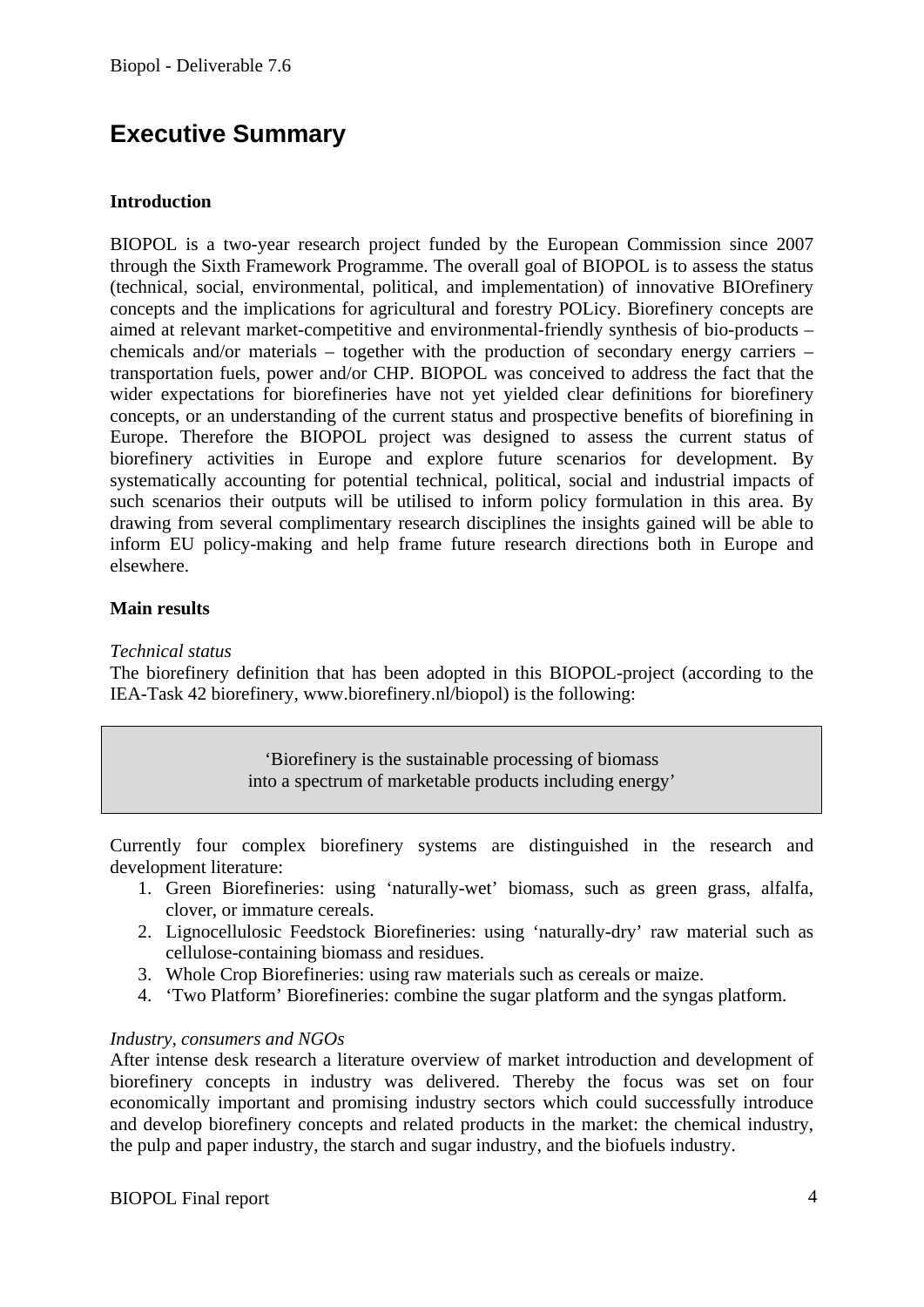The market acceptance within these industries was analysed in the year 2007/2008 by means of a standardised questionnaire-based survey among (potential) industrial actors. Overall, the surveyed companies displayed a positive attitude towards biorefinery concepts with 80% of the interviewed companies agreeing that biorefineries are promising concepts. This positive attitude was observed in all relevant sectors, although the chemical industry was noticeably less optimistic than the other branches surveyed.

The second part of the market acceptance investigation deals with the results of a survey among the potential consumers of many end-products manufactured in biorefineries. Consumers' general attitudes towards biorefinery concepts were considered, along with their opinions towards related issues such as economic viability and local impacts. No strong and consistent public opposition to biorefinery plants in the six surveyed countries can reasonably be expected due to a (very) positive assessment of biorefineries by respondents. Ecofriendliness and positive economic effects of biorefinery concepts were the most positively received aspects of biorefining amongst consumers, providing an opportunity to advocates of biorefining for highlighting these features in public communication activities.

NGOs are important stakeholders for the acceptance of the Biorefinery concept and the future implementation of biorefineries in Europe. A survey was conducted among NGOs in the six participating EU countries to learn their views on the biorefinery concepts. It can be concluded that the consulted NGOs are actively involved in the bioenergy field, and to a lesser but growing extent in the biorefinery field. Overall, the view towards the biorefinery concept appears positive, with the caveat that a substantial number of NGOs are currently developing their position on biorefineries.

#### *Rural development, employment and environment*

This project concludes that in establishing biorefinery operations the involvement of local people is vital. This is of greatest importance for greenfield biorefineries that bring change in the local habitat and to the local community. Interactions with all local actors in the early stages of building a new biorefinery plant are necessary to increase public acceptance.

The indirect impact on employment is not easy to measure, especially for biorefineries colocated with existing facilities and using existing supply chains. Nevertheless, benefits are apparent wherever new value is created from residues and wherever current jobs are maintained, for instance jobs that could otherwise be lost due to EU sugar reform.

Case studies show that economic factors are currently more important for enterprises than environmental issues. Politics, e.g. biofuels legislation, can be a pivotal driver in the establishment of individual biorefineries. Sustainability issues are recognized as very important by operators of pilot biorefineries in order to safeguard the long-term operations of the plant by accounting for future trends, new legislation and changes in institutional and public mindsets. As a result, current biorefinery strategies reveal trade-offs between economic and environmental factors (for instance, between transport costs and emissions, and between feedstock costs and local rural development).

#### *Political legitimacy*

Analysis of perceptions of members of the policy community towards biorefinery-related environmental, social, policy and reputational issues reveals a number of areas where prompt action from the political and scientific communities could yield significant benefits.

The analysis indicates that policy-sphere actors are aware of the very significant levels of resources and support that could be needed to establish sustainable biorefineries Europe-wide. The survey results suggest that policy-sphere informants may be cautious with regards to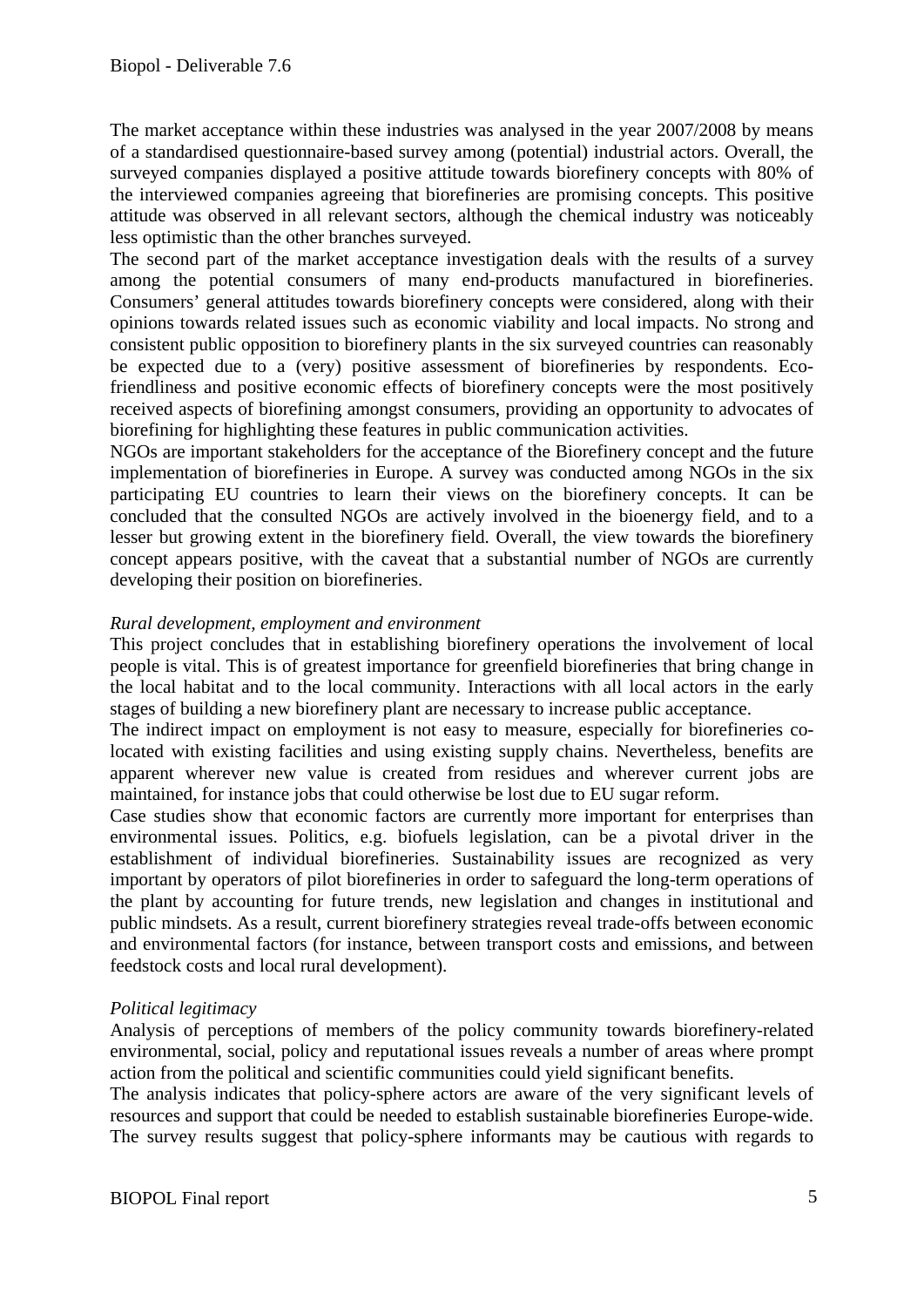issues that can pose a significant threat to the social reputation and acceptance of biorefinery concepts – a notable example being that of GMOs in feedstocks. Responses also indicate a perceived urgency to establish guidelines and standards of a technical nature in almost every category of biorefinery activity (from feedstock production to product use). The analysis also conveyed the result that agreeing sustainability criteria is another priority amongst policy makers.

In general, there are indications that political informants have a good working knowledge of biorefinery concepts and largely share the views of the scientific community regarding the relative environmental and social contributions that biorefining can make. However, the possibility that a deeper understanding of the various potential advantages (and trade-offs) of biorefining may not yet be widespread suggests a need for further political engagement.

#### *Implications of the existing political framework*

An analysis of EU policies impacting biorefinery viability has been performed. The focus areas for policies are primarily energy, forestry, agriculture and environment. There are also many other relevant policies for the biorefinery concept arising in fields that range from waste management to rural development. The policy areas often overlap and conflict where the proposed biorefinery concepts are concerned, leading to apparent complexity and uncertainty in the policy environment.

The study finds evidence that actions to support innovation (translation of research into technology and products) and the integration of currently unconnected technologies will now need to translate into strong commitment and support for the establishment of pilot and demonstration plants.

Numerous examples of potential overlaps, conflicts and synergies between policy regimes were found in this study. There are a growing number of examples of how development of industries or sectors important to the biorefinery industry can be influenced by unintended consequences of policy interactions. These include areas such as liquid biofuels, rural development, agricultural reform, climate policy and renewable energy.

An immediate observation is that although many policies generated by the European Commission are relevant to biorefinery concepts, very few specifically refer to biorefineries. Most of the policies are much broader than the biorefinery concept or, indeed, bioenergy or renewable energy. For example, policies on rural development may have only a few sections/lines related to renewable energy. However, it may be the conditions created by policies that are crucial the implementation of the biorefinery concepts.

#### *Scenario analysis*

With the new biomass supply model, developed by the E3MLab of ICCS, four scenarios were quantified and simulated. The demand for biomass/residues for energy purposes for each country was set equal to the PRIMES model results for the RES and Climate Action Policy Package scenario. Two alternative possibilities were modelled: one case in which only standalone biomass processing plants are possible and a second case in which integrated biorefineries succeed to develop enabling lower costs thanks to economies of scale. All scenarios are designed so as to respect the sustainability thresholds imposed by the EU legislation adopted in 2009. Scenarios were also constructed regarding the issue of non energy by-products, such lignin and glycerol. The projections (over the period 2010-2030) include the biomass energy balances, the use of resources, the land to be cultivated, the capacities and operation of existing and new biomass processing technologies, the imports of biomass commodities from the rest of the world and traded bilaterally in the EU, as well as the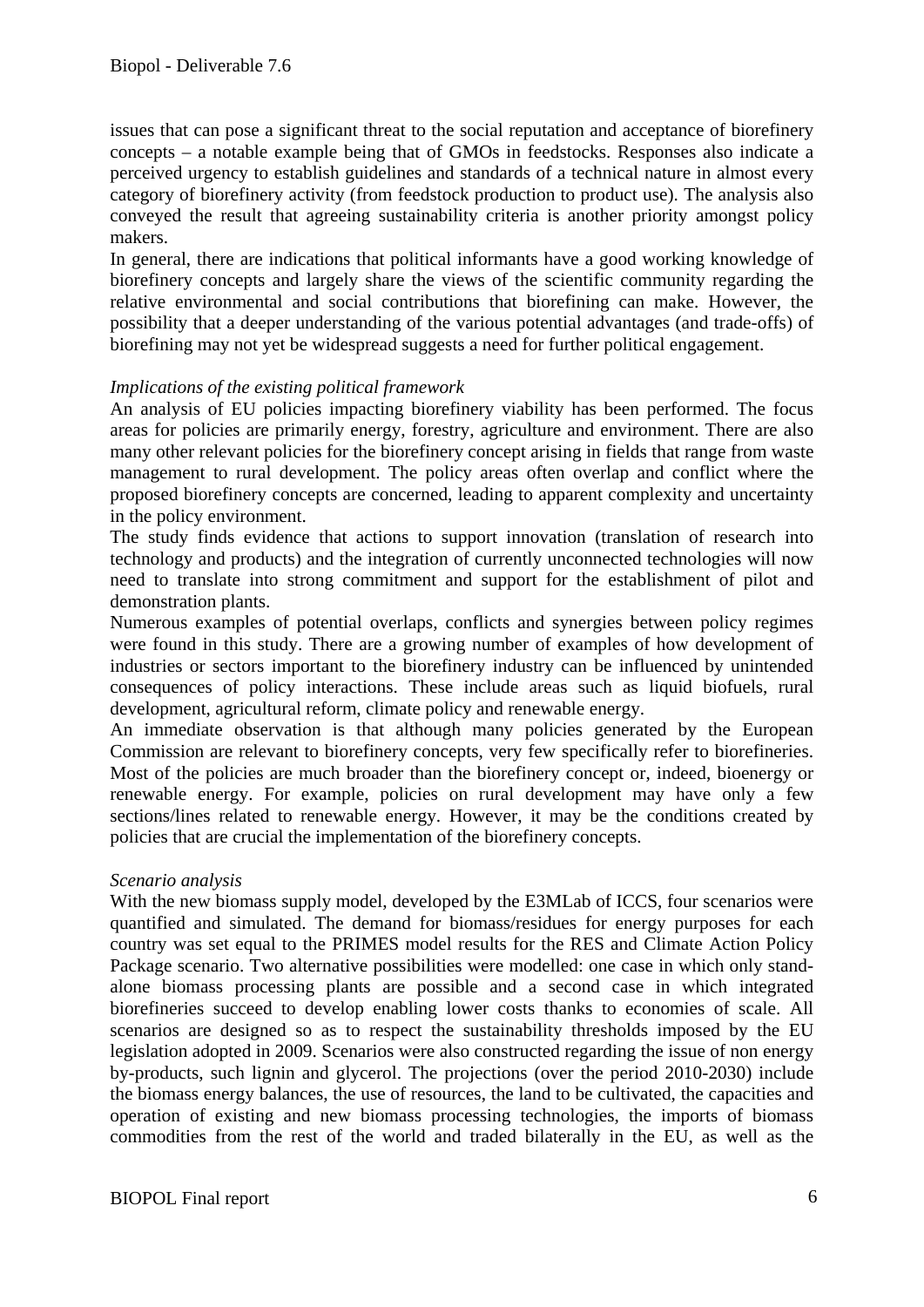biomass commodity prices to be supplied to the EU in the future. The report presents four scenarios which are defined as follows:

- Scenario A1: a given demand for energy biomass/residues to be met by the model with the stand alone technologies; production of by-products is not considered as a constraint.
- Scenario A2: a given demand for energy biomass/residues to be met by the model with the stand alone technologies and the introduction of the Integrated Biorefinery; production of by-products is not considered as a constraint.
- Scenario B1: a given demand for energy biomass/residues but also specific constraints on total production of glycerol and lignin only with the stand alone technologies.
- Scenario B2: a given demand for energy biomass/residues but also specific constraints on total production of by-products with both the stand alone technologies and the Integrated Biorefinery.

The main conclusions can be summarized as follows:

- There exist sufficient biomass/residues resources to meet effectively the increased requirements of the RES and climate action policy package of the EU provided that a high portion of available land in the EU is cultivated for raising energy crops.
- The sustainability threshold exerts considerable effects on technology choice for biomass processing and drives early deployment of  $2<sup>nd</sup>$  generation technologies.
- The  $2<sup>nd</sup>$  generation biomass supply chain can produce considerable quantities of non energy by-products (e.g. lignin, glycerol) which are valuable components favoring economic effectiveness of new technologies.
- Within such a context of high development of new technologies, there is scope for integration and scale effects along the concept of biorefineries, which induce savings in costs and lower prices.
- Despite high demand for biomass, supply costs and prices are found to stay within a reasonable range over the projection horizon, provided that technology dynamics and scale effects develop sufficiently over the entire biomass supply chain.

#### *Current implementation status*

A primary project objective was to provide a valuable overview of existing biorefineries, pilot plants and major RTD projects in the EU. This has been used to ascertain the level of integration of operational facilities in both existing and new industry sectors. It has also been possible to provide information on a number of aspects that are relevant for policy formulation.

34 existing or planned biorefineries have been identified and classified. In addition, 45 biorefinery-related major R&D, pilot and demonstration projects have been identified in the EU.

The majority of the identified biorefineries (23 out of 34) and biorefinery projects (28 out of 45) are located in Western Europe, followed by Northern and Southern Europe. About 75% of the biorefinery sites are located in an area comprising Northern France, Germany, Denmark, Belgium, the Netherlands, and the UK. These 6 countries possess both a variety of suitable feedstocks for biorefinery applications *and* intensive (petro)chemicals production. No existing biorefineries or major R&D projects or pilot plants have yet been identified in the Eastern EU countries.

To enhance results, the identification, classification and mapping of existing biorefinery ventures in the EU was undertaken in collaboration with the Biorefinery Euroview project.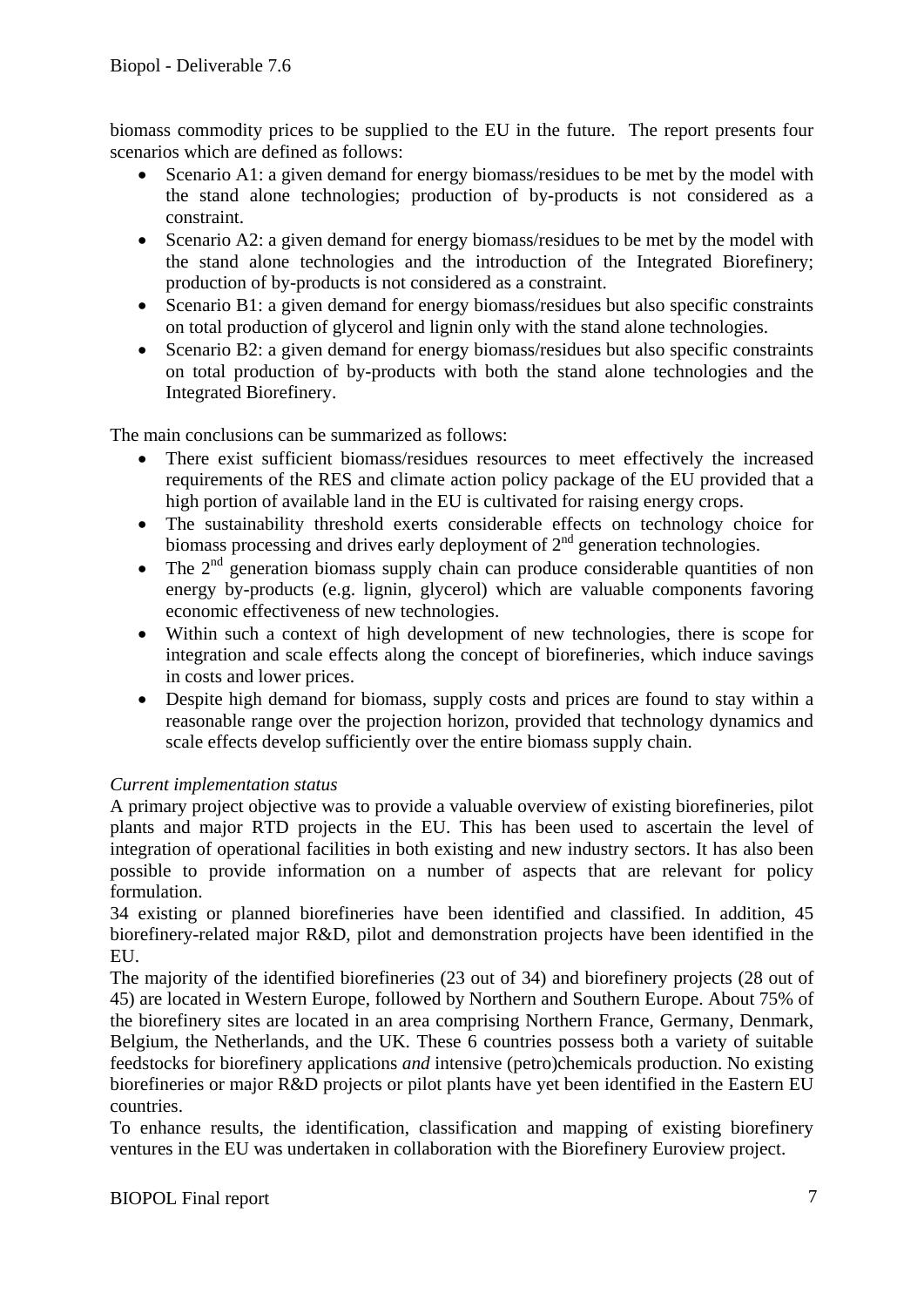#### *Prospects for further demonstration*

The establishment of new biorefineries in a certain region will depend on numerous establishment factors such as land use in surrounding area, presence of animal husbandry, presence of oil refineries and chemical plants, and transport options. A model has been developed to help estimate the likeliness of biorefinery establishment according to a number of such key factors for all EU member states.

Whole crop biorefineries may be most likely to develop in traditional areas of wheat, potato or sugar beet production (e.g. France and Germany), near harbours, and where animal feed is required (e.g. Belgium and The Netherlands). Since wheat is more easily transported over large distances harbour areas may be favoured, whilst potatoes and beet (with higher water content) may be processed closer to harvest.

Lignocellulosic biorefineries are likely to take feedstock from straw regions (e.g. France and Germany), wood regions (e.g. Sweden and Finland), or imports. Thus, countries with large harbours and well developed oil and chemical sites (e.g. The Netherlands and Belgium) could be advantaged.

Green biorefineries will be influenced by the local availability of grass, clover and demand for animal feed. These areas can be found in the whole of Europe, but mostly in Western Europe.

It is considered that biorefineries utilising syngas could preferentially develop in very similar areas to lignocellulosic biorefineries, with an additional emphasis on existing base chemical infrastructure.

#### **Main recommendations**

#### *Technical status*

Further basic research is required for pilot plants development and installation preferred in combination with green crop drying (or other agriculture) plants for Green Biorefineries and grain processing plants for a Whole Crop Biorefineries.

- For Green biorefineries further basic research is required for pilot plants development and installation, preferably in combination with green crop drying (or other agriculture) plants.
- For Whole crop biorefineries further basic research is required for pilot plants development and installation, preferably in combination with grain processing plants.
- For LCF biorefineries further basic research is required for pilot plants development and installation, preferably in combination with forestry operations and the woodusing industries.

#### *Industry, consumers and NGOs*

Main conclusion:

- In order to generate wider support for biorefineries, interested groups (including NGOs) and the general public should be informed about the benefits of these concepts, such as effective use of resources, environmental friendly technologies and products, social and economic benefits etc. The few negative associations raised by the consumers should be also actively treated in public communication activities related to biorefineries.
- The positive characteristics of bio-based products (like "natural product", sustainability and health benefits etc.) should form the basis for industrial product development processes and should be highlighted within communication activities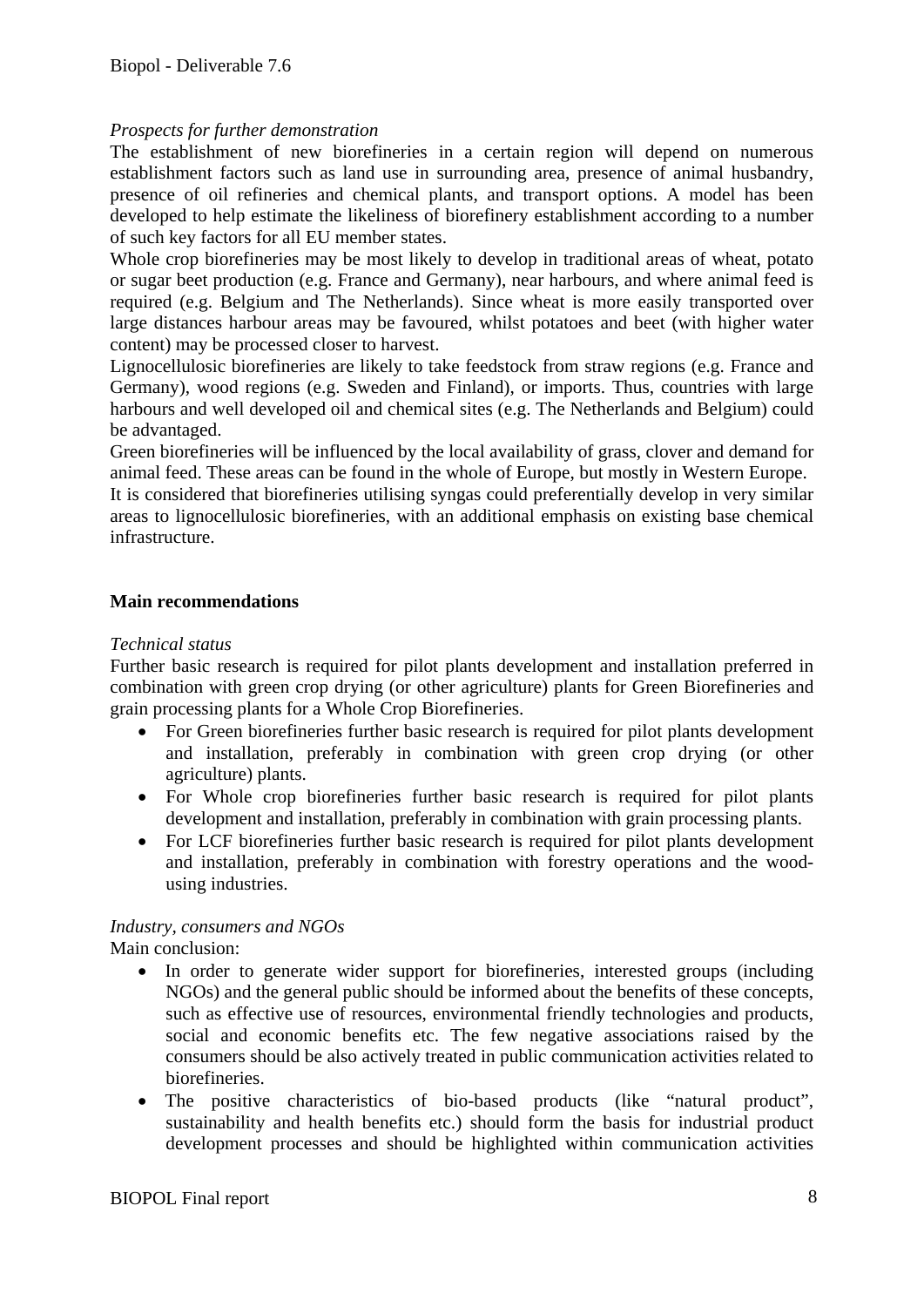targeted to buyers of such products. Interested buyer segments (e.g.  $LOHAS<sup>1</sup>$ ) should be addressed first but intensive marketing activities seem nevertheless to be necessary to convince them of the advantages and benefits of bio-based products.

• In this context it is suggested to create mechanisms that allow consumers to acknowledge the benefits of bio-based products, e.g. comparative studies, product benchmarking with regard to carbon footprint, systems of labelling for products manufactured locally. Environmental advantages of products from biorefineries could be acknowledged by establishment of a labelling system for bio-based products. Furthermore, public procurement can take a lead in the use of bio-based products, for example by changing the rules of public tenders in the construction business.

#### *Rural development, employment and environment*

Currently economic drivers such as low transport costs, biofuels subsidies and limited markets for advanced bioproducts are directing investment towards biorefineries that do not account for ecosystem services and other environmental goods.

- It is recommended that measures are taken to embed factors relating to long-term sustainability (e.g. biodiversity, GHG emissions and agricultural practices) in decision-making processes.
- Environmental advantages of products from biorefineries should be acknowledged for example by establishing of a labelling system for bio-based products (similar to 'Der Grüne Punkt' for packaging, which has an awareness rating of 98 % in Germany, and is also one of the best-known trademarks worldwide). If possible this system should be financed on the basis of the 'polluter-pays principle' where a 'polluter' is a company which does not use bio-based materials in their manufacturing, because it still prefers petroleum-based components or agricultural enterprises which uses synthetic fertilizers instead of natural ones.
- The environment (and sustainability aspects), in addition to the economics, should be prioritised as primary drivers of individual biorefinery establishments.

#### *Policy legitimacy*

An interactive process of building understanding and acceptance between policy and entrepreneurial actors can already be observed for biorefineries in Europe.

- Understanding could be enhanced via the open gathering and dissemination of information on the technical benefits – and tradeoffs – of advanced bioenergy concepts in key areas such as land utilisation, energy carrier and chemical lifecycle performance. This information should be presented in forms suitable for a range of social stakeholders.
- Acceptance could be improved by development of common and transparent strategies for communicating the technical complexity, and the potential trade-offs or radicalism in the 'difficult' areas such as GMOs. Areas where contentious issues are already present in biomass feedstock streams, or where associated products such as food/feed or pharmaceuticals may be affected might be prioritised.

<sup>1</sup> <sup>1</sup> LOHAS (Lifestyles of Health and Sustainability) is a specific market segment related to sustainable and healthy living. Generally LOHAS are relatively upscaled and well-educated. Experts class as LOHAS e.g. about 30% of US or 15% of German consumers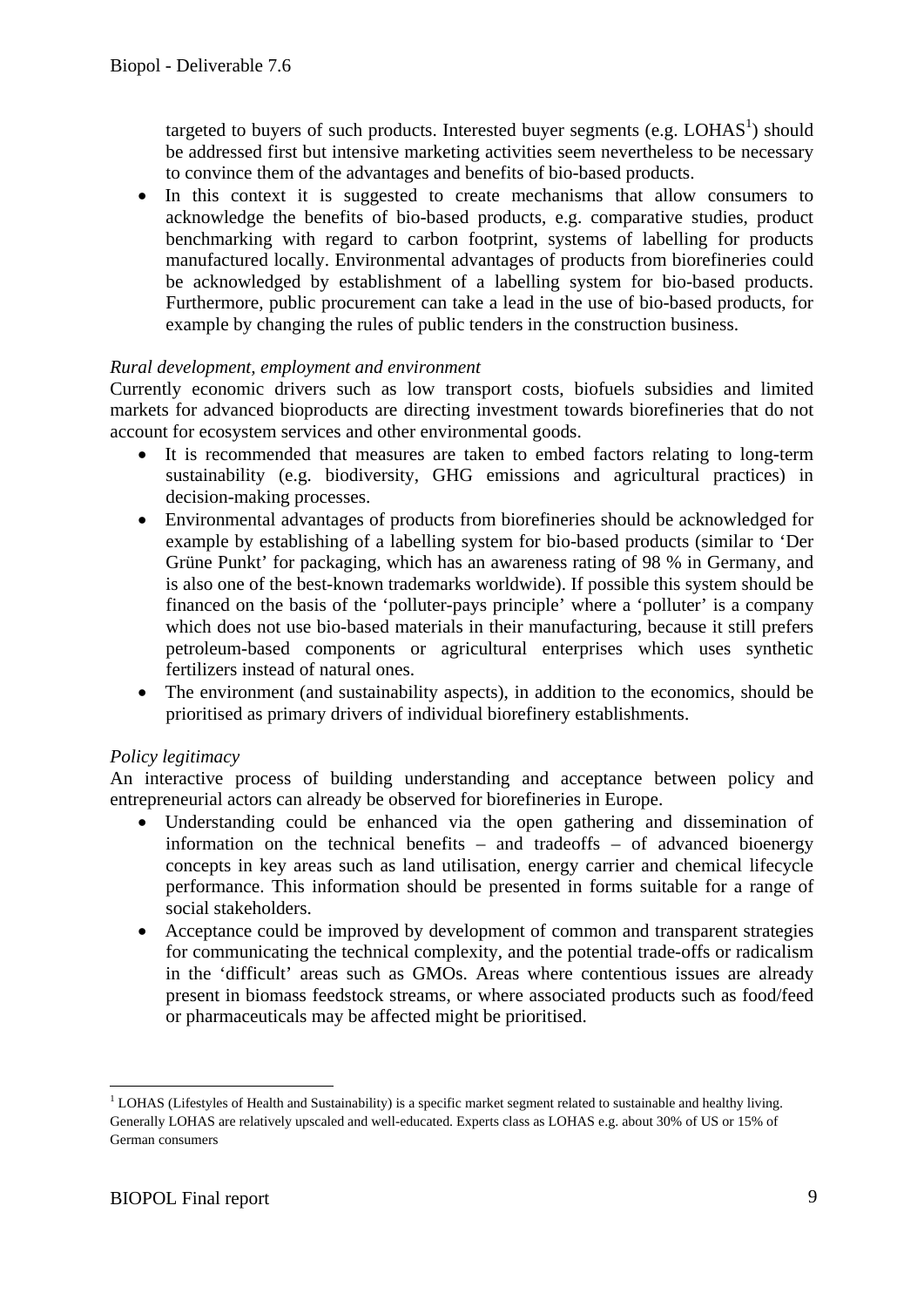• Understanding and acceptance could be further facilitated by the encouragement of intra-industry relationships and trade associations with the role of supporting the progress of advanced bioenergy.

#### *Implications of policies*

- Research and development (R&D) in relevant science fields should be secured and supported over the long-term. Additional attention should be given to reinforcement and technology transfer. One example of such reinforcement is greater involvement of industry, especially small and medium size enterprises (SMEs), in research activities. Shifting to demonstration, measures should be taken to streamline funding for the development of demonstration plants that is available at national and regional levels for public-private partnerships (PPPs) and define simple guidelines for industry to apply for these funds.
- To facilitate the development of a competitive bio-based economy in Europe, real integration and coordination of the existing policies is critical. Moreover, long-term policy and regulatory certainty should be pursued to support the continuous development and investment in biorefinery technologies and infrastructure, as well as harmonisation of regulatory policy between Member States and at the EU level. For increased effect, such policy measures should also focus on the uptake and demand for bio-based products.
- Agricultural policy: Measures need to be undertaken to allow analysts to better take into account factors such as competition with food and relative price elasticities, the stimulus provided by renewable energy targets, and the competition and synergies with demands from existing biomass based industries. With the on-going health check of the Common Agricultural Policy (CAP) work should be performed to review aid schemes (starch refund, sugar regime, use of set-aside land for energy crops) not only to meet bioenergy requirements but also to secure feedstock supply for bio-based products.
- Energy policy: In order to support policy initiatives such as the Biomass Action Plan (BAP), when these plans are drawn up they should take into account the production of not only food/feed and energy but also fibres, biochemicals and biomaterials. National BAPs that coherently represent the sum of biomass plans at regional levels should also be pursued.
- Environmental policy: The Environmental Technology Action Plan (ETAP) should be translated into action in more areas if it is to have an impact. As one example, recognition of the special inherent characteristics of biorefinery outputs such as biobased plastic feedstocks should be pursued. The Integrated Pollution Prevention and Control (IPPC) directive could also be used to encourage the use of alternative and more benign processes such as biological processes.
- Facilitating Market Development and Access: Supplementary measures and incentives are deemed crucial to reduce barriers to the establishment of a European bio-based economy. Options to pursue the development of standards and labels that can establish, demonstrate and communicate the specific characteristics of biorefinery products should be supported. The industry should be directly involved in the development of methodology to ensure their practical applicability – however, it appears both prudent and desirable that third party scientific oversight is included so as to maintain the transparency of such processes.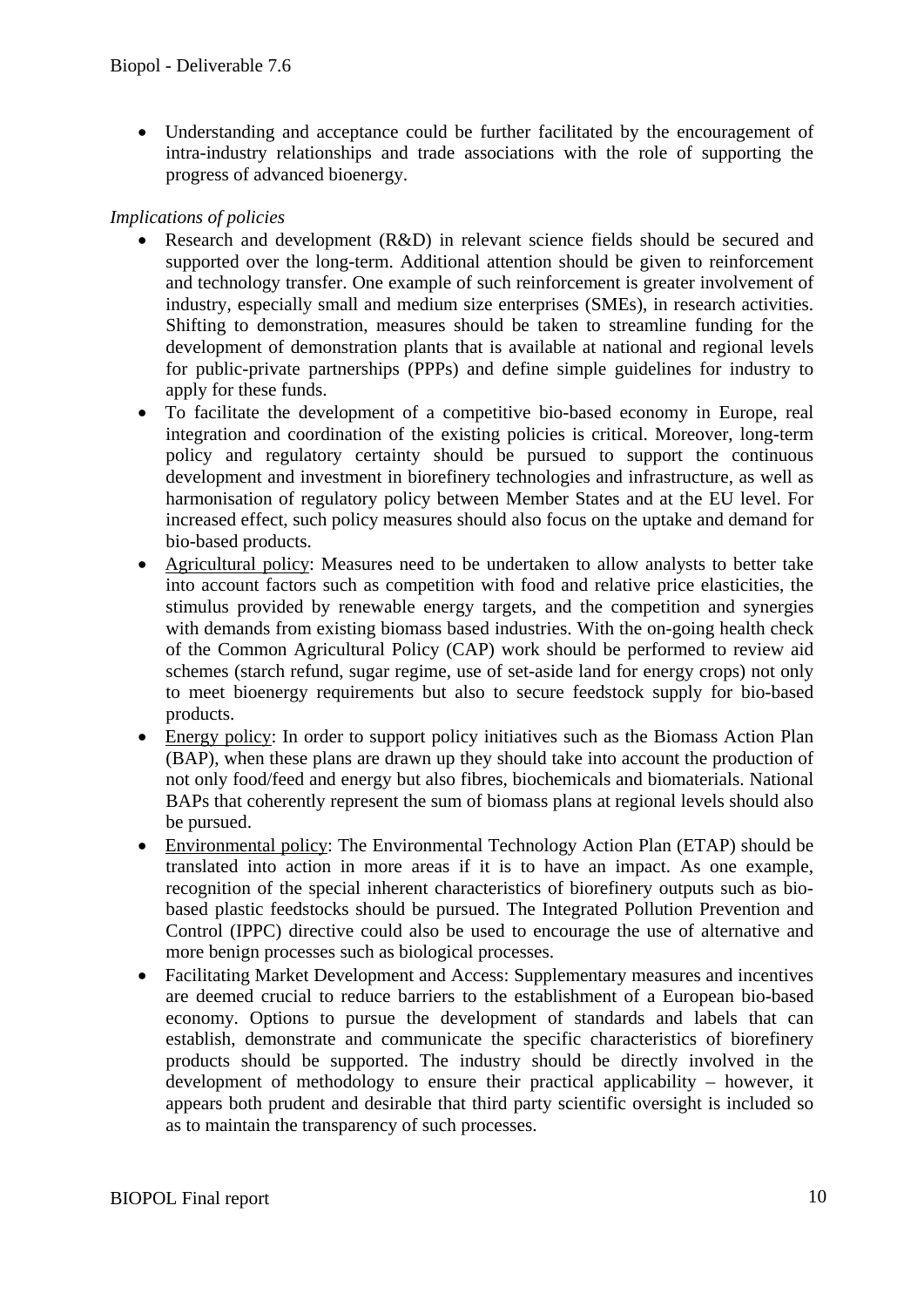• Finally, the support of communication and dissemination efforts concerning the introduction of bio-based products is recommended. It is also important to create a forum for collecting user feedback on the use of bio-based products and to follow-up the development of new products, in particular those from small companies. Ecoefficiency labelling and defining bio-based products and their properties will likely form an integral part of communicating the benefits of such products.

#### *Current implementation status*

- It is recommended to formulate and implement EU wide targets for bio-based products and to promote the production and application of bioproducts by following the recommendations of the current study and from a part of the lead Market initiative e.g. on the development of sustainability and product standards, eco-labelling, Green Public Procurement Policies (based on LCA) and dedicated communication. These instruments should be further elaborated in cooperation with industrial partners and other stakeholders.
- At present the available potential assessments and scenario studies for bio-based products mostly address national markets of (some) EU countries. Studies on the European level are lacking. It is recommended to perform a strategic scenario study at the EU27+ level and to develop a European Roadmap or Strategic Research Agenda on Biorefinery.
- The Biorefinery concept has a substantial potential for the economy and sustainable development of Europe. Investigation of the possibilities for establishing a dedicated European platform for the promotion and coordination of Biorefinery development, including participation by industry, R&D and other stakeholders, is recommended. Such a concerted action on biorefineries should be developed in cooperation with running initiatives including SusChem, EpaBio, KBBE, The Lead market Initiative and IEA task 42.

#### *Prospects for further demonstration*

- The following general recommendations could help the establishment of biorefineries: improve regulations, improve profitability (cut costs, increase revenues), solve technological issues, improve image of biorefineries and tackle food and feed issue.
- Establishment and type of biorefinery should depend on the local circumstances (establishment factors). The North of Europe could attract more chemical industry to increase the efficiency of their lignocellulosic biorefineries. This way, the presence of lignocellulosic biorefineries could become an establishment factor for the chemical industry instead of the other way around. In the East of Europe the agricultural yield could be increased. This would also increase the likeliness of biorefinery establishment in this region.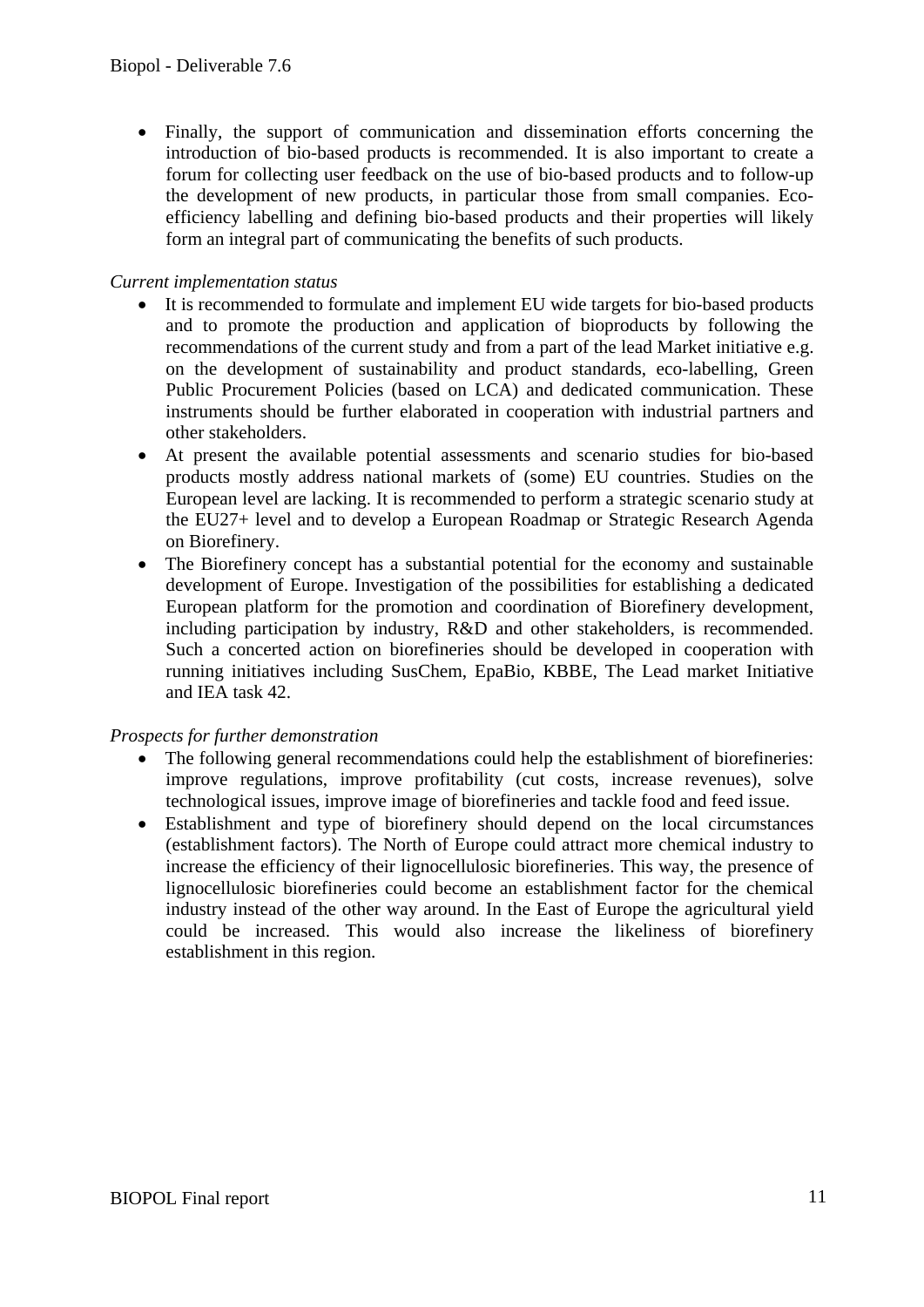# **1. Introduction**

The European Commission's Biomass Action Plan (2005) highlighted the importance of the biorefinery concept to maximise the value derived from biomass feedstocks by making full use of their components. The potential for improving the cost-efficiency of biofuels using biorefineries is an area of much research and discussion worldwide. However, there remains some uncertainty over how biorefineries can be defined and promoted at a policy level, how biorefinery concepts can be attractive to the market, and how the technologies will develop and be introduced.

BIOPOL is a two-year research project funded by the European Commission since 2007 through the Sixth Framework Programme. The overall goal of BIOPOL is to assess the status (technical, social, environmental, political, and implementation) of innovative BIOrefinery concepts and the implications for agricultural and forestry POLicy. The main objectives of the BIOPOL project per research theme are given in Table 1. Biorefinery concepts are aimed at relevant market-competitive and environmental-friendly synthesis of bio-products – chemicals and/or materials – together with the production of secondary energy carriers – transportation fuels, power and/or CHP. BIOPOL was conceived to address the fact that the wider expectations for biorefineries have not yet yielded clear definitions for biorefinery concepts, or an understanding of the current status and prospective benefits of biorefining in Europe. Therefore the BIOPOL project was designed to assess the current status of biorefinery activities in Europe and explore future scenarios for development. By systematically accounting for potential technical, political, social and industrial impacts of such scenarios their outputs will be utilised to inform policy formulation in this area. By drawing from several complimentary research disciplines the insights gained will be able to inform EU policy-making and help frame future research directions both in Europe and elsewhere.

BIOPOL is engaging research institutions from Germany, Greece, the Netherlands, Poland, Sweden, and the UK. Consortium members are:

- Wageningen University and Research Centre (A&F, Agrotechnology & Food Sciences Group) – The Netherlands
- Research Institute Biopos e.V. Germany
- Imperial College London (ICEPT, Centre for Energy Policy and Technology) UK
- Lund University (IIIEE, International Institute for Industrial Environmental Economics) - Sweden
- Institute for Fuels and Renewable Energy Poland
- Energy research Centre of the Netherlands (ECN) The Netherlands
- University of Applied Sciences Weihenstephan Germany
- National Technical University of Athens (ICCS, Institute of Communication and Computer Systems) – Greece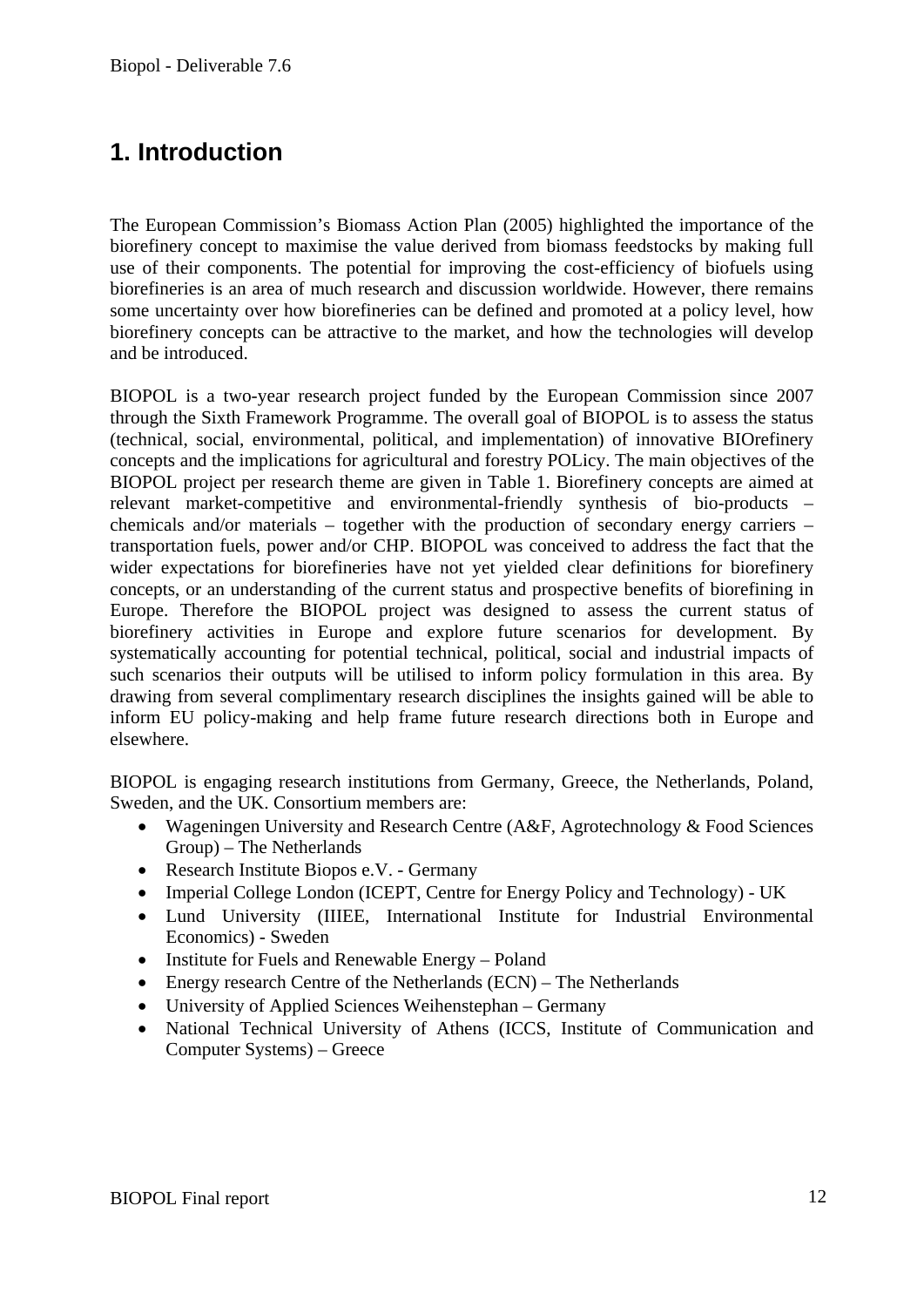| Theme                                                  | Objectives                                                                                                                                                                                                                                                                                                                                                                               |
|--------------------------------------------------------|------------------------------------------------------------------------------------------------------------------------------------------------------------------------------------------------------------------------------------------------------------------------------------------------------------------------------------------------------------------------------------------|
| Assessment of technical status                         | To analyse ongoing RTD activities.<br>$\bullet$<br>To assess the development of the biorefinery concept.<br>To model the Whole Crop Biorefinery concept for three<br>classes of raw materials: carbohydrates, oils, and fibres<br>(including forest biomass).                                                                                                                            |
| Assessment of social and<br>environmental implications | To assess the market acceptance for the biorefinery concept<br>$\bullet$<br>amongst industry, consumers and NGOs.<br>To show the impacts for rural development, employment, and<br>$\bullet$<br>environment.                                                                                                                                                                             |
| Assessment of political aspects                        | To assess market acceptance for the biorefinery concept<br>$\bullet$<br>amongst policy makers.<br>To visualize the implications of Global and EU policy, such<br>as: biofuel directives, climate change, oil price, and<br>agricultural (sugar, starch, oilseeds etc) reform on biorefinery<br>viability.<br>To indicate the implications for possible agricultural<br>٠<br>regulations. |
| Review of current<br>implementation status             | Identification, classification and mapping of existing EU<br>$\bullet$<br>biorefineries.<br>To quantify the current processing potential of existing<br>facilities.                                                                                                                                                                                                                      |
| Prospects for further<br>demonstration                 | To point out the potential and costing for the introduction of<br>$\bullet$<br>pilot or demonstration plants a) alongside existing facilities<br>and b) for the implementation of new plants.<br>To co-operate with ongoing EU Technology Platforms.                                                                                                                                     |
| Dissemination of results                               | To disseminate the results of the project.                                                                                                                                                                                                                                                                                                                                               |

Table 1. Main BIOPOL objectives per research theme.

The activities within the BIOPOL project were subdivided in separate, but strongly integrated, Work Packages, for which the main results are all presented in this report:

- WP1 Assessment of technical status (chapter 2)
- WP2 Assessment of social and environmental implications (chapters 3 and 4)
- WP3 Assessment of political aspects (chapters 5, 6 and 7)
- WP4 Review of current implementation status (chapter 8)
- WP5 Prospects for further demonstration (chapter 9)
- WP6 Dissemination of results (chapter 11)

The current status of the most important aspects of the biorefinery concept was assessed in WPs 1, 2 and 3. WP1 assessed the technical development status of the biorefinery concept. The current knowledge on the "green" and the "whole crop" biorefinery concepts was described in models. WP2 dealt with the acceptance of the biorefinery concept among industrial actors, consumers and NGO's. Furthermore, it studied the impacts on rural development, employment and the environment. WP3 assessed the political legitimacy of biorefineries and gives the implications of renewable policy, forestry policy and agricultural policy for biorefinery. Also, a scenario based analysis for the period 2010-2030 was made for different theoretical levels of biorefinery implementation. After this theoretical assessment of the biorefinery concept, WP4 reviewed the practical implementation status of the biorefinery concept in Europe. Existing EU biorefineries have been identified, classified, and mapped.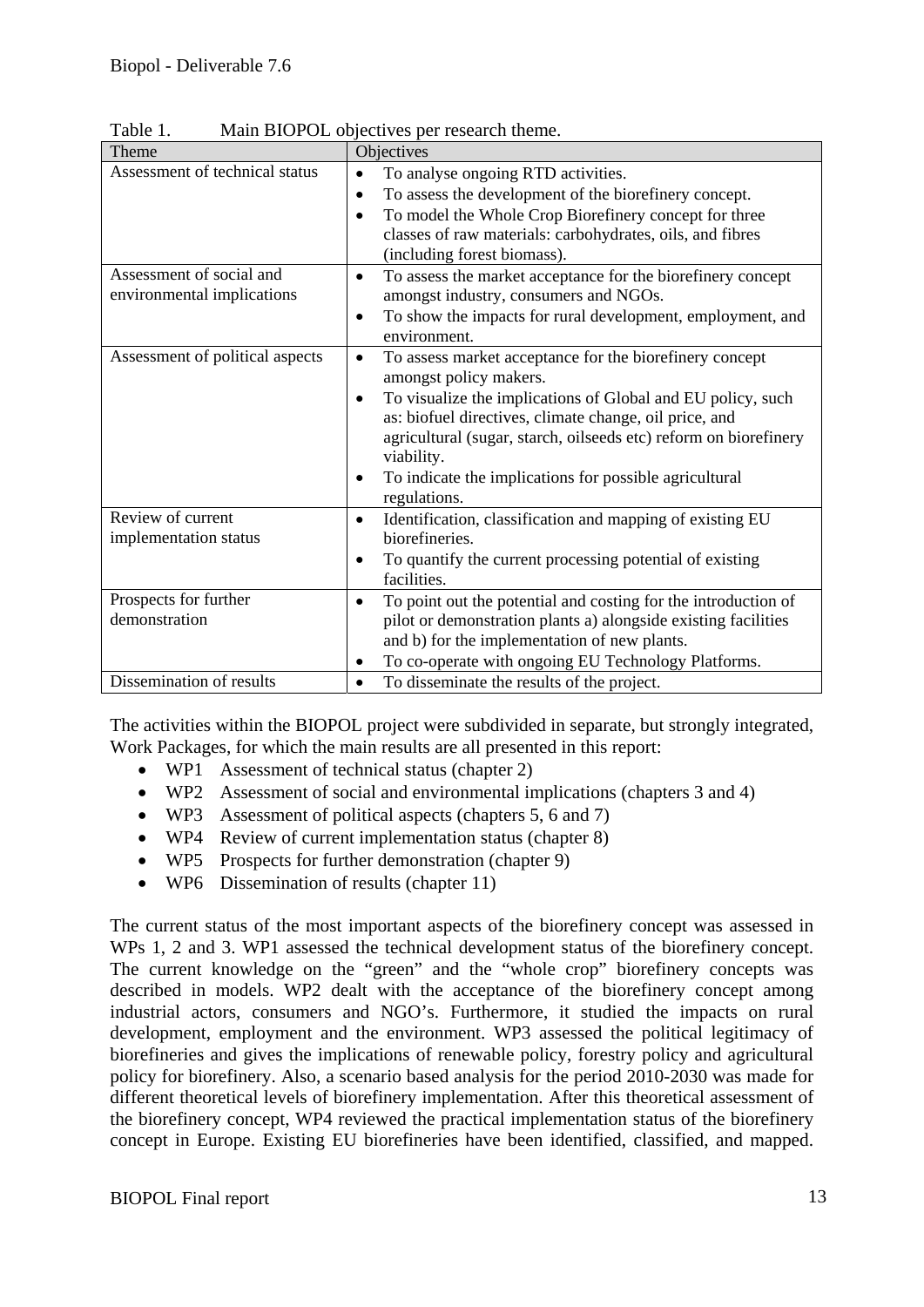Additionally, the current processing potential of existing facilities has been estimated. This was followed by an assessment of the future prospects of the biorefinery concept in WP5. In WP6 the results of the project were disseminated in presentations via two public workshops, a range of publications in the academic and non-academic press, and the publishing of public BIOPOL deliverables on the internet (www.biorefinery.nl/biopol).

Finally, it should be emphasized that part of the results were obtained in close cooperation with the Biorefinery Euroview project, which was also funded by the European Commission. This is especially relevant to the work on the implications of renewable policy, forestry policy and agricultural policy for biorefinery and for the identification, classification, and mapping the existing EU biorefineries. However, in general there has been a good cooperation that resulted in the organisation of two workshops, BioreFuture 2008 and 2009, to disseminate the results of both projects.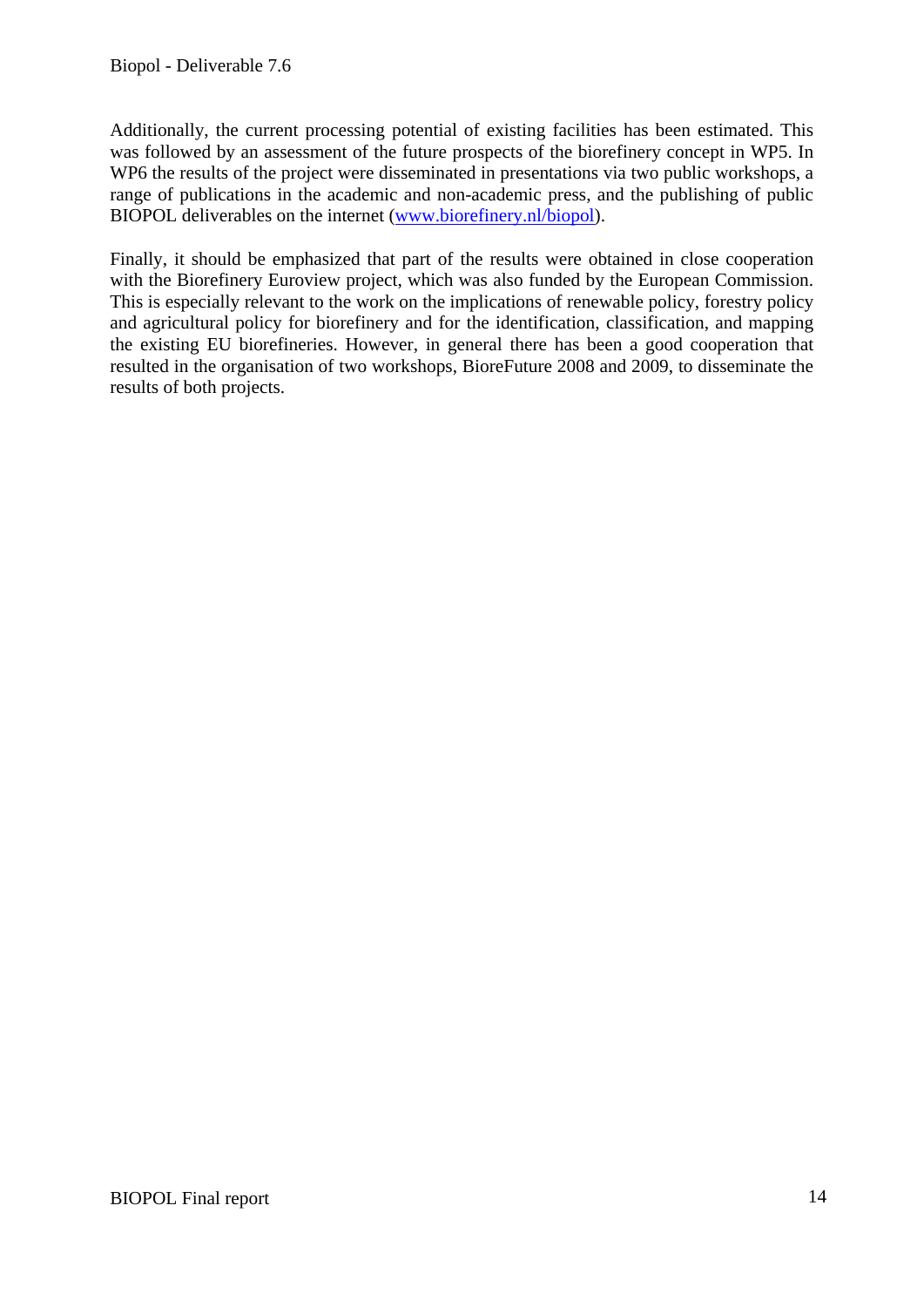# **2. Technical status**

### **2.1. Definition of the term biorefinery**

The young research area of "Biorefinery Systems", in combination with that of "Bio-based Industrial Products", is still, in various respects, an open and emerging field of knowledge. This is reflected in the search for an appropriate definition that allows actors to unite around a common cause, but does not exclude some potential technical configurations and their proponents. A selection of suggested definitions is given below.

Biorefining is not a novel concept itself, having been used in the literature since 1981 to refer to the conversion of biomass to liquid fuels and organic chemicals (Levy et al., 1981). However, more recent concerns about industrial sustainability have coupled with technical advances in biotechnology and related fields to produce a number of realistic opportunities for biorefining to be used commercially to manufacture a range of bio-based products. The term "Green Biorefinery" was defined in Germany in 1997 as representing "complex (to fully integrated) systems of sustainable, environmentally and resource-friendly technologies for the comprehensive (holistic) material and energetic utilization, as well as exploitation of biological raw materials in the form of green and residue biomass from a targeted sustainable regional land utilization" (Kamm et al., 1998). The original term used in Germany "complex construction and systems" was substituted by "fully integrated systems". The US Department of Energy (DOE) uses the following definition: "A biorefinery is an overall concept of a processing plant where biomass feedstocks are converted and extracted into a spectrum of valuable products. Based on the petrol-chemical refinery" (Kamm et al., 2006a; Kamm et al., 2007). The American National Renewable Energy Laboratory (NREL) published the definition: "A biorefinery is a facility that integrates biomass conversion processes and equipment to produce fuels, power, and chemicals from biomass. The biorefinery concept is analogous to today's petroleum refineries, which produce multiple fuels and products from petroleum. Industrial biorefineries have been identified as the most promising route to the creation of a new domestic bio-based industry" (Kamm et al., 2006a; Kamm et al., 2007).

In general there is agreement that biorefining is the transfer of the logic and efficiency from the today's substantial manufacturing industries, especially the chemical and energy industries, to the biomass processing industry (Kamm et al., 2007). The broad biorefinery definition that has been adopted in this BIOPOL-project (according to the IEA-Task 42 Biorefinery, www.biorefinery.nl/biopol) is as follows:

> 'Biorefinery is the sustainable processing of biomass into a spectrum of marketable products including energy'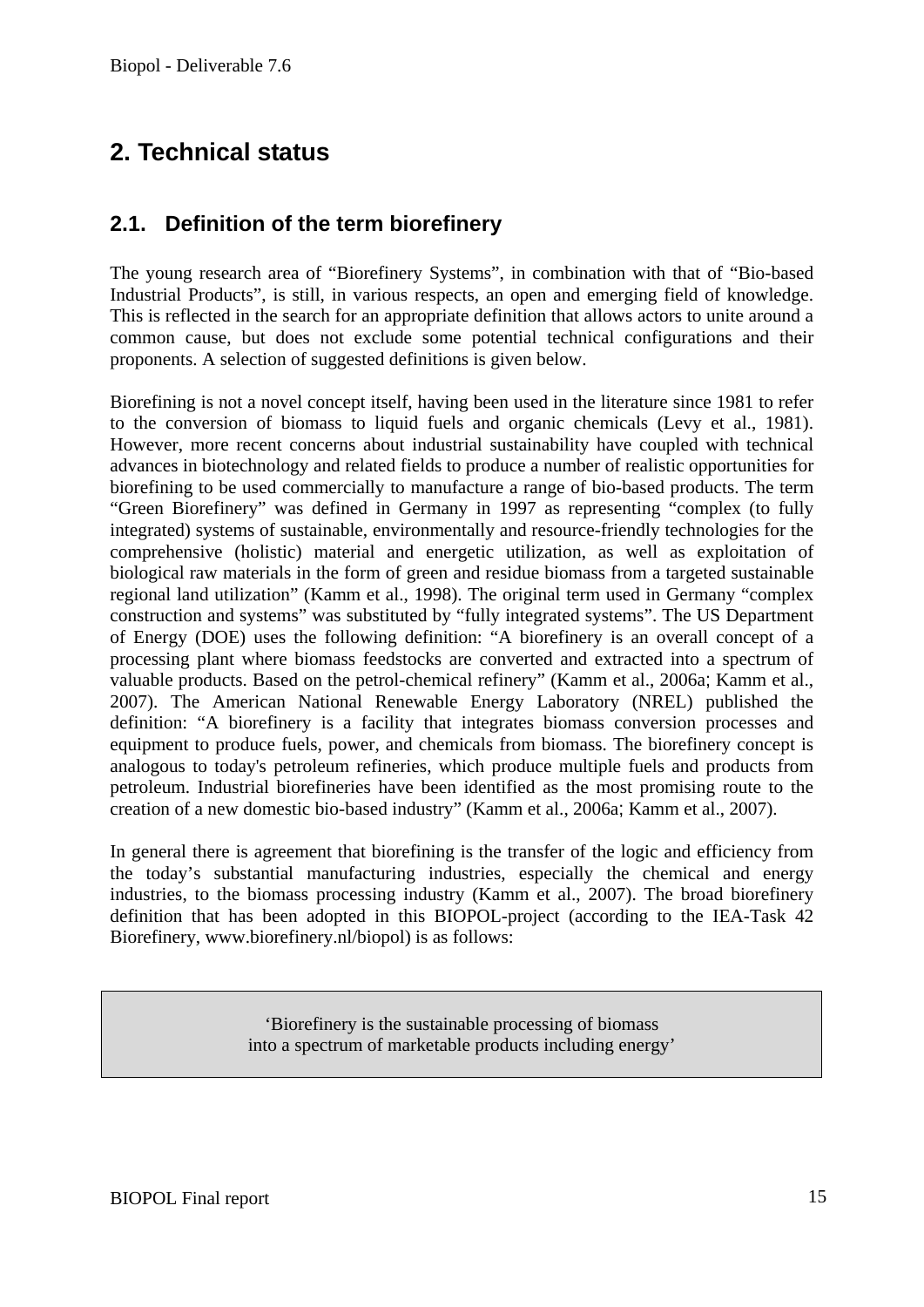A distinction can be made between three phases of biorefineries:

- Phase-I biorefineries:
- Phase-II biorefineries;
- Phase-III biorefineries.

An example of the type "phase-I biorefinery" is a dry milling ethanol plant. It uses grain as a feedstock, has a fixed processing capability, and produces a fixed amount of ethanol, feed coproducts, and carbon dioxide. It has almost no flexibility in processing. Therefore, this type does not meet the BIOPOL definition, and can thus be used for comparable purposes only.

An example of a type "phase-II biorefinery" is the current wet milling technology. This technology uses grain feedstock, yet has the capability to produce a variety of end products depending on product demand. Such products include starch, high-fructose corn syrup, ethanol and corn oil, plus corn gluten feed, and meal. This type opens numerous possibilities to connect industrial product lines with existing agricultural production units. "Phase-II biorefineries" are, furthermore, plants like NatureWorks PLA facility (Kamm et al., 2006a; Kamm et al., 2007) or ethanol biorefineries, for example the Abengoa wheat straw to ethanol plant or the Icelandic Alaska lupine-straw-to-ethanol plant.

Advanced biorefineries, so called "phase-III biorefineries", are viewed in this project as an ultimate objective. They are considered to a mixture of biomass feedstocks to produce multiple products using a number of separate technologies (Kamm et al., 2007). Such biorefineries are yet to be constructed but it is anticipated that either agricultural or forest biomass would be most suitable in Europe. Product streams could include ethanol for fuels, chemicals, and plastics (Kamm et al., 2006a; Kamm et al., 2007).

### **2.2. Current status of the industrial implementation of biorefinery plants**

The production of bio-based products could employ methods and processes arising from work on physical, chemical, biological and/or thermal technologies. Each of these is to some degree currently under development in different initiatives. For this reason a profound interdisciplinary cooperation of various disciplines in research and development is highly desirable. Thus, those working in the field have begun to analyse which combinations might be able to deliver advanced and flexible biorefinery designs whilst still meeting environmental and commercial criteria. These exercises can be referred to by the term "biorefinery design". Biorefinery design means: bringing together smart scientific and technologic basics with practical technologies, products and product lines in novel biorefinery concepts. Special attention is given to the energy balances of the conversion processes and the integration of chemical and biotechnological processes.

In 2007, four complex biorefinery concepts were clearly distinguished in the research literature (Figure 1) (Kamm et al., 2006a; Kamm et al., 2007):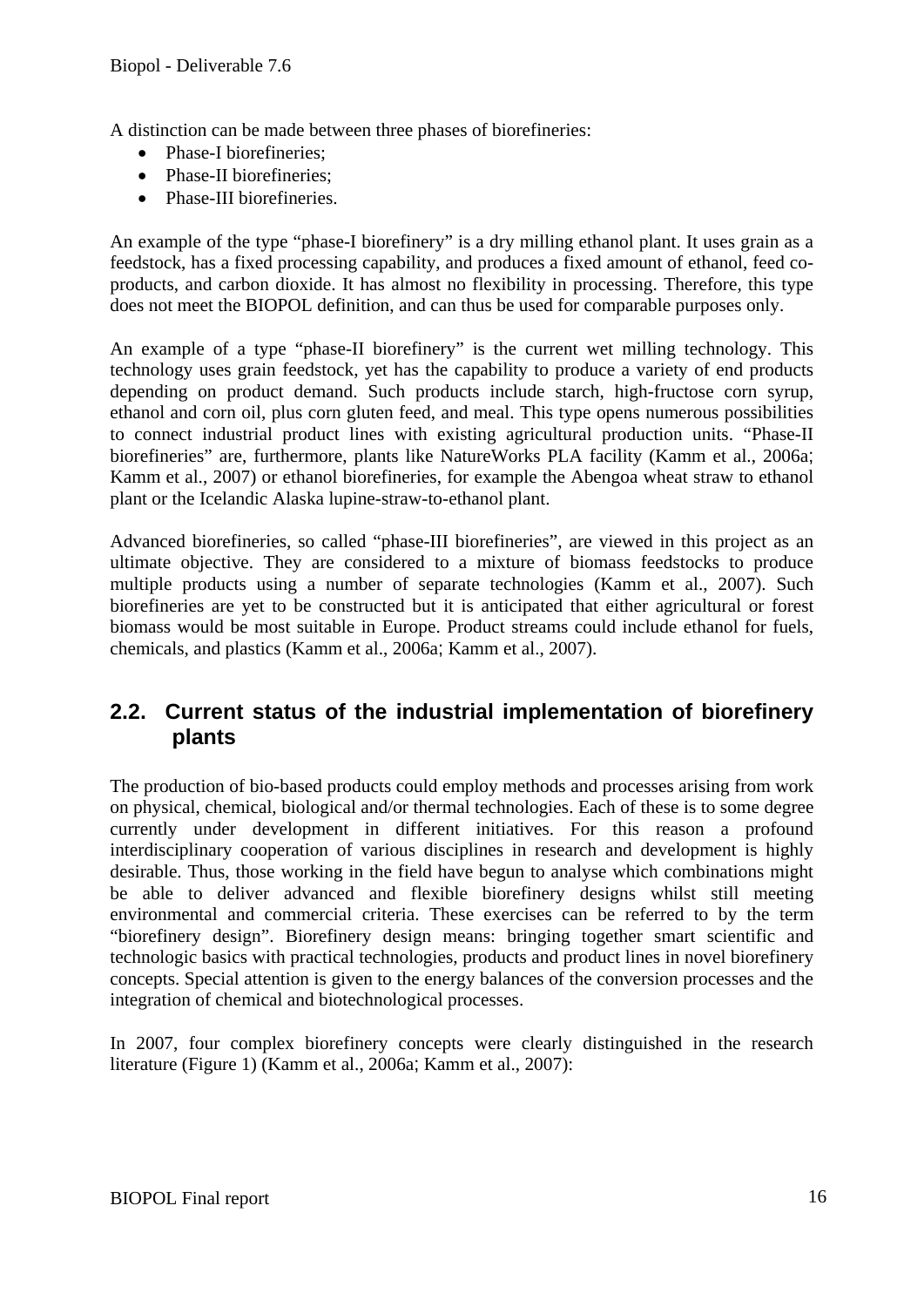- 1. Green Biorefineries: using 'naturally-wet' biomass such as green grass, alfalfa, clover, or immature cereal (Kromus et al., 2006).
- 2. Lignocellulosic Feedstock Biorefineries: using 'naturally-dry' raw materials such as cellulose-containing biomass and residues (Koutinas et al., 2006).
- 3. Whole Crop Biorefineries: using all available elements of raw materials such as cereals or maize (Kamm et al., 2006b).
- 4. Two Platforms Biorefineries: combine a sugar conversion platform and a syngas platform (Werpy & Petersen, 2004).



Figure 1. Diagrammatic representations of the four biorefinery concepts.

### **2.3. Biorefinery development**

#### *2.3.1. Biomass, platform chemicals, syngas, lignocellulose, carbohydrates*

It is necessary to develop new biorefinery platform technologies, such as:

- 1. Lignocellulosic Feedstock (LCF) pre-treatment: efficient separation of the LCF into lignin, cellulose and hemicellulose,
- 2. Advancement of thermal, chemical and mechanical processes, such as new decomposition methods, gasification (syngas) and liquefaction of biomass.
- 3. Advancement of biological processes (biosynthesis, e.g. Bacterial starch and cellulose decomposition).
- 4. The combination of substantial conversion processes (such as biotechnological and chemical processes).
- 5. Cereal whole crop biorefinery concept, which includes platform technologies.
- 6. Green Biorefinery concept, which includes platform technologies.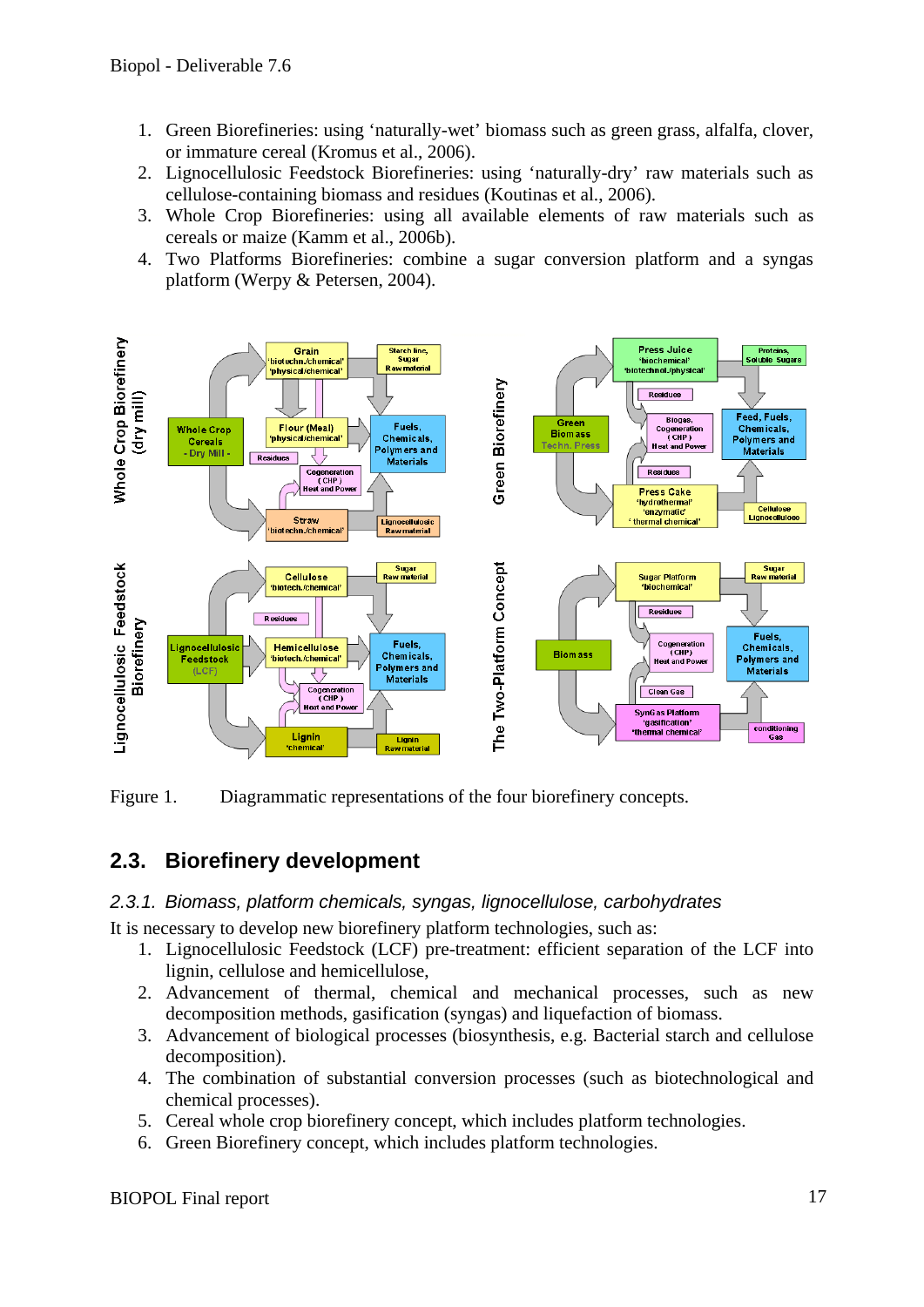### *2.3.2. Technical and energetic consideration of biorefining*

Special attention was given to the combination of physical and biotechnological processes for production of proteins as well as three potential platform chemicals: ethanol, lactic acid and lysine. The mass and energy flows (steam and electricity) of the biorefining of green biomass into these platform chemicals, plus proteins, feed and biogas from residues, are given in the following sections (Kamm et al., 2009). A similar technical description of the whole crop biorefinery utilising corn and straw is also presented (Schönicke & Kamm, 2009).

### **2.4. Modelling Biorefinery concepts**

#### *2.4.1. Green Biorefineries*

The advantages of Green Biorefineries are a high biomass yield per hectare and a good integration with existing agricultural production processes. In addition, the price of the raw material remains low. Green biomass is mainly produced in the form of green crops, for example grass from cultivation of permanent grass land, closure fields, nature protected areas or green crops, such as lucerne, clover and immature cereals from extensive land cultivation. This concept benefits from the use of simple basic technologies can be used to generate intermediates with an excellent biotechnological and chemical potential for further conversion. On the other hand, fast primary processing or the use of preservation methods such as silage or drying are necessary, both for the raw materials and the primary products. Each preservation method alters the composition of the materials.

Green Biorefineries are multi-product-systems. The different products can be aligned with the physiology of the corresponding feedstock, which contains components that are naturally active and, in many cases, directly fit for an industrial application.

The following example taken from Kamm et al. (2009) shows how a Green Biorefinery could be configured that is producing lactic acid:

| <b>Green Biorefinery</b>                  |          | <b>Lactic acid</b> |  |
|-------------------------------------------|----------|--------------------|--|
| <u>Input:</u>                             |          | quantity unit      |  |
| green biomass (lucerne, clover, DM: 20 %) |          | $40000$ t          |  |
| grass)                                    |          |                    |  |
| steam                                     |          | 2 268 GJ           |  |
| electricity                               |          | 1.3 Mio kWh        |  |
| Output:                                   |          |                    |  |
| silage fodder                             | DM: 40 % | 13000 t            |  |
| fodder-protein 80 %                       | DM: 90 % | $400$ t            |  |
| cosmetic-protein 90 %                     | DM: 90 % | 29.6 t             |  |
| lactic acid 90 %                          | DM: 90 % | $660$ t            |  |
| residue to biogas plant TS: 2 %           |          | 17690 t            |  |
| single cell-biomass                       | DM: 90 % | $33$ t             |  |
| (as fodder-protein 60 $\%$ )              |          |                    |  |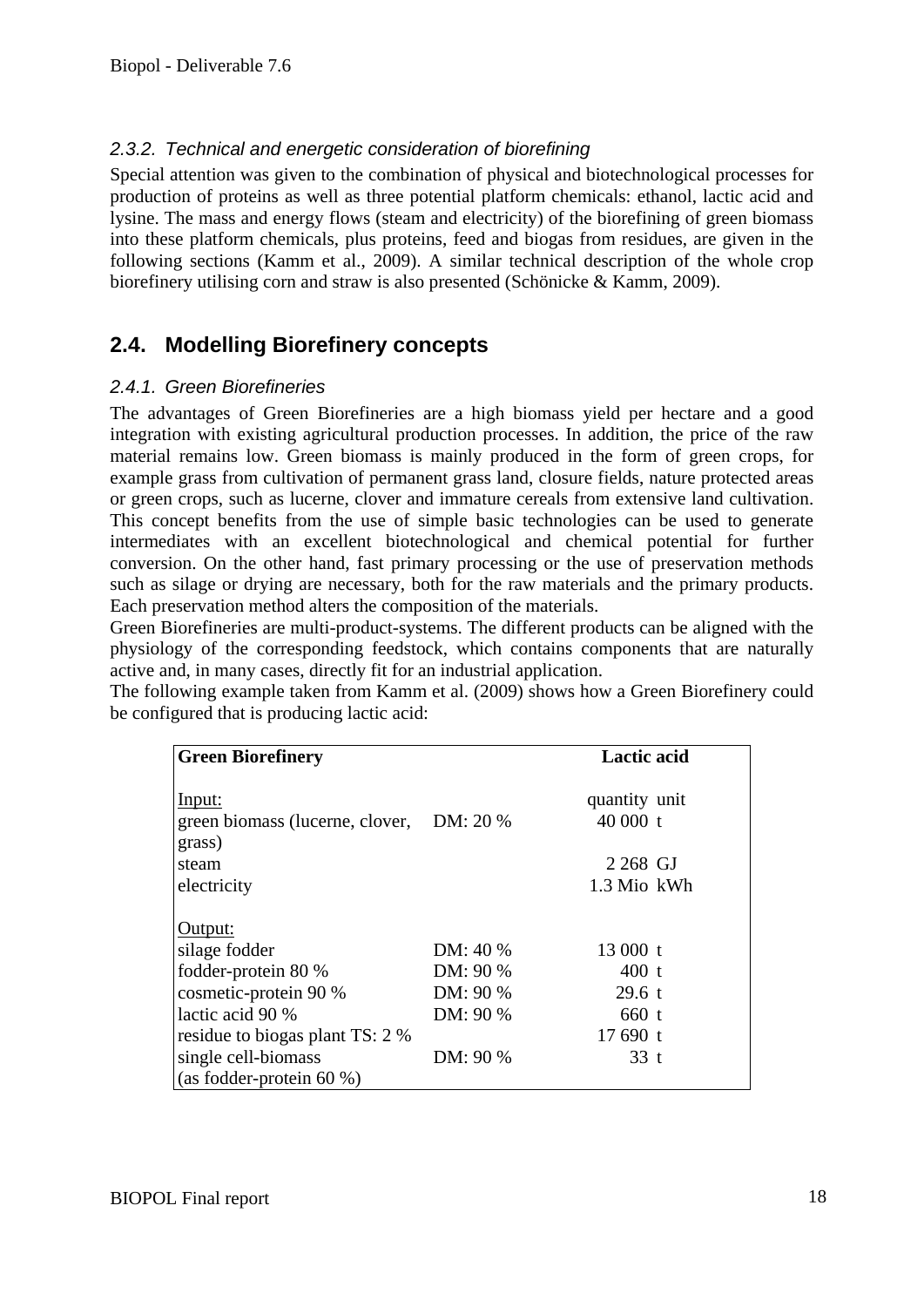#### *2.4.2. Whole Crop Biorefinery*

Whole Crop Biorefineries are similar in concept to Lignocellulosic Feedstock Biorefineries, but could also convert grain that is unusable for food and feed into saleable products. In the calculations it was assumed only to convert the straw. An additional input of grain would be possible without bigger effort, but here it will not be tried to use the grain for food and feed aims. The two-stage straw-pulping takes place as in the Lignocellulosic Feedstock Biorefinery, but next to the cellulose in this scenario the pentoses are also fermented to ethanol and  $CO_2$ . The following example from Schönicke & Kamm (2009) shows how part of a Whole Grain Crop Biorefinery could be configured:

| <b>Whole Grain Crop Biorefinery (unit: straw)</b> |           |            |      |            |
|---------------------------------------------------|-----------|------------|------|------------|
| Input:                                            |           | quantitiy  | unit |            |
| electricity                                       |           | 47 600 MWh |      |            |
| steam $155^{\circ}$ C                             | 5 bar     | $262080$ t |      | 552 720 GJ |
| straw (of $grain + corr$ )                        | $TS=95%$  | 320 000 t  |      |            |
| water                                             |           | 504 320 t  |      |            |
| conz. Sulfuric acid                               |           | $12960$ t  |      |            |
| lime $(CaO)$                                      |           | 6560 t     |      |            |
| nutrients                                         |           | 3840 t     |      |            |
|                                                   |           |            |      |            |
| Output:<br>ethanol 96%                            |           | 89 600 t   |      |            |
|                                                   |           |            |      |            |
| lignin                                            | TS: 95%   | $96168$ t  |      |            |
| CO <sub>2</sub>                                   |           | 72 000 t   |      |            |
| cell-biomass (60% protein)                        | TS: 90%   | 4480 t     |      |            |
| gypsum                                            | TS: 50%   | 35 360 $t$ |      |            |
| water of process                                  | TS: 7.5 % | 812 152 t  |      |            |
| warmth of fermentation                            |           | 171 403 GJ |      |            |

### **2.5. Recommendations**

Further basic research is required for pilot plant development and installation. For Green biorefineries further basic research is required for pilot plants development and installation preferred in combination with green crop drying (or other agriculture) plants. For Whole crop biorefineries further basic research is required for pilot plant development and installation preferred in combination with grain processing plants. For LCF biorefineries further basic research is required for pilot plants development and installation, preferably in combination with forestry operations and wood-using industries.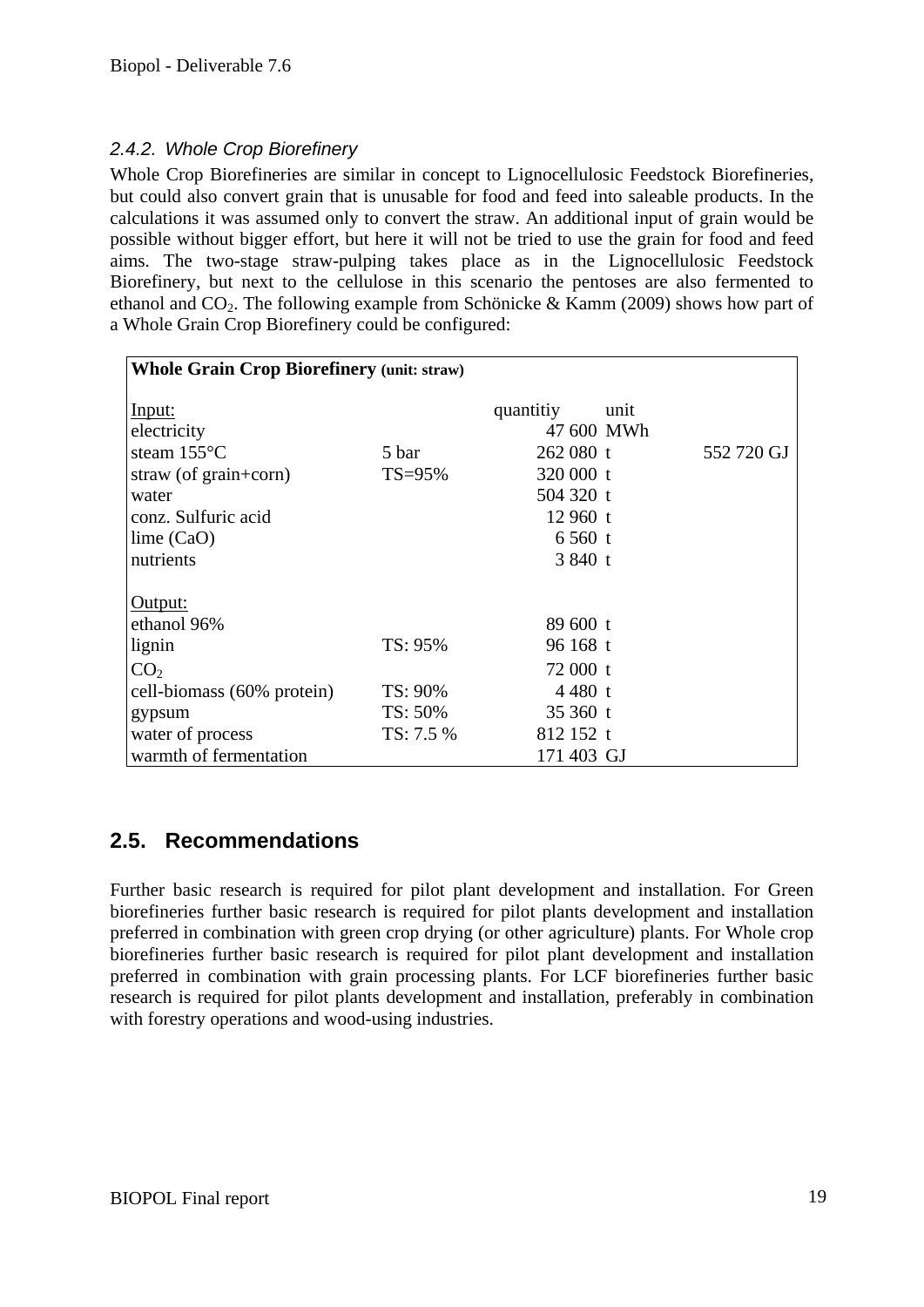## **3. Acceptance of biorefinery concepts amongst industrial actors, consumers and NGOs**

### **3.1. Introduction**

This chapter deals with the market acceptance of biorefinery concepts amongst industrial actors, consumers and NGOs. The first section focuses on industrial actors and the second on consumer acceptance of biorefineries and bio-based products. The visions of NGOs are described in the third section before a concluding section containing several recommendations for future action.

### **3.2. Acceptance of biorefinery concepts amongst industrial actors**

A literature overview of market introduction and development of biorefinery concepts in industry was delivered within deliverable  $D.2.1.1<sup>2</sup>$  following intensive desk research. From this the focus was set on four economically important and promising industry sectors which could potentially introduce and develop successful biorefinery concepts and their related products on to the market. These were: the chemical industry, the pulp and paper industry, the starch and sugar industry, and the biofuels industry. After describing the structure of each of these industry branches by giving an overview of its size, production, actors, or employment, the current activities with respect to the four biorefinery concepts and bio-based products were investigated.

This investigation (deliverable  $D$  2.1.3<sup>3</sup>) involved empirical inquiries that focused both on quantitative and qualitative perspectives. Within the quantitative part the market acceptance of the industry was analysed for 2007/2008 using a standardised questionnaire-based survey among (potential) industrial actors. The first results of this survey were presented and further discussed in different sessions of the BioreFuture 2008 workshop on 12 February 2008 in Brussels.

Although the absolute number of 110 companies headquartered in Western Europe (in particular in Germany, The Netherlands, and in France) that responded to the industry survey is considered sufficient, the corresponding response rate is only 4.8% and thus relatively poor. Nevertheless this survey provides valuable information about firms that could be associated with, or are interested in, biorefineries in the EU. Most of the companies that participated in the survey belonged to the chemicals or biofuels industries. The high response of companies being active in these fields could be an indication that biorefinery concepts are especially interesting for these sectors, indicating potential technical and business opportunities.

1

 $2$  D 2.1.1: Note on literature overview concerning the market introduction and development of biorefinery concepts and related products

 $3$  D 2.1.3a: Report on market acceptance of biorefinery concepts amongst industrial actors; D 2.1.3b: Report on market acceptance of biorefinery concepts amongst consumers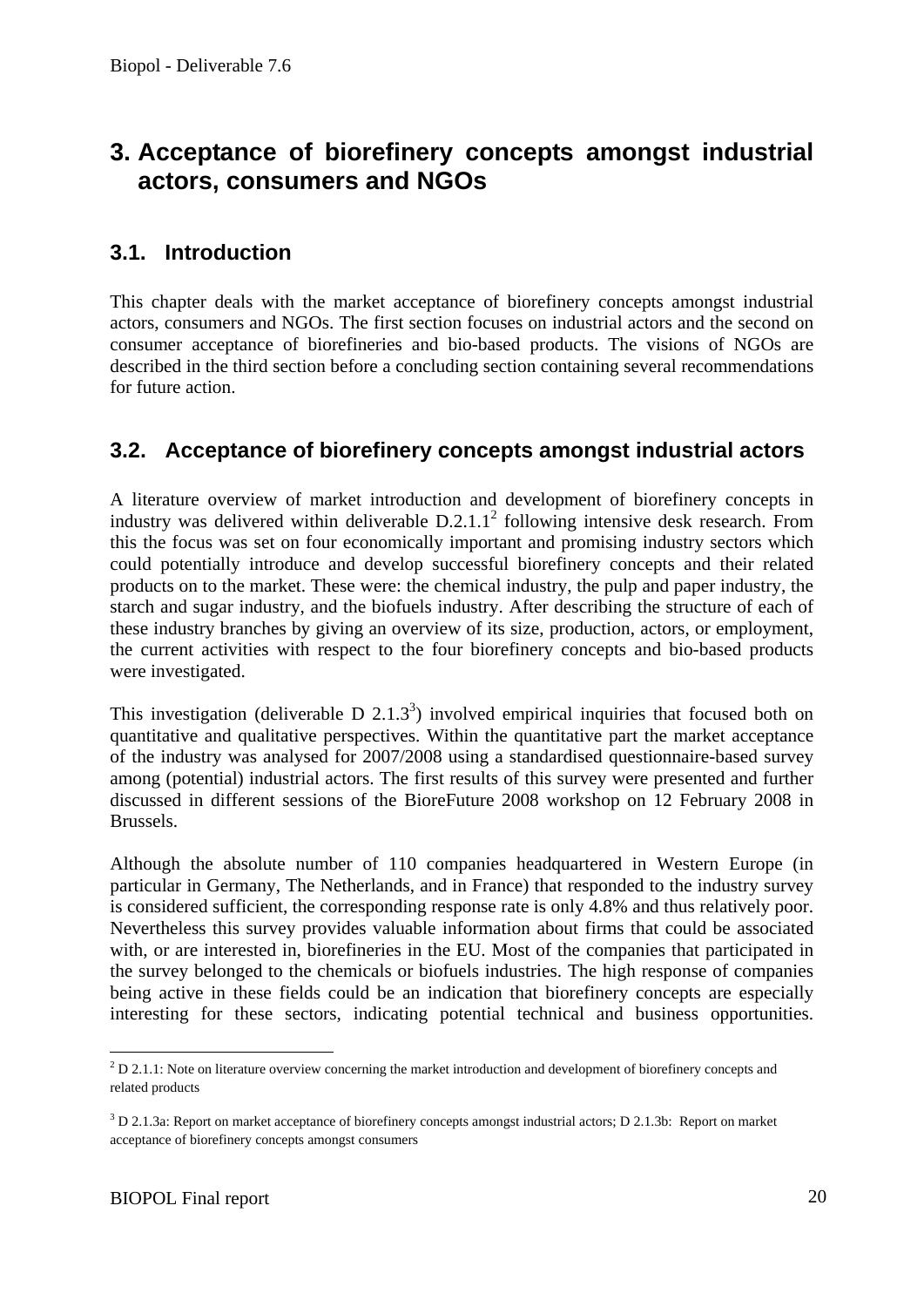Approximately one third of the respondents already received over 80% of their turnover from biomass-derived products in 2006. Moreover, some companies intend to enter the field in the next five to ten years since they plan to produce bio-based materials, for example biopolymers. With respect to co-products it is noticeable that many companies do not currently valorise their by-products at all. Obviously, there exists further potential application fields for the use of by-products and enhancement of productivity within these companies in the future. 60% of respondents actually have a separate R&D-department dealing with biomass. Most of the ongoing R&D projects, however, are in an early stage of development (laboratory or pilot phase).

The surveyed companies show an overall positive attitude towards biorefinery concepts with 80% of the interviewed companies agreeing that biorefineries are promising concepts. This positive attitude was observed in all relevant sectors, although the chemical industry was noticeably less optimistic than the other branches surveyed.

Advantages attributed to biorefinery concepts arise mainly with respect to decreasing imports, regional economic benefits, ecological factors, and the opportunity to enter new markets. In particular, factors with respect to regional value chains and local raw material basis are mainly evaluated as positive aspects, while factors relating closely to investment costs, technology, and, especially, feedstock quality are estimated as drawbacks of biorefining. Technology and consistency of feedstock are therefore potentially crucial R&D areas for the implementation of biorefinery technologies. According to the opinion of interviewed companies, "sustainability" aspects are also important for biorefinery concepts. This positively evaluated aspect associated with biorefineries is identified as a fundamental competitive advantage of these technologies and as such confers the opportunity to distinguish firms entering this area from competitors through relevant marketing strategies.

Industrial respondents perceive economic and market issues as particular barriers of biorefinery concepts, which is typical for innovations in early stages. Interviewees indicated also that some of the established regulations do not fit with novel biorefinery concepts. To gain a clear picture of specific problems of different sectors at this point further investigations would be necessary.

For a wider adoption of biorefinery concepts industrial interviewees stated numerous different efforts as being necessary. These included R&D activities, feedstock availability, marketing and market, knowledge transfer, skills and industrial interest, as well as financing. Figure 2 illustrates the responses of the different industry sectors with regard to these issues. Since all these issues are evaluated as necessary this indicates that a series of activities ought to be established to some extent in almost all relevant fields in the years to come.

In addition to the described quantitative surveys, interviews with employees of selected firms and representatives of industrial associations were performed in April and May 2008 to broaden the scope of the questionnaire-based survey. The topics of the interviews comprise the following: relevant sectors for introducing biorefinery concepts; raw materials used for biorefinery concepts; attitudes towards biorefinery concepts; advantages and disadvantages of biorefinery concepts; barriers to the development of biorefinery concepts (according to the different sectors); necessary actions to accelerate the development of biorefinery concepts.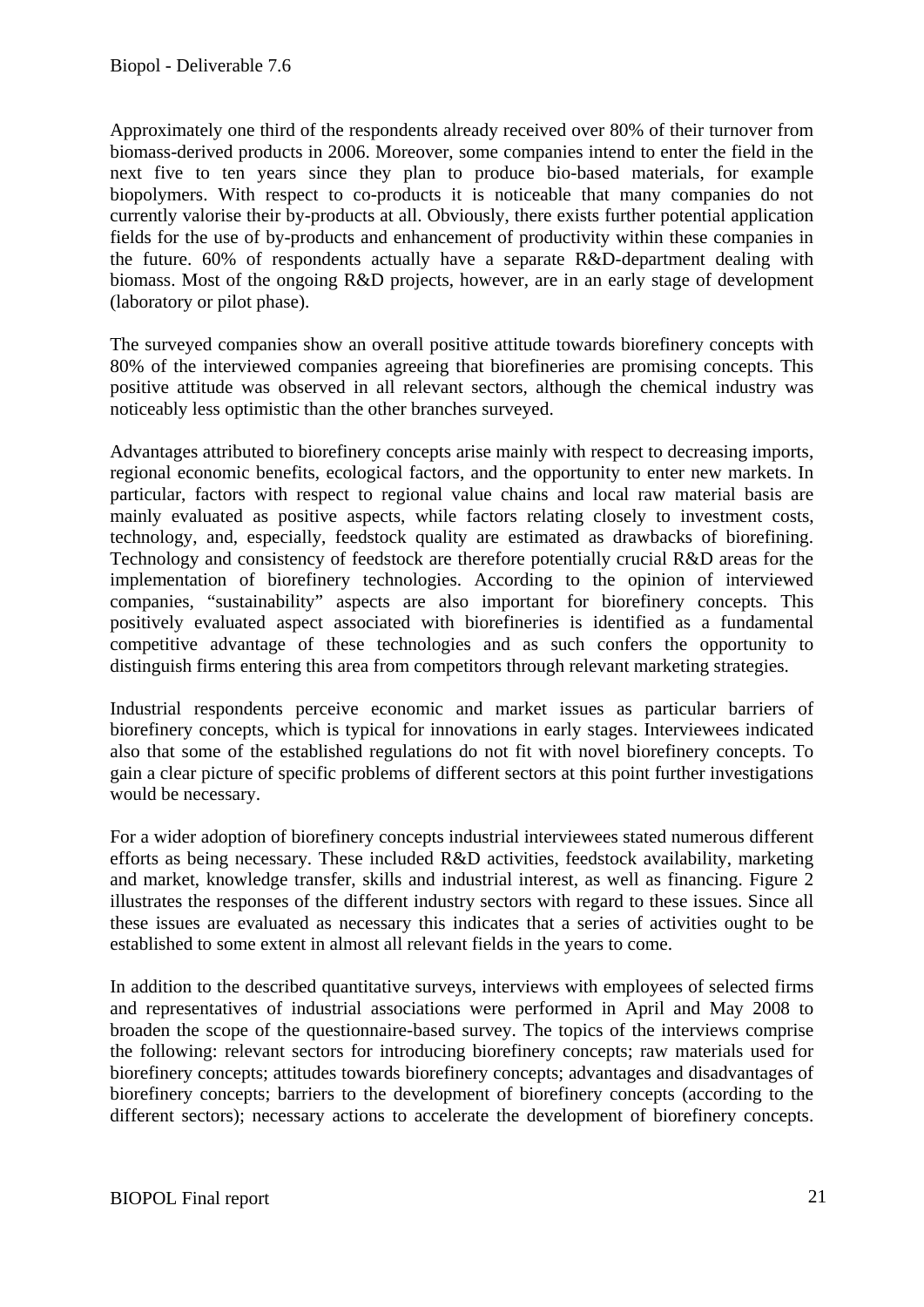Interviewees showed differing opinions in response to these issues, but in general there was agreement with the results of the quantitative survey.





### **3.3. Acceptance of biorefinery concepts amongst consumers**

The second part of the investigation dealt with the results of a survey of consumers, who would be the main purchasers of end-products from biorefineries. Consumer chemicals (e.g. soaps, detergents, perfumes, or cosmetics) for instance represented approximately 10.8 % of total EU chemicals sales in 2007 and their raw materials (e.g. amino acid, lactic acid, or glycerol) are currently accessed from biomass raw materials and are identified within the four biorefinery concepts.

The market acceptance of consumers was analysed by means of a widely distributed standardised questionnaire in a similar manner to the survey of industrial actors. People in the 6 European countries active in the BIOPOL-project (Germany, Greece, The Netherlands, Poland, Sweden, and UK) were surveyed using a postal questionnaire. 682 consumers (response rate of ca. 10%) answered the questionnaires and form the basis of the statistical analysis. The reason for a relatively large part of respondents with higher education levels (62% with university degree or higher) in the survey could be due to the fact that the questionnaire was relatively long and was about the products of a new and innovative technology concept.

#### BIOPOL Final report 22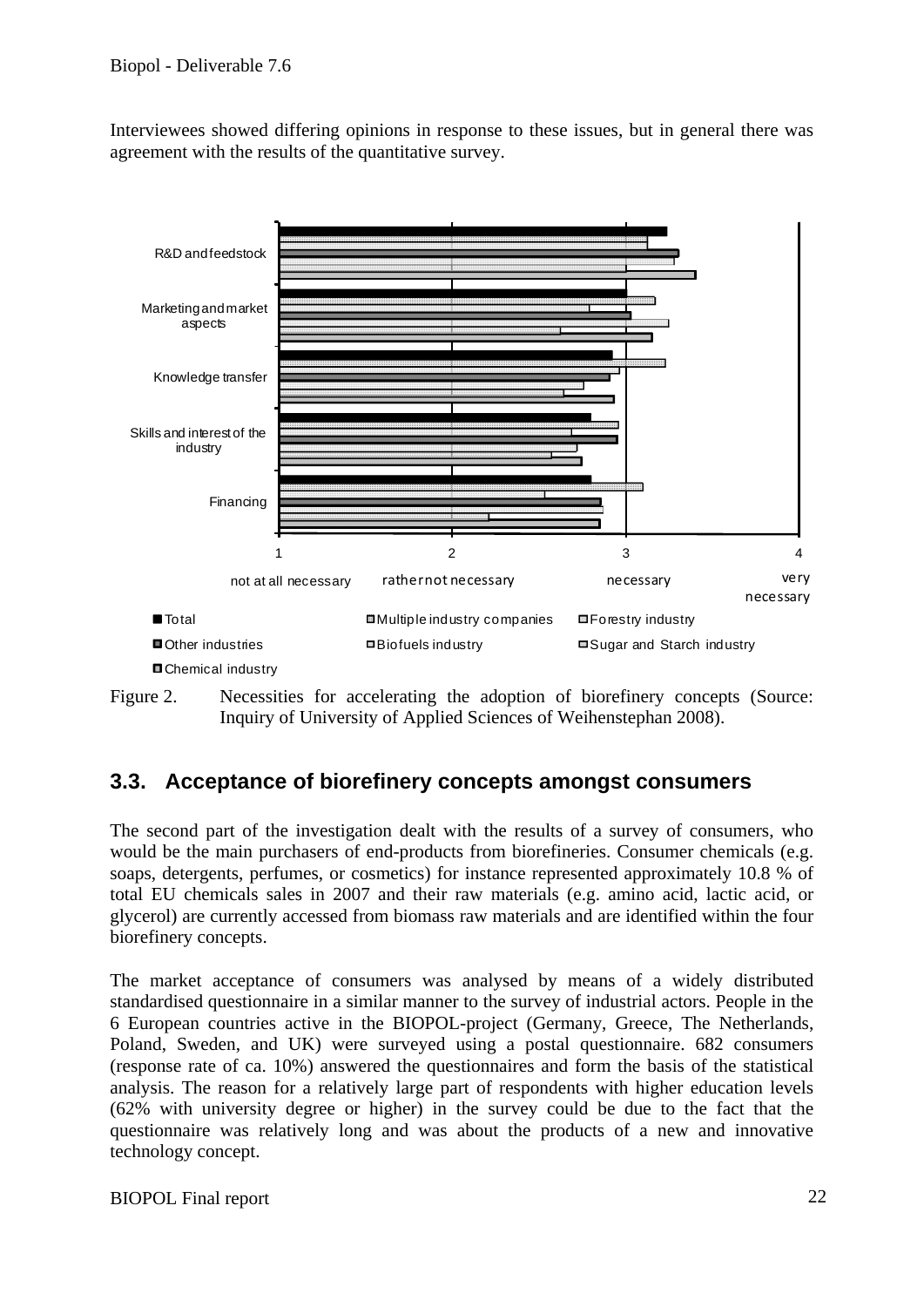Firstly, consumers' general attitudes towards biorefinery concepts and their opinions towards different issues (e.g. their economic viability or local impacts) were considered. It can be concluded that no strong public opposition of biorefinery plants in the 6 surveyed countries should be expected due to a (very) positive assessment of biorefineries by respondents. The eco-friendliness and the positive economic effects of biorefinery concepts were especially assessed positively (see Figure 3) and could therefore be faithfully highlighted by proponents of biorefineries in public communication activities. Since some issues (e.g. monocultures in agriculture, loss of biodiversity, rising food prices) were negatively estimated, there is a suggestion that positive actions by industrial and political actors to concentrate on how biorefineries could overcome some of these problems through demonstration plants and public communication of sustainability standards.

After dealing with biorefineries the survey focused on consumer products that can be manufactured as final products or from intermediates from biorefineries. Since experts consider bioplastics as products with high market potentials for the near future, products like biomass-derived cutlery, toys, or packaging materials were investigated. Respondents were asked to assess the importance of different attributes when purchasing bioplastic products. The results were sought in order to help direct strategies and marketing activities of all actors in the biorefinery community (e.g. product policy or promotion). Three issues emerged as being the most important: environmental impact, resource conservation and health. The ecological motivation seems to be the most important reason when consumers purchase bioplastic products. The conservation of resources for future generations ("sustainability motive") is also a highly important motive for buying bioplastic products. The third, and perhaps surprising, motive that could motivate consumers to buy bioplastic products is "reasons of health". Therefore the success of these products may be assisted by their ability to match public criteria. Furthermore, it is found that especially interested buyer segments (in particular  $LOHAS<sup>4</sup>$ ) should be addressed primarily.

Additionally, the survey comprised consumers' knowledge about bio-based products and biorefinery concepts. In general, it can be detected that the majority of consumers do not know much about bio-based products. Questions about policy were also answered especially poorly.

Consumers' buying frequency of bio-based products was surveyed. At this point it can be perceived that a market for bio-based products does partly exist and consumers are actually willing to buy some bio-based products. Besides, the greater proportion of non-purchasers represent (high) market potentials for bio-based products for which intensive marketing activities are required to partly convince these consumers.

<sup>1</sup> <sup>4</sup> LOHAS (Lifestyles of Health and Sustainability) is a specific market segment related to sustainable and healthy living. Generally LOHAS are relatively upscaled and well-educated. Experts class as LOHAS e.g. about 30% of US or 15% of German consumers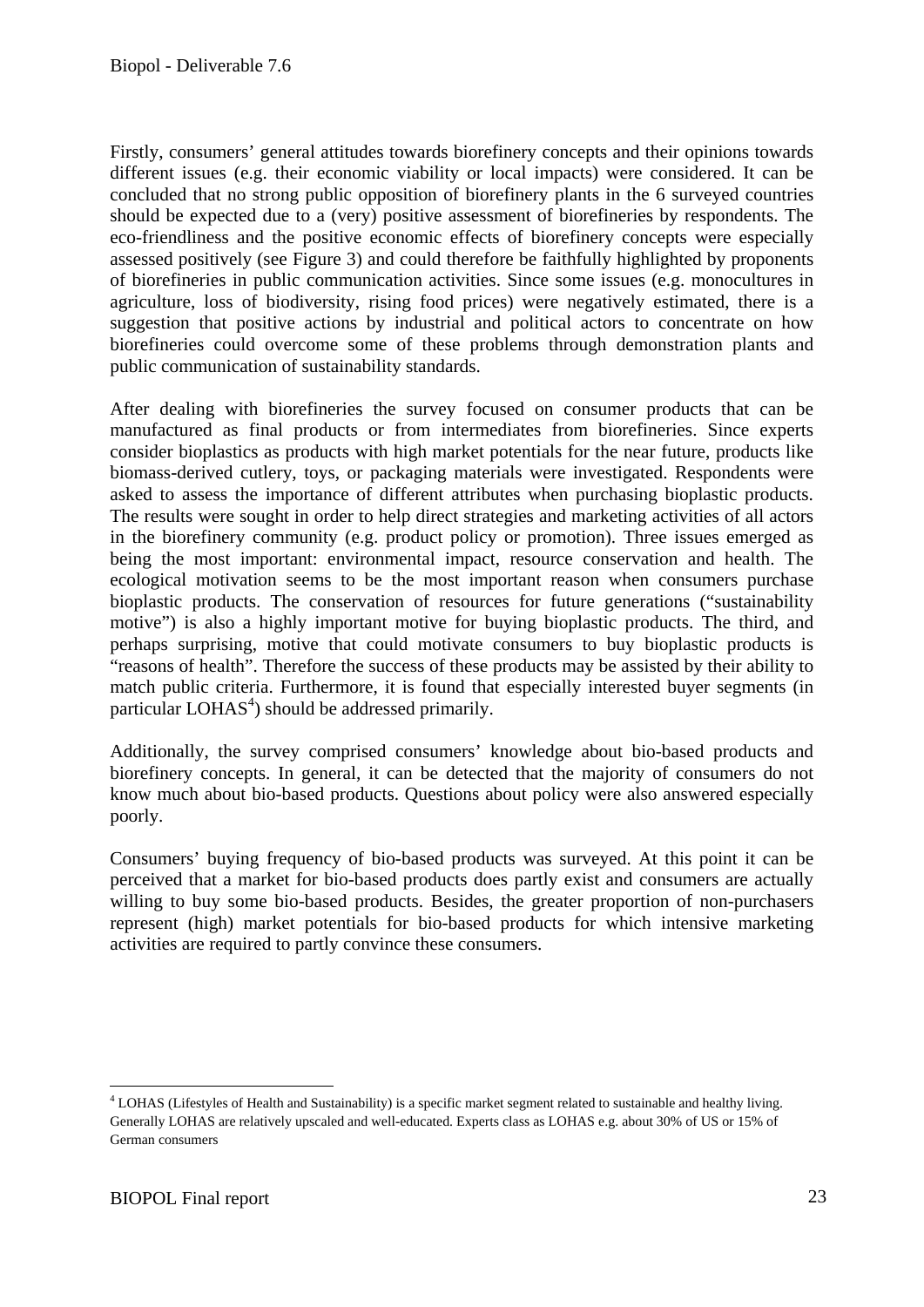



BIOPOL Final report 24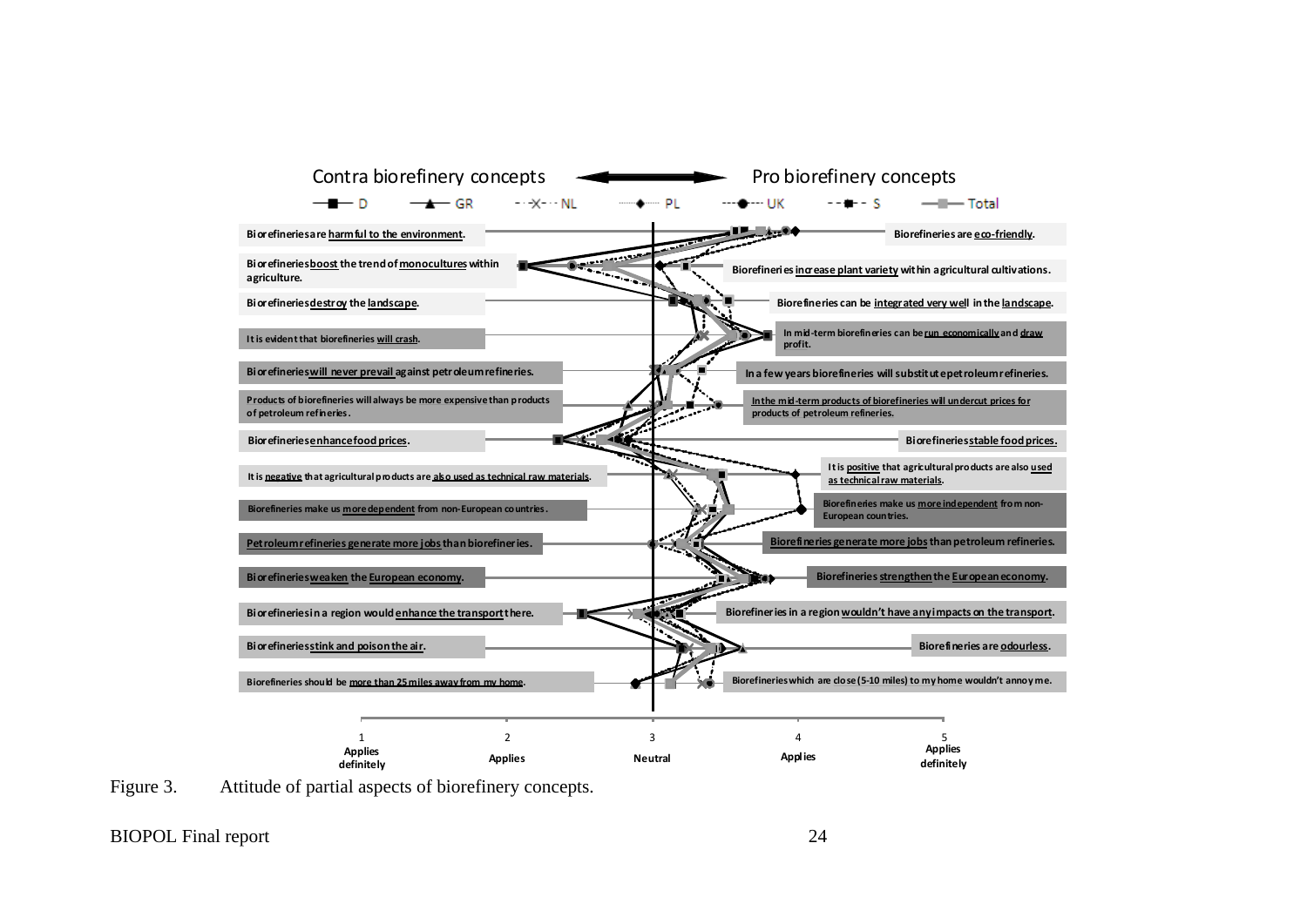Finally, consumers' willingness to pay (WTP) for bio-based products was examined showing that respondents tend to pay only a limited price premium for the surveyed biomass-derived products (washing-up liquid and shampoo). However, some buyer segments could be identified within the sample that might be willing to pay extra high prices (in particular LOHAS). As a comment on marketing strategy, these interested buyer segments might be addressed first. However, intensive marketing activities appear necessary to convince them of the full range of advantages and benefits of bio-based products.

Positive WTP on the demand side can be interpreted as a positive signal for industrial actors concerned about the lack of established markets for bio-based products. Current barriers/problems of (potential) biorefinery operators (like e.g. high investment costs for biorefinery plants or high prices for biomass-derived raw material) could be partly compensated by relatively higher sales revenues in future.

### **3.4. Acceptance of biorefinery concepts amongst NGOs**

NGOs are important stakeholders for the acceptance of the Biorefinery concept and the future implementation of biorefineries in Europe. ECN has conducted a survey among NGOs in the 6 participating EU countries to learn their view towards biorefinery concepts.

A questionnaire-based survey was performed via e-mail, directed at 14 NGOs from Germany, Greece, the Netherlands, Poland, Sweden and the UK, complemented with telephone followup and (limited) desk study. 7 NGOs responded either by filling in the questionnaire (fully or partially), discussing their views by telephone, or by sending their organisation's vision documents on biomass, the EU renewable fuel targets, and future energy supplies.

Overall, the involvement of the consulted NGOs in the bio-energy field covers the aspects of trade issues, environmental issues, social standards and alleviation of poverty, sustainable chemistry, and bio-energy technology projects. It can, therefore, be concluded that the NGO sector is actively monitoring the developments in the field, and is actively pursuing to influence developments, and anticipating future developments. In addition, in some cases NGOs actually participate in renewables projects. The involvement of consulted NGOs in the biorefinery field thus far is clearly lower. More than 60% of the respondents are either not involved, or are currently developing their position on biorefinery. The latter group indicated an interest in being further informed about biorefinery developments. NGOs that are already involved in the field have their main interests in trade issues, gasification projects for CHP/biofuel (and potentially syngas-to-bio-based products) applications. Some NGOs express doubts whether the biorefinery concept will indeed be the panacea as hoped for by some, although they find the concept an interesting approach, that should be further developed.

Biomass for heat and electricity offers, according to respondents, many advantages: security of supply, growth and jobs, and reduced GHG emissions. The transport sector in the EU faces particular challenges in terms of reducing GHG emissions and dependency on imported oil. Increased use of biomass is a key to the transport sector's contribution to meeting these challenges. Policies must be put in place to ensure that the biomass for the range of end-uses is produced sustainably, and work should go forward to replace the use of fossil fuel in the longer term. There are concerns about the development of an infrastructure with no guarantee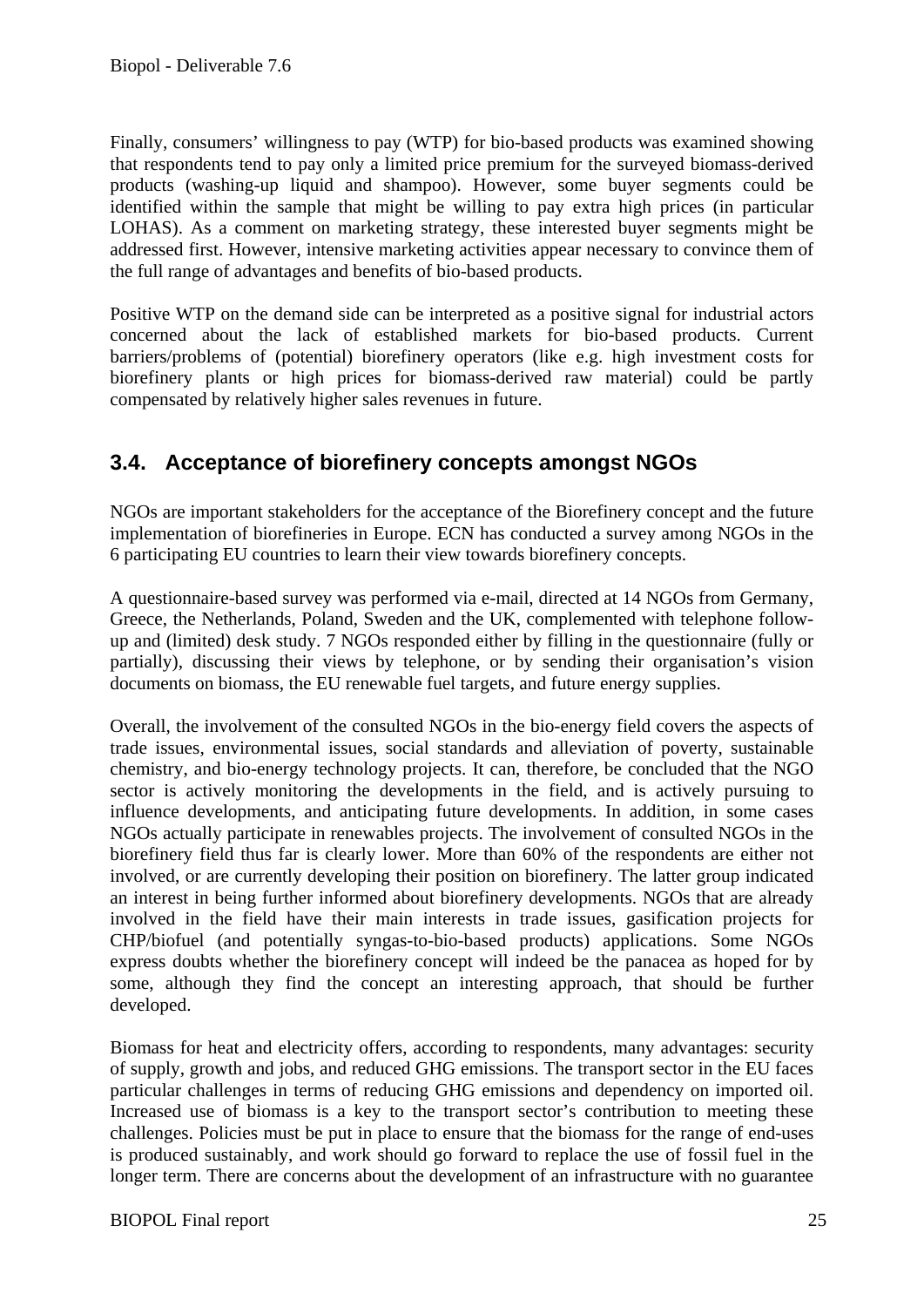for sustainable supply of feedstocks. The EU must ensure that transport emissions reductions do not come at the expense of poor people's livelihoods. To do so, the EU must develop social standards (in addition to environmental standards), which apply to all biofuels, irrespective of their origin. In addition the EU should develop mechanisms by which the 10% biofuels target could be appropriately revised if it is found to be contributing to the destruction of vulnerable people's livelihood. With the aim of making better use of renewable raw materials than has been done before, processes for the production of second-generation biofuels (biomass gasification followed by BTL technology, enzymatic production of bioethanol and other compounds which are better suited as biofuels than bioethanol, e.g. biobutanol) are advocated.

The biorefinery concept is supported by NGOs as a way of harnessing the earth's biomass resources in a more efficient way. Biorefineries provide conversion of feedstock into a range of co-products and added-value products from one site, leading to better site/land/feedstock utilisation, better energy consumption and reduced GHG emissions from processing and transport. Benefits are anticipated, including improvement of economic viability, biofuel sustainability, use of by-products, and R&D results from the chemical sciences. However, disadvantages were also mentioned, including possible problems in case of extended land use for biomass production (e.g. forest areas, wetland habitats, etc.), and probably negative impacts in foods availability (fuel versus food).

Biorefining is seen as an important tool for regional development, maximising the social and economic benefits in rural areas. Concerning the employment and environmental aspects, new jobs, positive environmental impacts (none or limited wastes, useful by-products with energy/ $CO<sub>2</sub>$  emissions saving) are expected. The technology used is an important parameter for the economy of scale, as well as the logistics in collection and transport of the biomass. For some technologies and types of biomass, local and medium-sized biorefineries would be considered. Subject to scale limitations, biorefineries can provide better energy consumption and lower GHG emissions than other process routes. In general, taking into account the figures of market demands, it seems that regional industrial complexes would be more attractive.

Biomass production should follow the rules of sustainability. Decisions and policies that would lead to very intensive production in a short-term time horizon should be avoided. It is recommended to address sustainability by using guidelines similar to those set out in the UK's "Renewable Transport Fuel Obligation Technical Guidance on Carbon and Sustainability Reporting" (RFA, 2008). An EU-level standardisation and certification scheme, as proposed in the recent EU Renewable Energy Directive, is essential for the successful development of biofuels as part of a biorefinery mix. This should be the precursor to a global scheme, as biofuels and their feedstocks are internationally traded. Differential application of schemes can lead to unfair competitive problems and the withdrawal of investment. The use of biofuels must be supported to give investors confidence. Support for renewable energy (which may be part of a biorefinery) should be made according to the innovative nature of the process. Support should only be segregated using the sustainability criteria, where information is available and there is a long enough lead-time for scheme participants to adjust processes and behaviour. Of particular importance for all feedstocks and all end-uses will be an accurate record of land use change. Special attention should be paid to the production of the feedstocks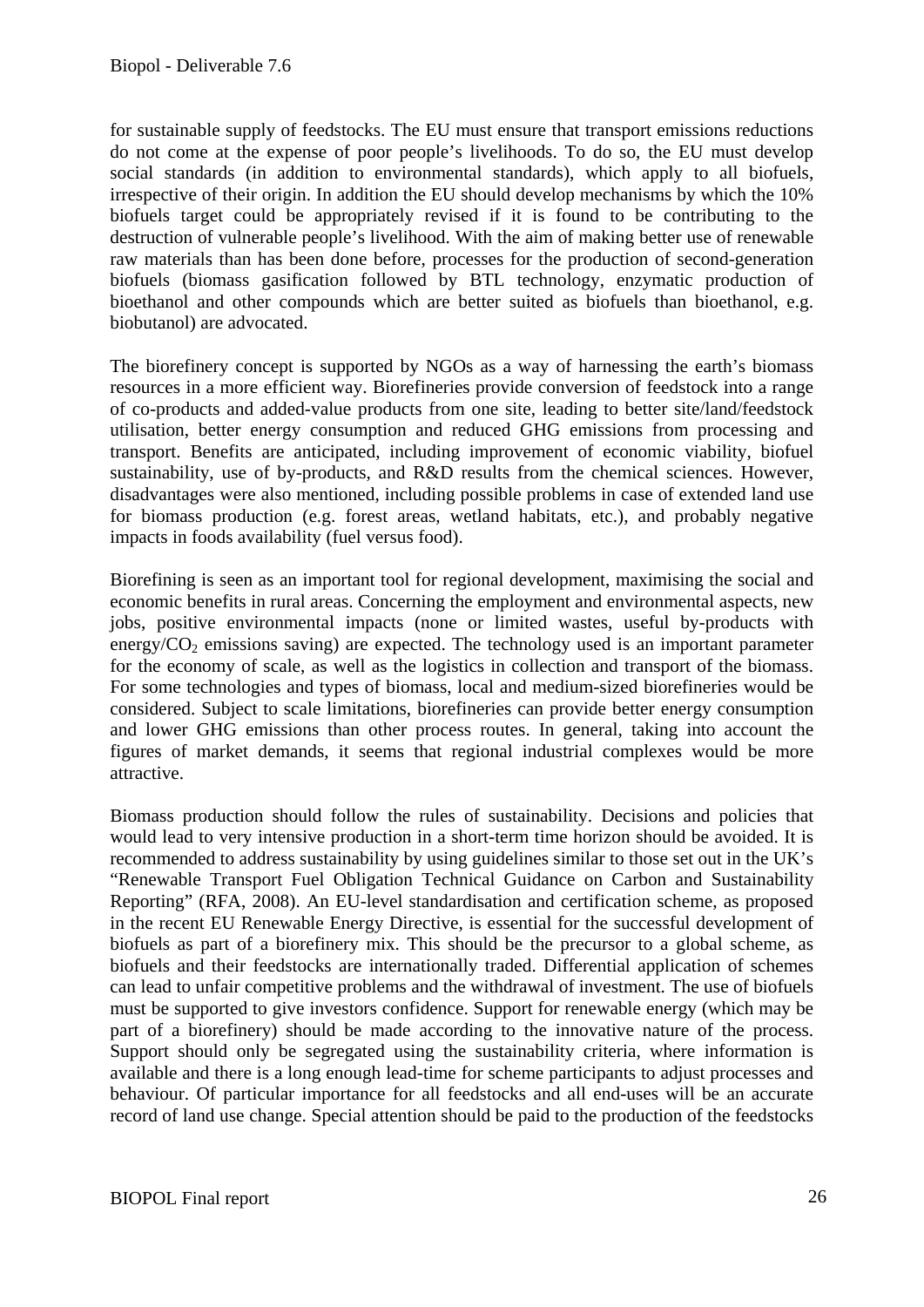with no water or limited water requirement and on products whose production process requires a low energy input.

Progress of integrated biorefineries from the current research phase to industrial implementation could, according to NGO respondents, be achieved by consistent and stable policies over a significant period of time, increasing funds, intensive R&D actions, priority on the use of agricultural and forestry residues as feedstock in biorefineries, and realisation of two or three pilot plants in different geographical areas.

In order to generate support for biorefineries, the public should be better informed about the benefits of the concept, such as effective use of resources, environmental friendly technologies and products, social and economic benefits for the local people, and contribution to the global efforts for the protection of the environment and global warming.

Based on the performed survey it can be concluded, that:

- Consulted NGOs are actively involved in the bioenergy field, and to a lesser but growing extent in the biorefinery field.
- Overall, the view towards the biorefinery concept currently is positive, although a substantial number of the NGOs are currently developing their position on biorefinery.

### **3.5. Recommendations**

The results of the consumer survey clearly show that the European population is in favour of biorefinery plants and concepts on the basis of their eco-friendliness (especially regarding climate change) and potentially favourable economic outlook. The positive opinion about "sustainability" aspects of biorefinery concepts could be used by industrial actors for marketing strategies respectively communication activities in order to distinguish themselves from other companies not active in this field. Furthermore to generate wider support for biorefineries, the public could be better informed about the benefits of the concept as well as the possible downsides that are often reported in the media. This includes the effective use of resources, environmental friendly technologies and products, and social and economic benefits. In this context the potential of biorefineries to create highly skilled jobs in rural areas could be highlighted in addition to the maintenance of agricultural employment.

The few negative associations raised by the consumers (e.g. biorefineries increase food prices, boost monocultures in agriculture or lead to higher transport in a region) should also be actively and honestly treated in public communication activities. There is a perception that demonstration plants could redress the balance between the possible positive and negative impacts associated with biorefinery concepts.

Both the industry survey and the survey among European consumers indicate a high interest in biorefinery concepts (especially from industry) and in bio-based products if clearly labelled (especially from consumers). But the results of these surveys also highlight the problems of a fast implementation of biorefineries in industry and a strong penetration of bio-based consumer goods among EU citizens. These problems are focused on higher costs or complex implementation procedures in industry, combined with a limited willingness to pay for bio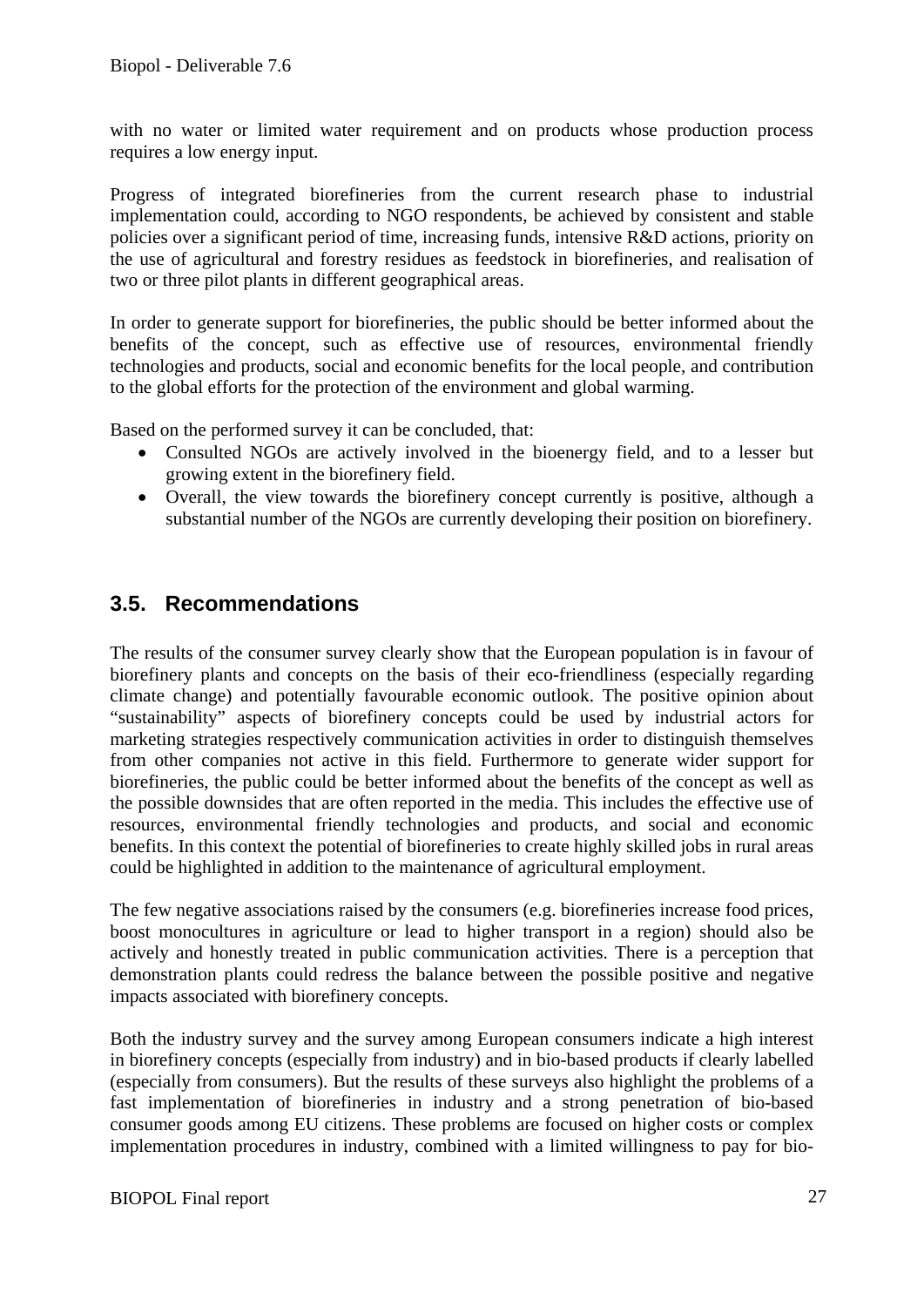based products by consumers. In this context, non-harmonized regulations are stressed by industry as a hindering factor. To gain greater clarity with regard to specific problems in the different sectors further detailed investigation is recommended as a complement to any suggested policy changes or substantial public investments.

The positive characteristics of bio-based products (e.g. "natural", sustainable and healthy) offer a range of markets that could provide a basis for industrial product development. These could be highlighted within communication activities targeted to actual or potential buyers of such products. Although a substantial proportion of people were identified within the consumer survey as highly motivated by issues of environment, sustainability, or maintaining their own health, there was no clear indication that bio-based products would be an "easy sell" in the markets investigated. As a comment on marketing strategy, these interested buyer segments might be addressed first. However, intensive marketing activities appear necessary to convince them of the full range of advantages and benefits of bio-based products.

In analogy to other technology fields it can be assumed that NGOs will actively participate and substantially influence the public debate related to the pros and cons of biorefinery concepts. Consulted NGOs are actively involved in the bioenergy field, and to a lesser but growing extent in the biorefinery field. Therefore early dissemination activities on biorefinery issues targeted at NGOs are highly recommended. Overall, the view of NGOs towards the biorefinery concept is positive, while a substantial number of NGOs are currently developing their position on biorefinery. Therefore it is also recommended to actively involve NGOs in the further development and implementation trajectory and the development of policies on biorefineries in an early state of negotiation.

Due to the heterogeneity of biorefinery concepts and derived products, biorefineries may be best supported by governments by indirect measures rather than direct support through subsidies. In this context it is suggested to create mechanisms that allow consumers to acknowledge the benefits of bio-based products. Suggestions include:

- Comparative studies;
- Benchmarking of products with regard to carbon footprint;
- Establishment of a recognized labelling system for locally made products;
- Establishment of systems for barter trade within the local communities;
- A free EU hotline and registry of products for consumers interested environmental properties of bio-based products. This might contribute to a further and faster penetration of such products.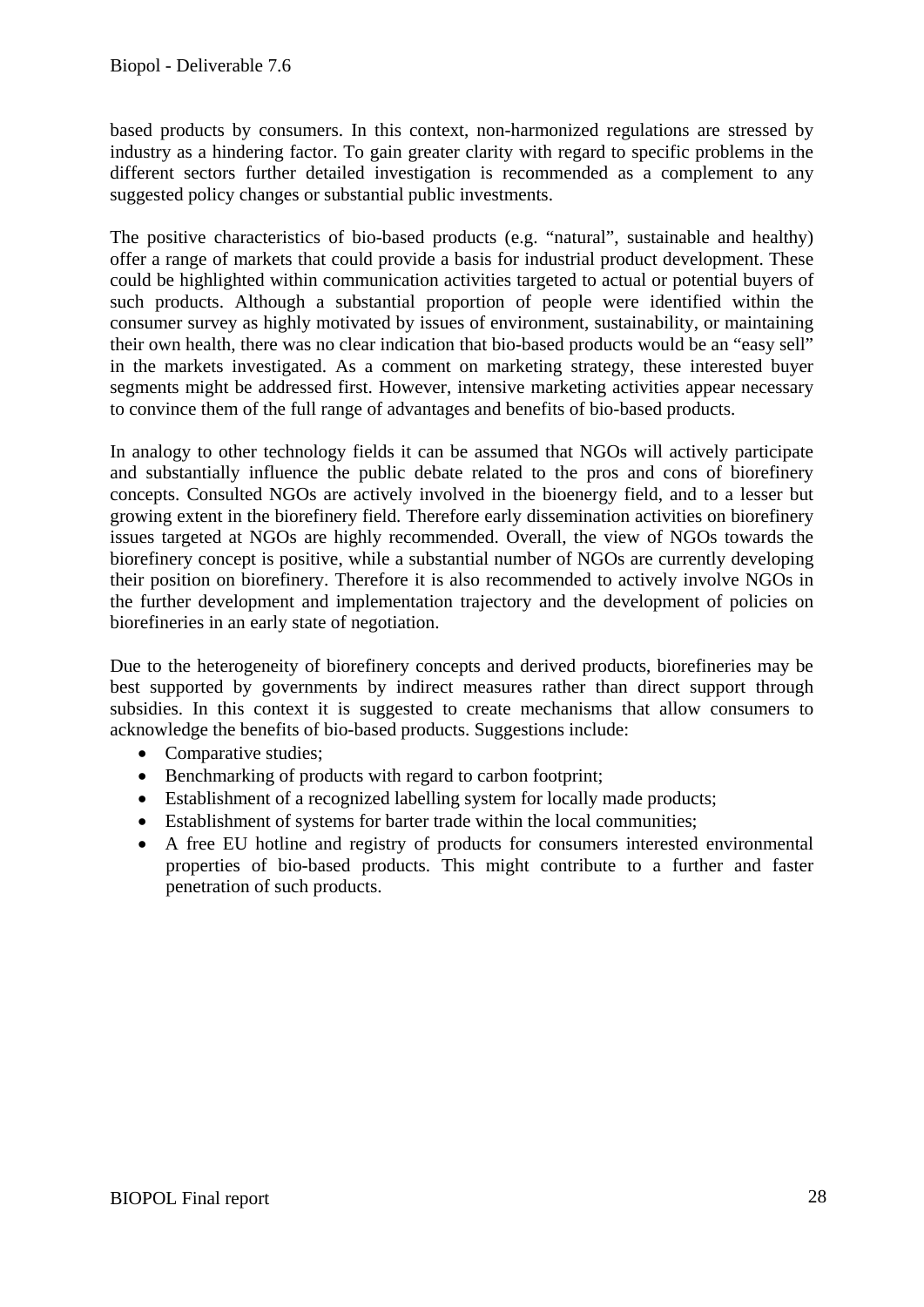# **4. Impacts on rural development, employment and environment**

### **4.1. Introduction**

This section deals with the assessment of social and environmental implications, in particular the impact of biorefineries on rural development, employment and environment. The objective is to provide some comparison with traditionally used approaches or products by analysing specific effects of biorefinery developments on rural development, employment, and the environment.

### **4.2. Results**

On the basis of eight case studies (Table 2) and input from a workshop session held on 30 March 2009 it can be stated that the impact on environment (and sustainability) plays an important role in whether or not biorefineries become established. This is mainly due to the fact that environmental benefits are often viewed as the primary sources of competitive advantage in the long-term. Investors and operators therefore wish to realise these benefits through achieving consensus about their products' environmental excellence. Nevertheless, the bottom line is found to be the economics; investors want to capture a *market* opportunity by employing biorefinery processes. On the other hand, environmental legislation is a driver that bridges the sustainability and economic aspects by creating artificial markets for biorefinery products, or internalising environmental externalities, for example in the case of the  $ETS<sup>5</sup>$  or the RTFO<sup>6</sup> biofuels obligation in UK.

It was also stressed that indirect employment effects should be treated very carefully. At the moment it is estimated only on a case-by-case basis and the perspectives of individual's assessments are not always clear. The indirect impact on employment is not easy to measure, especially for biorefineries co-located with existing facilities and using existing supply chains (e.g. Nedalco, British Sugar and Cargill). Nevertheless, benefits are apparent wherever new value is created from residues and wherever current jobs are maintained, for instance jobs that could otherwise be lost due to EU sugar reform.

It should be stressed that green field biorefineries are considered to require much more effort than their counterparts at existing facilities. Therefore, if they are considered to be a political objective, they may require additional policy support. In all cases of policy support biorefinery investors and operators highlighted the importance of being involved in the policy process through consultation. Subsidies, in particular, were found not to be widely endorsed. There was a feeling that consumers do not always like to buy into new and apparently 'hightech' products that require government help - such subsidies can confer an impression that the

 5 European Emissions Trading Scheme

<sup>6</sup> Renewable Transport Fuels Obligation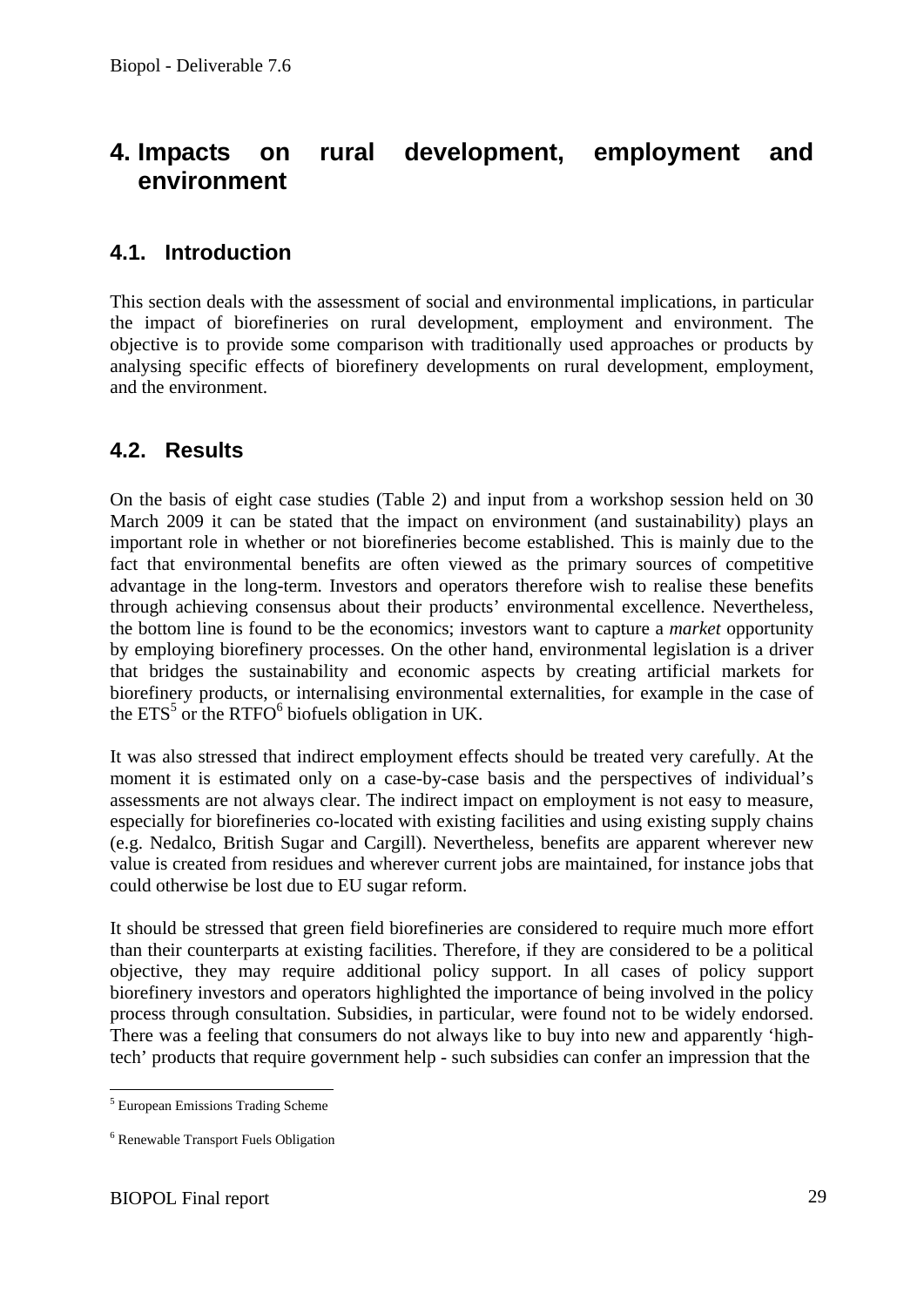|                         |                                                                                                                                                                                                                              | Impact categories & intensity of impacts                                                                                                                                                                                                      |                                                                                                                                                                                                                                                                      |
|-------------------------|------------------------------------------------------------------------------------------------------------------------------------------------------------------------------------------------------------------------------|-----------------------------------------------------------------------------------------------------------------------------------------------------------------------------------------------------------------------------------------------|----------------------------------------------------------------------------------------------------------------------------------------------------------------------------------------------------------------------------------------------------------------------|
| Biorefinery             | Rural & regional development                                                                                                                                                                                                 | Employment                                                                                                                                                                                                                                    | Environment                                                                                                                                                                                                                                                          |
| Chemrec                 | • Supports the local pulp $\&$<br>paper industry.<br>• Feedstock always sourced<br>from the surrounding region,<br>forests.                                                                                                  | Unknown<br>$\bullet$                                                                                                                                                                                                                          | • Full implementation of the<br>technology in all Swedish<br>pulp mills would yield about<br>6,000,000 tons of CO2<br>reduction per year $($ ~10% of<br>current Swedish CO2<br>emissions), and supply 25%<br>of current automotive fuel<br>consumption in Sweden.    |
| <b>British</b><br>Sugar | • The local workforce and<br>local economy will benefit if<br>British Sugar can stay<br>globally competitive<br>• Is a major local employer.<br>• Renewable energy industry<br>will benefit from the learning<br>experience. | • Keeps farmers able to grow<br>sugar beet in the region.<br>• Farmers will have greater<br>diversity and more resilience<br>for their produce.<br>• Only some research in UK as<br>most technology has been<br>outsourced or purchased.      | • British Sugar's bioethanol is<br>certified at 71% less<br>greenhouse gas emissions<br>than gasoline (residual sugar<br>from betaine production is<br>fermented to bioethanol)<br>• CO2 and waste heat are used<br>to grow tomatoes.                                |
| Greenmills              | • Five new enterprises co-<br>operating will benefit from<br>the existence of the plant.                                                                                                                                     | • No contracts with farmers.                                                                                                                                                                                                                  | • Lower emissions reduce the<br>carbon footprint of biofuels.                                                                                                                                                                                                        |
| <b>BioMCN</b>           | • Revival of a former natural<br>gas-to-methanol plant.<br>• Creation of a biorefinery<br>complex.                                                                                                                           | • Maintenance of 100 jobs<br>(direct employees of the<br>former natural gas-to-<br>methanol plant).<br>• Overall boost in indirect<br>employment (supply chain<br>and clients) could ultimately<br>amount to 4-5,000 jobs.                    | • Low-carbon fuels will be<br>possible, including:<br>biomethanol, biodiesel, bio-<br>DME, biogas, biopower and<br>heat, bio-LPG, bio-coal.                                                                                                                          |
| Domsjö                  | • Has influence on business<br>investment and location<br>decisions of other<br>companies/industries.<br>• Local feedstock base: 70%<br>local forests, 30% imported.                                                         | • Gradual change to more local<br>employment anticipated.                                                                                                                                                                                     | • Considered to be an efficient<br>use of natural resources.                                                                                                                                                                                                         |
| <b>Biowert</b>          | • Strengthens market for<br>injection moulding<br>companies in the region,<br>which buy bio-granulate and<br>produce bioplastics.                                                                                            | • Strengthens farmers' jobs<br>through contracting of raw<br>materials from 7 farmers<br>within radius of 13 km.                                                                                                                              | • Energetically neutral process<br>thanks to integration with<br>biogas plant.<br>· Bio-plastics recyclable but<br>not biodegradable.                                                                                                                                |
| Nedalco                 | • Unknown                                                                                                                                                                                                                    | • Not significant locally as<br>materials are mostly shipped<br>in.                                                                                                                                                                           | • Feedstock is lignocellulosic<br>waste from wheat<br>processing, straw or even<br>wood residue.                                                                                                                                                                     |
| Cargill/<br>Cerestar    | • Has contributed to the<br>continuing regeneration of an<br>old industrial site.                                                                                                                                            | • Supports wheat growing and<br>the wheat price in the UK.<br>• Agriculture and food<br>industry benefit the most<br>from it.<br>• The move to wheat feedstock<br>from corn caused a loss of<br>jobs at a plant that was shut<br>near London. | • 2000-2007 (under UK<br>Climate Change Levy)<br>reduced energy input by 33%<br>for a tonne of glucose syrup.<br>• Possible negative effect is<br>the greater number of road<br>deliveries of wheat compared<br>to corn shipments, but cost-<br>effective prevailed. |

Table 2. Brief description of the eight case studies for the rural development, employment and environment assessment.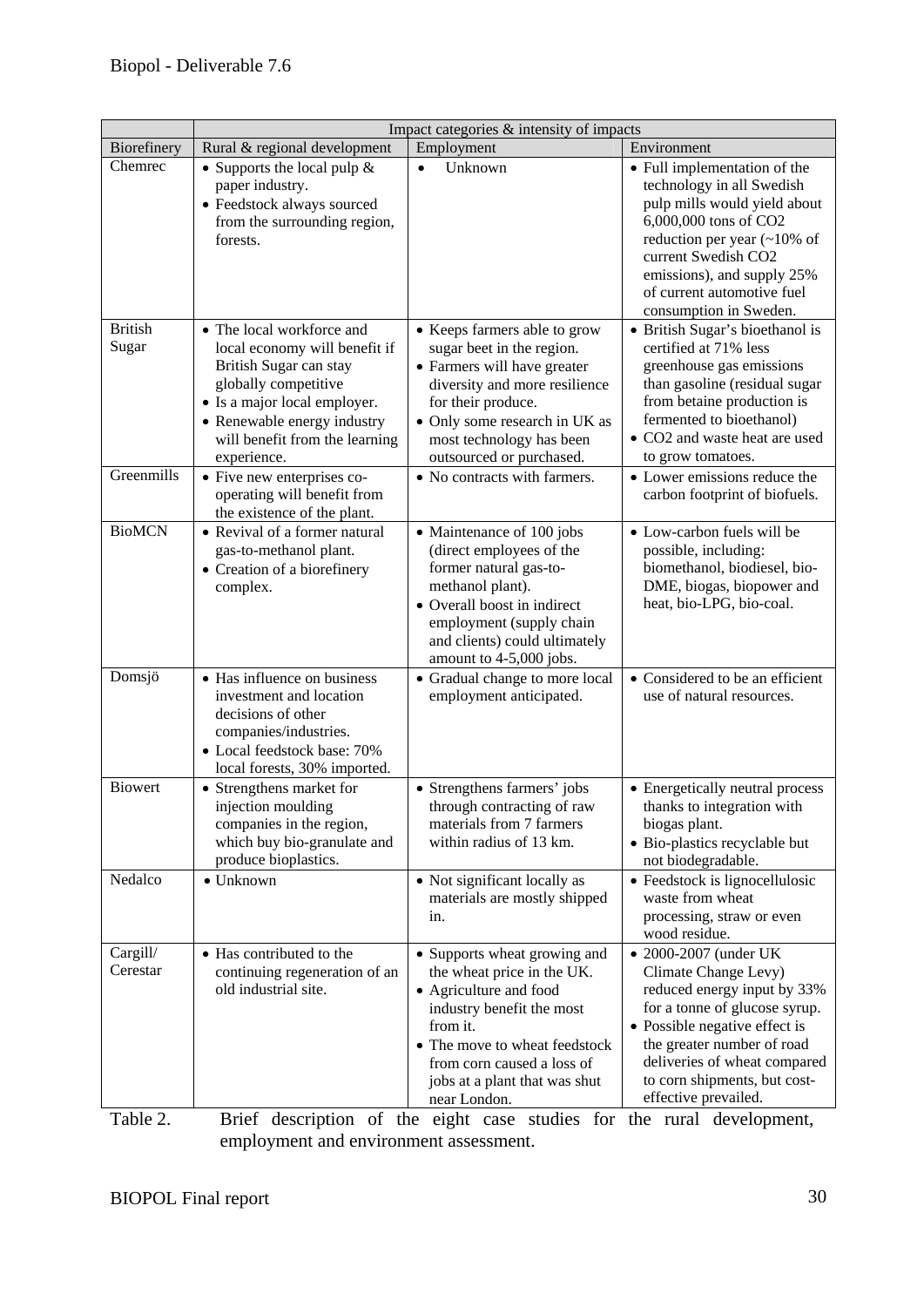products are inferior in quality. Biorefiners expressed concern that if this impression becomes pervasive, consumers will only be prepared to buy such products at *lower* rather than higher prices. This shows the sensitivity of public acceptance that is revealed by the case studies.

This project concludes that in establishing biorefinery operations the involvement of local people is vital. This is of greatest importance for greenfield biorefineries that bring change in the local habitat and to the local community. Interactions with all local actors in the early stages of building a new biorefinery plant are necessary to increase public acceptance.

In conclusion, the case studies show that economic factors are the drivers behind biorefinery development, often pressuring companies into strategies of diversification as existing business models become threatened. The case studies therefore demonstrate how biorefineries can maintain employment in a region, and how eco-friendly products can be added to the product candidates of existing industries. However, it was not demonstrated that these businesses have adopted biorefining as a method of optimising environmental performance. Politics, e.g. biofuels legislation, can be an important economic driver to the establishment of a biorefinery and thus provide a strong basis for incorporation of sustainability criteria. These sustainability issues are certainly recognized as very important concerns by biorefinery investors and operators in order to safeguard the long-term operations of the pilot and subsequent plant by accounting for future trends, new legislation and changes in institutional and public mindsets. As a result, current biorefinery strategies reveal trade-offs between economic and environmental factors (for instance, between transport costs and emissions, and between feedstock costs and local rural development). Biorefinery operators are highly aware that in order to proceed in the long term they must be long-term competitive but they have to make profits from the beginning. This may overshadow the sustainability unless the policy environment or social culture changes markedly.

### **4.3. Recommendations**

The job creation effect of biorefineries should be recognised and thus promoted (if it is considered to be a desirable policy outcome) as an element of rural employment because:

- Biorefineries can be catalysts for the creation of high-tech jobs, especially in the white and green biotechnology field, thus generating skilled jobs in rural areas and;
- The present lack of focus on rural economy in EU biofuels and innovation policy risks creating new centres of biorefining in existing industrial sites located near ports and cities, where imports can be more attractive than use of local feedstock.

Biorefineries catalyse a more efficient utilisation of rural resources and thus contribute to job creation in the agricultural sector (being the supply chains of biorefineries).

Governments should consider a broader range of policy measures than subsidies for bio-based products (direct support) in order to support biorefineries. Indirect methods could include support by co-funding of biorefineries' appearances at various trade fairs, to showcase the technology and products.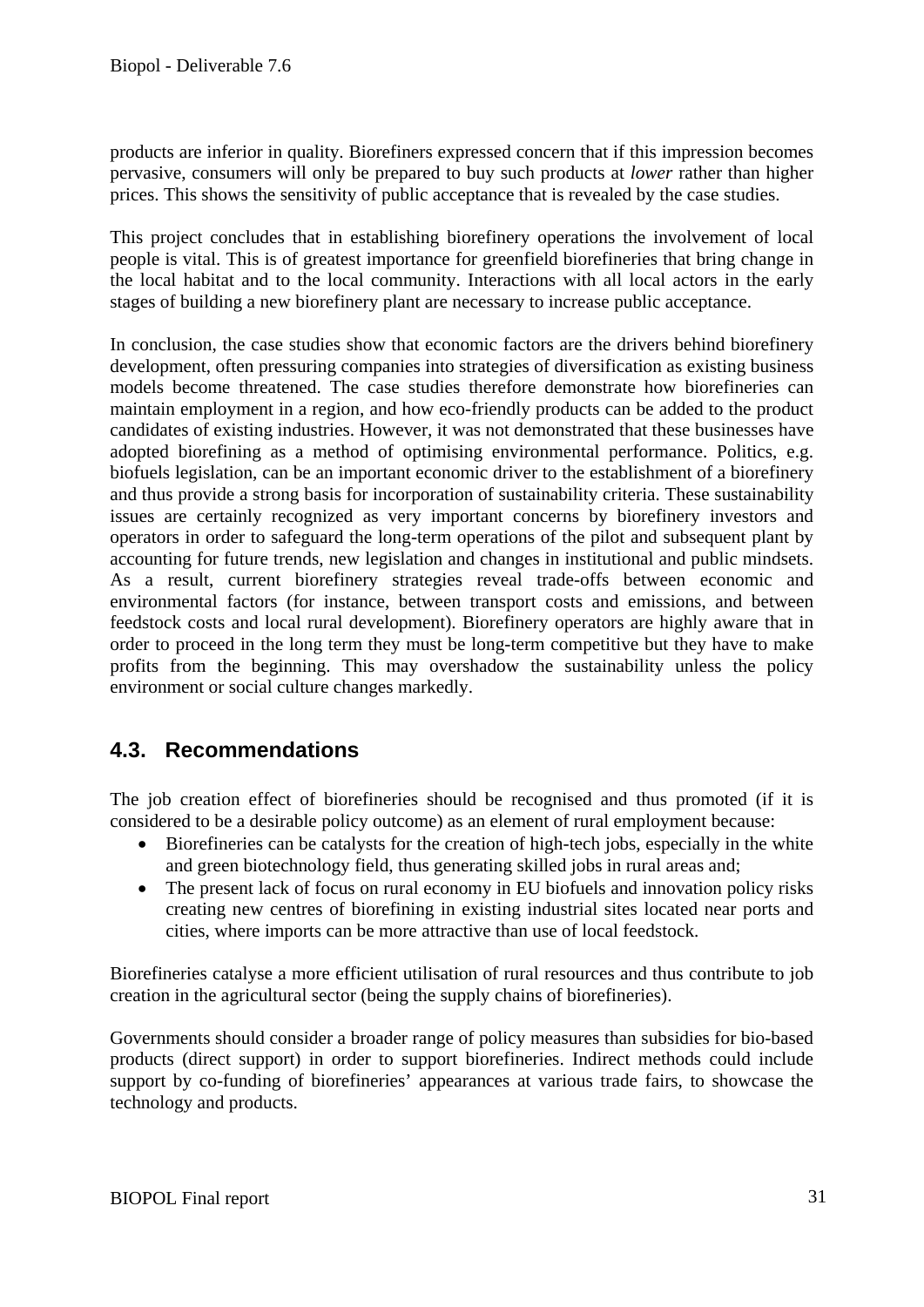Environmental advantages of products from biorefineries should be acknowledged, for example by establishment of a labelling system for bio-based products (similar to 'Der Grüne Punkt' for packaging, which has an awareness rating of 98% in Germany, and is also one of the best-known trademarks worldwide). If possible this system should be financed based on the 'polluter-pays principle'.

It is recommended that measures are taken to embed factors relating to long-term sustainability (e.g. biodiversity, GHG emissions and agricultural practices) in decisionmaking processes. In order to further penetrate biorefineries and derived products, for example, public procurement could take a leading role by giving priority treatment to biobased materials. The construction industry is considered to be an interesting area for such an initiative.

When setting up a biorefinery, local people must be considered. Greenfield biorefineries follow this recommendation, because they bring change in the local habitat and to the local community. Biorefineries at the existing facilities do not need much interaction with local communities.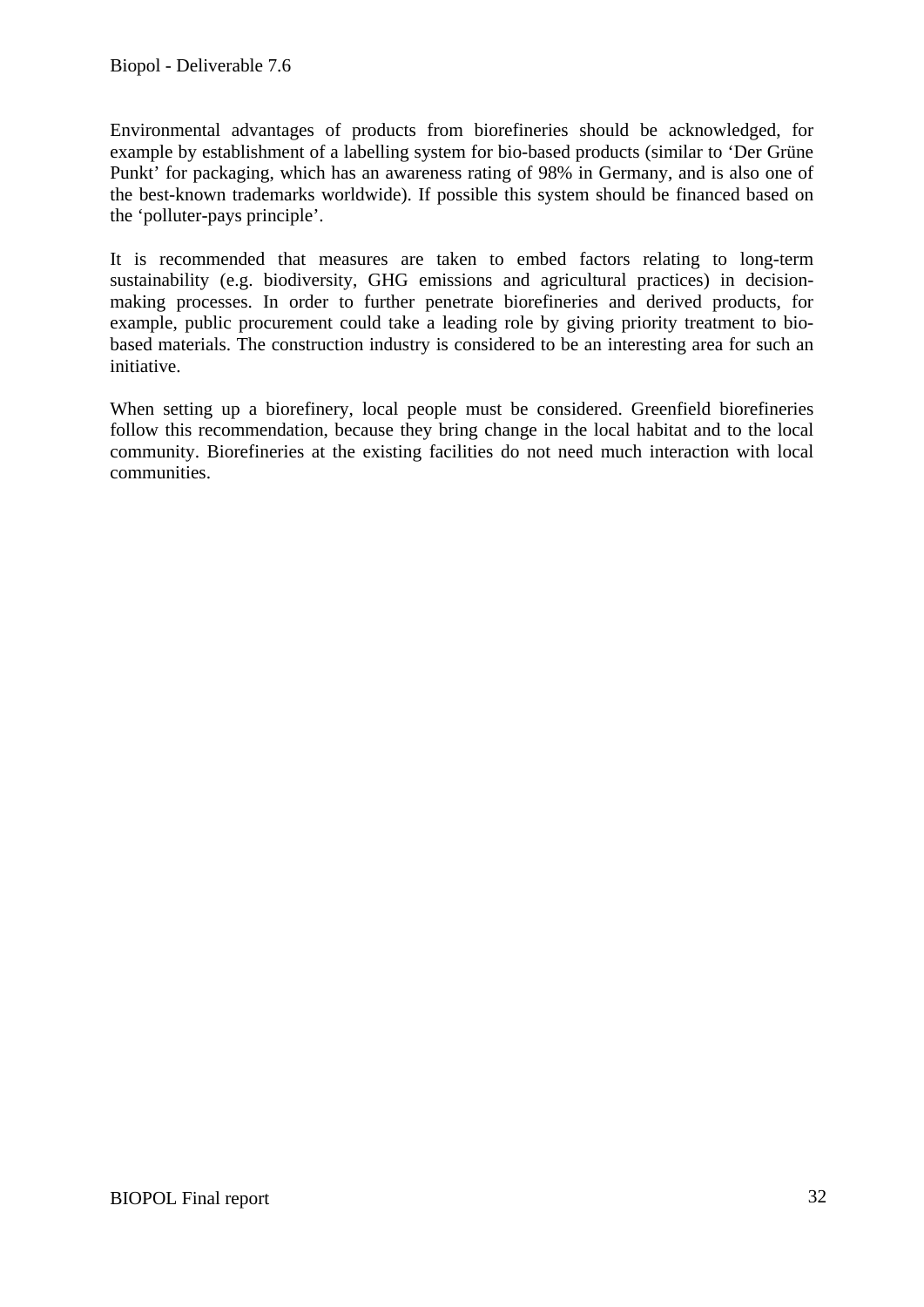# **5. Political legitimacy of biorefineries**

### **5.1. Introduction**

The study presented in this chapter – designed to satisfy Deliverables 3.1.1<sup>7</sup> and 3.1.2<sup>8</sup> – examined how the processes of building cognitive and socio-political legitimacy are relevant to the formation of a biorefining sector.

The first part of the work examined management theory addressing challenges faced by emerging industries and how these can relate to the formation of a biorefining sector. The second part involved the conduct of an initial exploration of understanding, acceptance, and support for the biorefinery concept among a sample of actors in the EU policy community. General conclusions of this study are provided in these two areas.

Addressing theory versus evidence from the field, it is found that many phenomena predicted by theory do indeed appear in the empirical results and seem immediately relevant to the formative biorefining industry.

Analysis of the perceptions of members of the policy community towards biorefinery-related environmental, social, policy, reputational and policy issues reveals that there are a number of areas where prompt action from the political and scientific communities could yield significant benefits.

We conclude that much of the discussion and analysis included in the field of industrial management enfolding the concepts of cognitive and socio-political legitimacy is relevant to biofuels, bioproducts and Biorefining and that the industry can utilise many of the experiences detailed in such literature. This in turn implies that proponents of the biorefinery concept can draw upon a broad body of knowledge generated in both related and non-related industries to support their work reducing barriers hindering the emergence of commercial biorefineries. A key area in this regard will be improved communication of biorefinery contributions to sustainable development.

### **5.2. Results**

1

The results (conclusions) presented in this report are based on the content of a questionnaire distributed amongst actors in the EU policy comunity. The parameters addressed – and the phenomena referred to in this summary are detailed in Table 3. Full details of the study and of the literature sources it utilises are available in the relevant BIOPOL reports and in the journal

 $<sup>7</sup>$  D3.1.1 Note with contributions from the national questionnaires and in-depth interviews concerning the political legitimacy</sup> of biorefineries

<sup>&</sup>lt;sup>8</sup> D3.1.2 Note with results EU assessment political legitimacy of biorefineries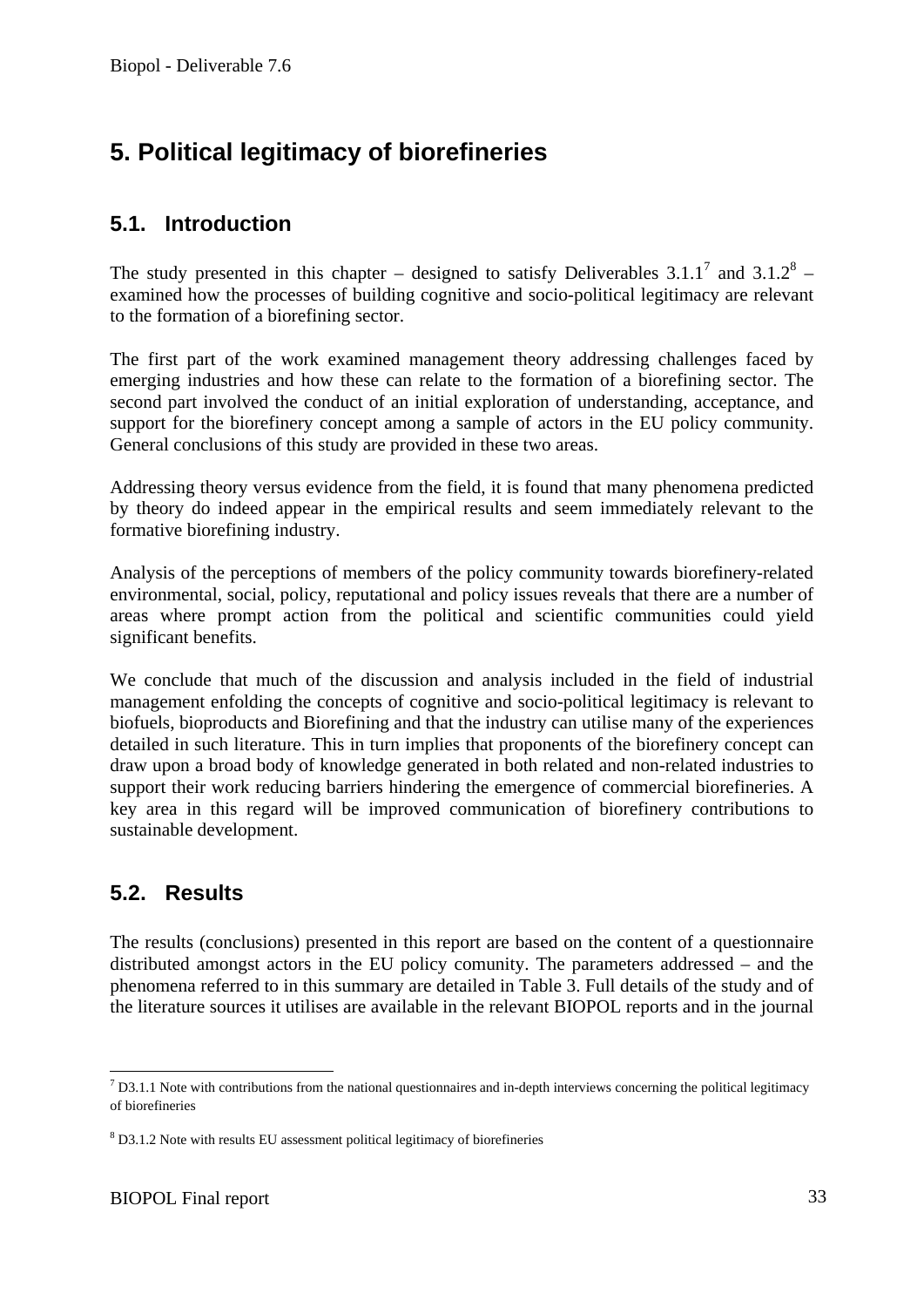paper by Peck et al. (2009): *Examining understanding, acceptance, and support for the biorefinery concept among EU policy-makers*.

Responses from a sufficiently wide spectrum of political informants were received from three of the five countries in the BIOPOL consortium that were examined in the study (Sweden, UK and the Netherlands). There was a high degree of consistency of responses across the 3 countries and as a result, findings have been drawn from a compound sample of responses. Results reflect the views of 48 policy-sphere informants from these jurisdictions.

Comparisons of policy-sphere responses are made with "control responses" generated from a survey of 49 biofuel, bioproduct and biorefinery scientists drawn from more than 10 EU countries. The results of this study are considered most applicable for jurisdictions in Western Europe.

### **5.3. Conclusions**

This work commenced with a working assumption that significant political support is required for the progression of advanced bioenergy and biomaterial systems from their current research stage to the demonstration (or pilot) phase in the short time frames (which is called for in a number of policy goals and targets). Very large investments will be required to provide the infrastructure and logistical structures required to realise visions of biorefining.

We consider this study has found evidence of several issues that could lead to real difficulties in maintaining and broadening the apparent 'favoured status' of bioenergy, advanced bioenergy systems, and new biomaterial production systems within the EU policy sphere. We also believe that this work provides insights that could assist the research and development community in achieving progress towards sustainable biorefining. Communication strategies that better recognise these issues and present them in transparent and understandable forms to the stakeholder community could be essential to the progress of the industry. Specific conclusions related to the two categories of legitimacy on which we have sought evidence are presented below, and followed by a number of suggestions for action from stakeholders that may serve to better enhance and protect the interests of biorefinery development.

#### *5.3.1. Socio-political legitimacy (acceptance)*

The analysis indicates that policy-sphere actors are aware of the very significant resources and support needed to operationalise the biorefinery concept Europe-wide. The survey results suggest that policy-sphere informants may be cautious with regards to issues that can pose a significant threat to the social reputation and acceptance of biorefinery concepts – a notable example being that of GMOs in feedstocks. Responses also reveal perceptions of a significant or urgent need to establish guidelines and standards of a technical nature in almost every category of biorefinery activity (from feedstock production to product use). Closer examination of the informant views revealed that sustainability criteria are a priority.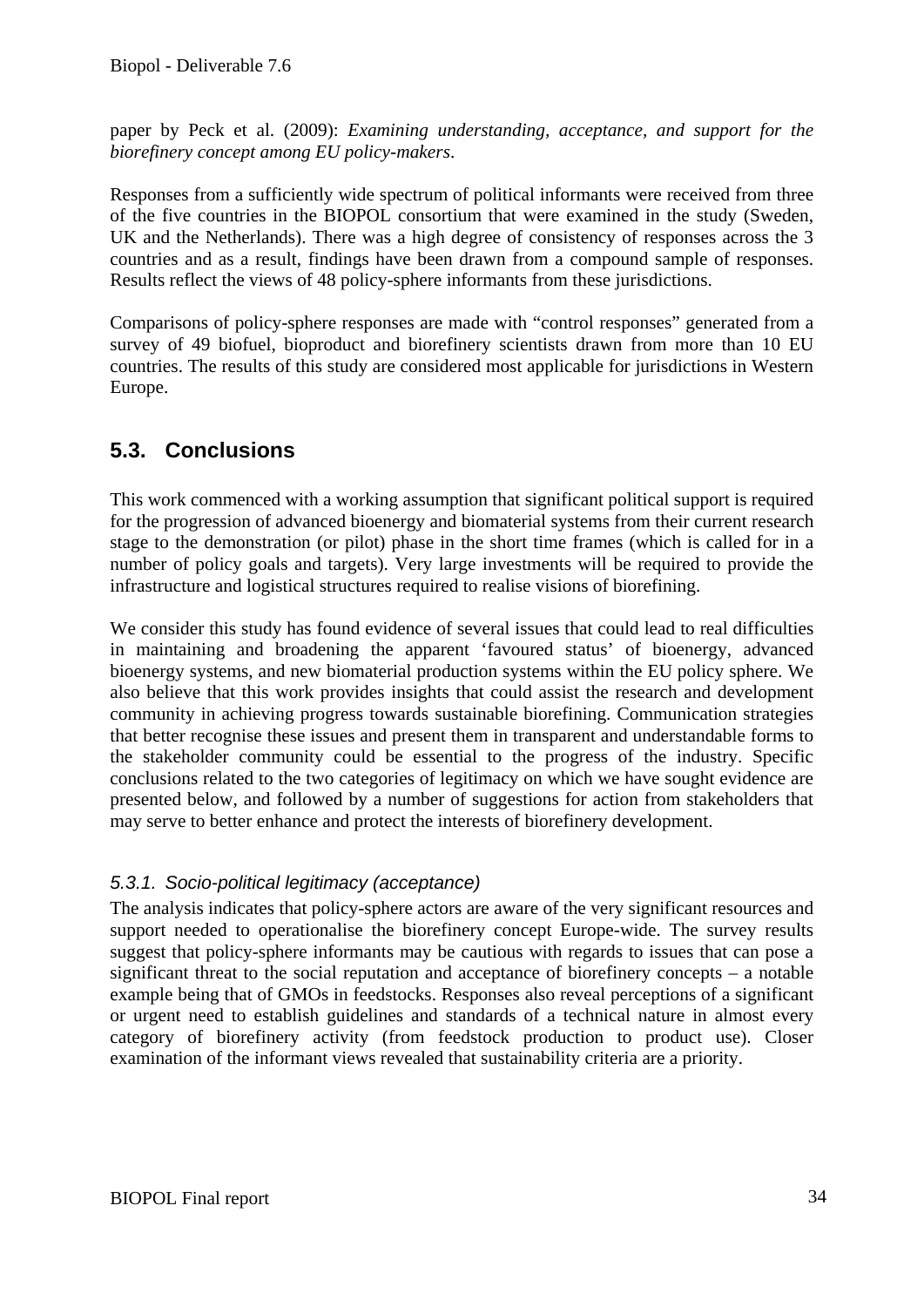| Legitimacy function/parameters<br>Cognitive knowledge base                                                                                                                                                                                                                                                                     | Question categories for exploration of policy-sphere perceptions                                                                                                                                                                                                                                                                                                                                                            |
|--------------------------------------------------------------------------------------------------------------------------------------------------------------------------------------------------------------------------------------------------------------------------------------------------------------------------------|-----------------------------------------------------------------------------------------------------------------------------------------------------------------------------------------------------------------------------------------------------------------------------------------------------------------------------------------------------------------------------------------------------------------------------|
| Knowledge in policy-sphere.                                                                                                                                                                                                                                                                                                    | General levels of understanding (e.g. as evidenced by knowledge of<br>the operation and processes of advanced bioenergy and bioproduct<br>systems).                                                                                                                                                                                                                                                                         |
| Status of trust, reputation & perceptions of reliability                                                                                                                                                                                                                                                                       |                                                                                                                                                                                                                                                                                                                                                                                                                             |
| Technologies and consequences of the<br>industry as perceived by policy-sphere<br>actors.                                                                                                                                                                                                                                      | Social/environmental benefits or otherwise and views on relative<br>merits of the concept (e.g. as evidenced by views on impact in areas<br>such as greenhouse gases, biodiversity, rural development,<br>employment etc.).                                                                                                                                                                                                 |
| Policy-sphere beliefs regarding the<br>perceptions held by other stakeholders<br>of technologies and consequences of the<br>industry.                                                                                                                                                                                          | Nature of support/opposition of stakeholder groups for areas<br>enfolding the biorefinery concept and how influential they are (e.g.<br>the stance of stakeholders such as multi-national, EU and national<br>governmental agencies, industry, the media, educators and<br>researchers, NGOs, etc.).<br>Sources, volumes and credibility of information received pertinent to<br>advanced bioenergy and bioproduct systems. |
| Factors that have potential to erode<br>stakeholder trust.                                                                                                                                                                                                                                                                     | Importance of a range of 'reputation and general acceptance issues'<br>(e.g. GMOs in feedstocks, competition for feedstocks, deforestation,<br>etc.).                                                                                                                                                                                                                                                                       |
| Status of system reliability and function                                                                                                                                                                                                                                                                                      |                                                                                                                                                                                                                                                                                                                                                                                                                             |
| Frameworks:<br>that impact establishment and<br>convergence,<br>can reduce potential challenges with<br>$\bullet$<br>conflicting standards, competing<br>designs and so forth.                                                                                                                                                 | The role of current legislative frameworks as a barrier or driver for<br>progress at international, national and local/regional levels.                                                                                                                                                                                                                                                                                     |
| Synergistic or antagonistic inter-and<br>intra-industry relationships.                                                                                                                                                                                                                                                         | Competition related issues with incumbent sectors (e.g.<br>petrochemicals, starch, sugar, forestry, heat and power, syngas,<br>biofuels).<br>Competition for feedstocks.                                                                                                                                                                                                                                                    |
| Enhancing system reliability, function, trust and knowledge.                                                                                                                                                                                                                                                                   |                                                                                                                                                                                                                                                                                                                                                                                                                             |
| Policy intervention(s) required to:<br>promote establishment and design<br>convergence,<br>promote third-party review of sector<br>$\bullet$<br>activities,<br>reduce potential challenges with<br>$\bullet$<br>conflicting standards, competing<br>designs and so forth.                                                      | Need for guidelines or standards (e.g. regulating areas such as<br>biorefinery operations, biofuel production, crop production, crop<br>import, $1st$ and $2nd$ generation processing technologies and bio-based<br>product performance standards).                                                                                                                                                                         |
| Resources for progress towards<br>reliability:<br>enhance reliability of technical<br>system,<br>develop knowledge base by linkage<br>$\bullet$<br>with educational curricula,<br>promote institutionalisation of<br>$\bullet$<br>information dissemination,<br>indicate commitment of high level<br>$\bullet$<br>politicians. | Need for support to move biorefineries or advanced<br>bioenergy/bioproduct systems through the formative stage (e.g.<br>resources to support process technologies, crop production,<br>educational curricula).                                                                                                                                                                                                              |

Table 3. Perception themes examined by questionnaire.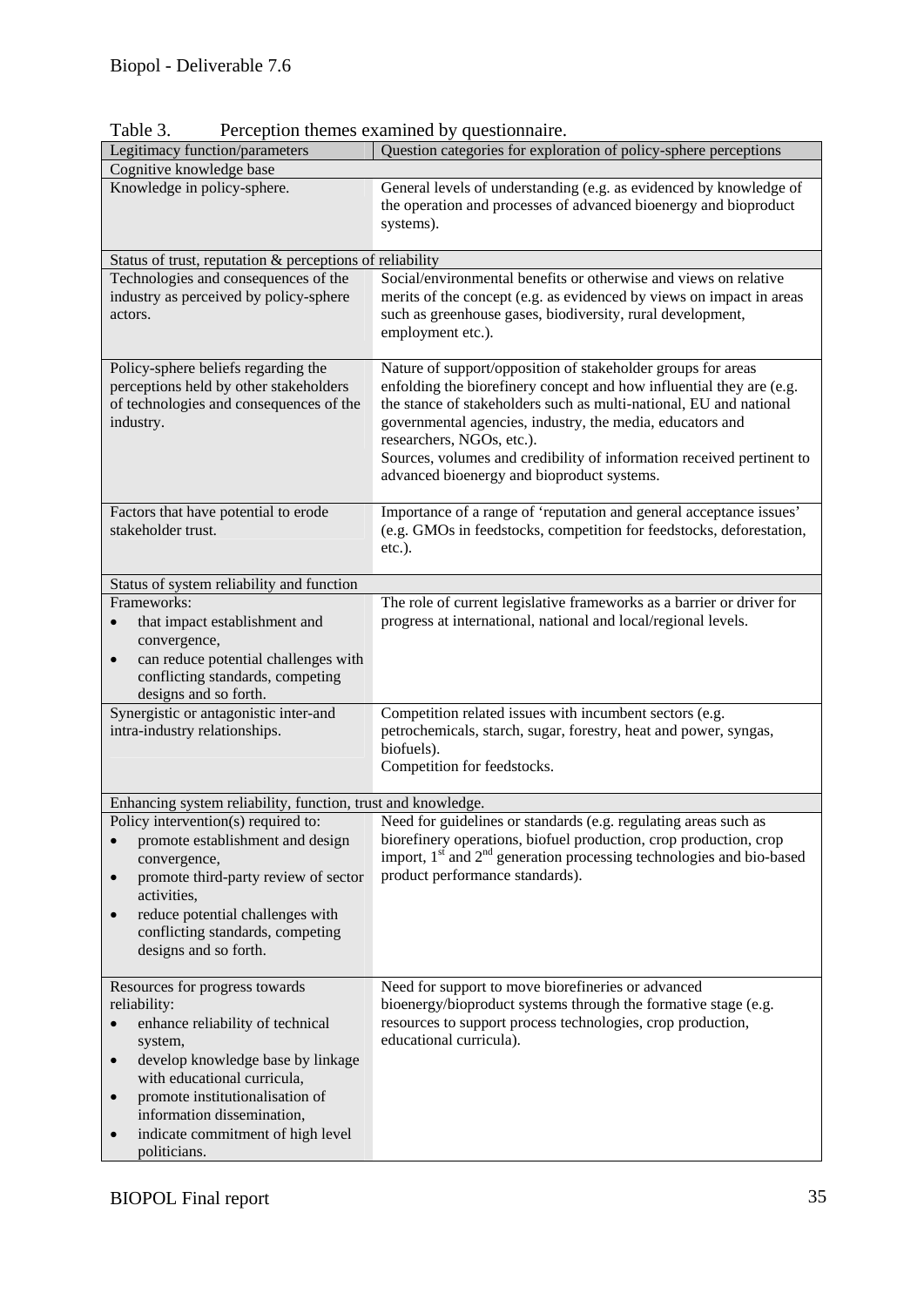Thus, it can be inferred that activities undertaken by biorefinery stakeholder groups, such as the dissemination of information to policy-makers, have raised socio-political legitimacy in the surveyed categories. Evidence that the status of trust of this information is positive overall was found. More varied results were obtained with regard to system reliability and function, suggesting that concerted legitimation activities in the areas of regulatory frameworks and inter-industry support are not yet proven.

### *5.3.2. Cognitive legitimacy (understanding)*

Indications are that political informants generally have a good working knowledge of biorefinery concepts and largely share the views of the scientific community regarding items such as the relative environmental and social contributions that biorefining can make. We have also received indications that deeper understanding of the full suite of potential advantages (and trade-offs) related to biorefineries may not yet be widespread.

Evidence of understanding of biorefinery-related issues amongst policy-sphere actors was sought and found. This was not the case, however, for informants' knowledge-base regarding the interacting policy systems (EU, national, regional), nor for consistency in the informants' beliefs of the standpoints of other stakeholder groups. Absence of cognitive legitimacy in these areas was not anticipated and suggests a possible policy-level barrier to the emergence of sustainable biorefining.

### **5.4. Recommendations**

The theory that underpinned this study claims that innovative entrepreneurs need strategies to promote the shared expectations, reasonable efforts, and competence of a new business concept to stakeholders in the absence of reliable information and evidence of their competence. Moreover, it indicates that an innovative entrepreneur must 'engineer consent, using powers of persuasion and influence to overcome the scepticism and resistance of guardians of the status quo' and that whilst 'packs of entrepreneurs' work to improve legitimacy, policy-makers have a role of providing a regulatory space in which these 'packs' can work.

We believe that these beliefs, that have arisen from research into innovation systems and organisational evolution, are valid in the context of biorefineries, and that an interactive process of building understanding and acceptance between policy and entrepreneurial actors can be observed. As simple starting points for future work, we suggest that efforts to improve understanding and acceptance be pursued in the following ways:

- that *understanding* be enhanced via the open gathering and dissemination of information on the technical benefits – and tradeoffs – of advanced bioenergy concepts in key areas such as land utilisation, energy carrier and chemical lifecycle performance, and that this information be presented in forms suitable for a range of social stakeholders;
- that *acceptance* be improved by development of common and transparent strategies for communicating the technical complexity, and the potential trade-offs or radicalism in the 'difficult' areas such as GMOs. Areas where contentious issues are already present in biomass feedstock streams, where associated products such as food/feed or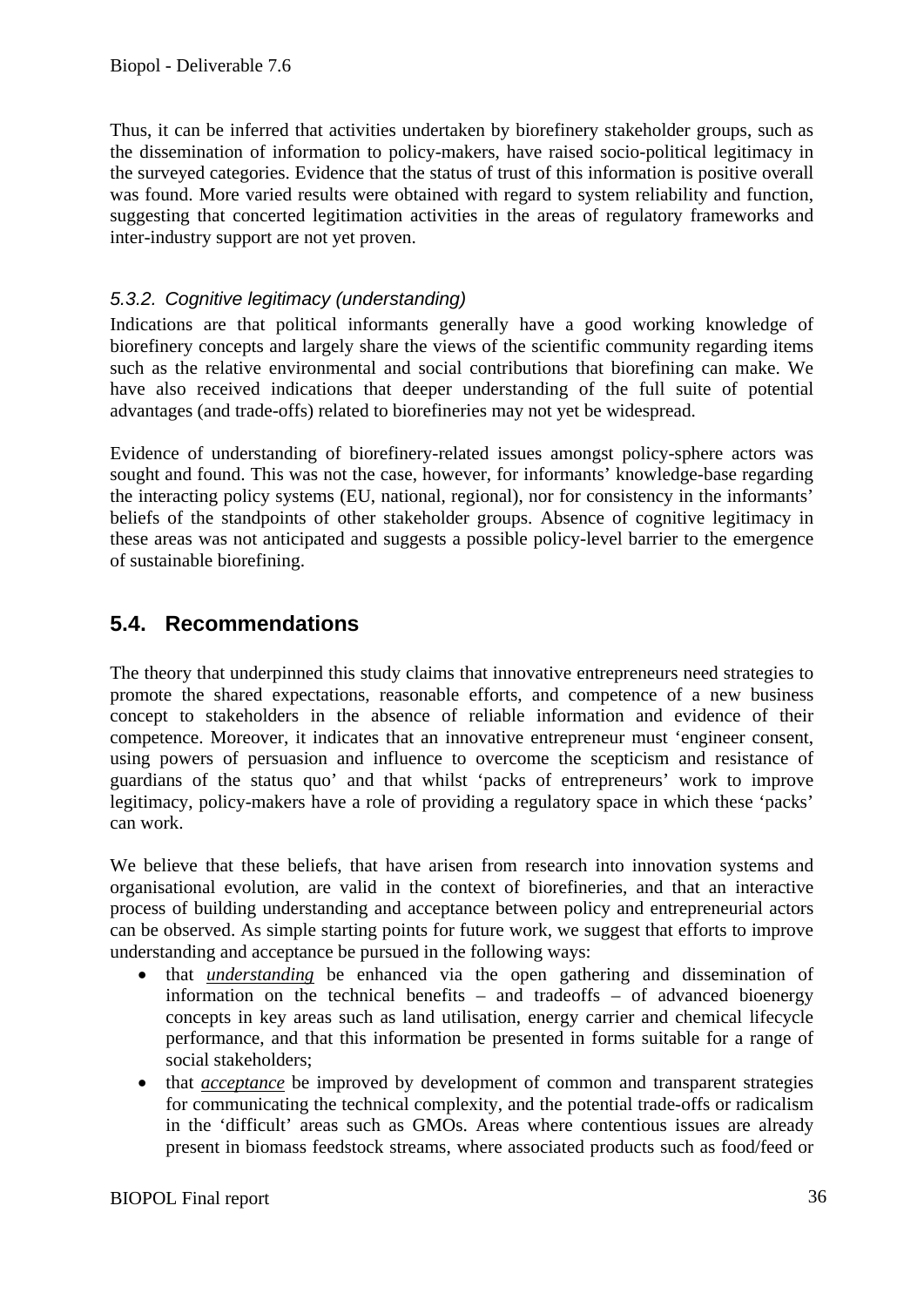pharmaceuticals may be affected might be advantageously prioritised (or where all these issues coincide);

- that *acceptance* be promoted via efforts to align advanced bioenergy and bioproduct systems with established, better understood or 'taken for granted' systems such as the petrochemical refining sector, the forestry sector, the specialist chemical sector and more. Whilst such efforts are evident today, we recommend an explicit strategy of highlighting positives and dealing with potential negatives (see above);
- that *understanding and acceptance* be facilitated by the encouragement of intraindustry relationships and trade associations with the role of supporting the progress of advanced bioenergy. The development of consistent communication strategies based on the key findings of this discussion, and working closely with the policy community are recommended.

In closing, we consider that this study has uncovered several non-technical issues with the potential to damage the apparent 'favoured status' of biorefinery type initiatives in EU policymaking circles. Further, we recommend the development of strategies for communication between the policy sphere and the research and development community that are objective, transparent and recognise these problematical issues and potential trade-offs. Such strategies can follow the theory-based approaches that we outlined and tested in this project and should seek to engender trust and acceptance in the stakeholder community. To support such work, we consider that research encompassing a survey of industrialists and researchers that complements this work, and targets a larger sample would be of considerable value.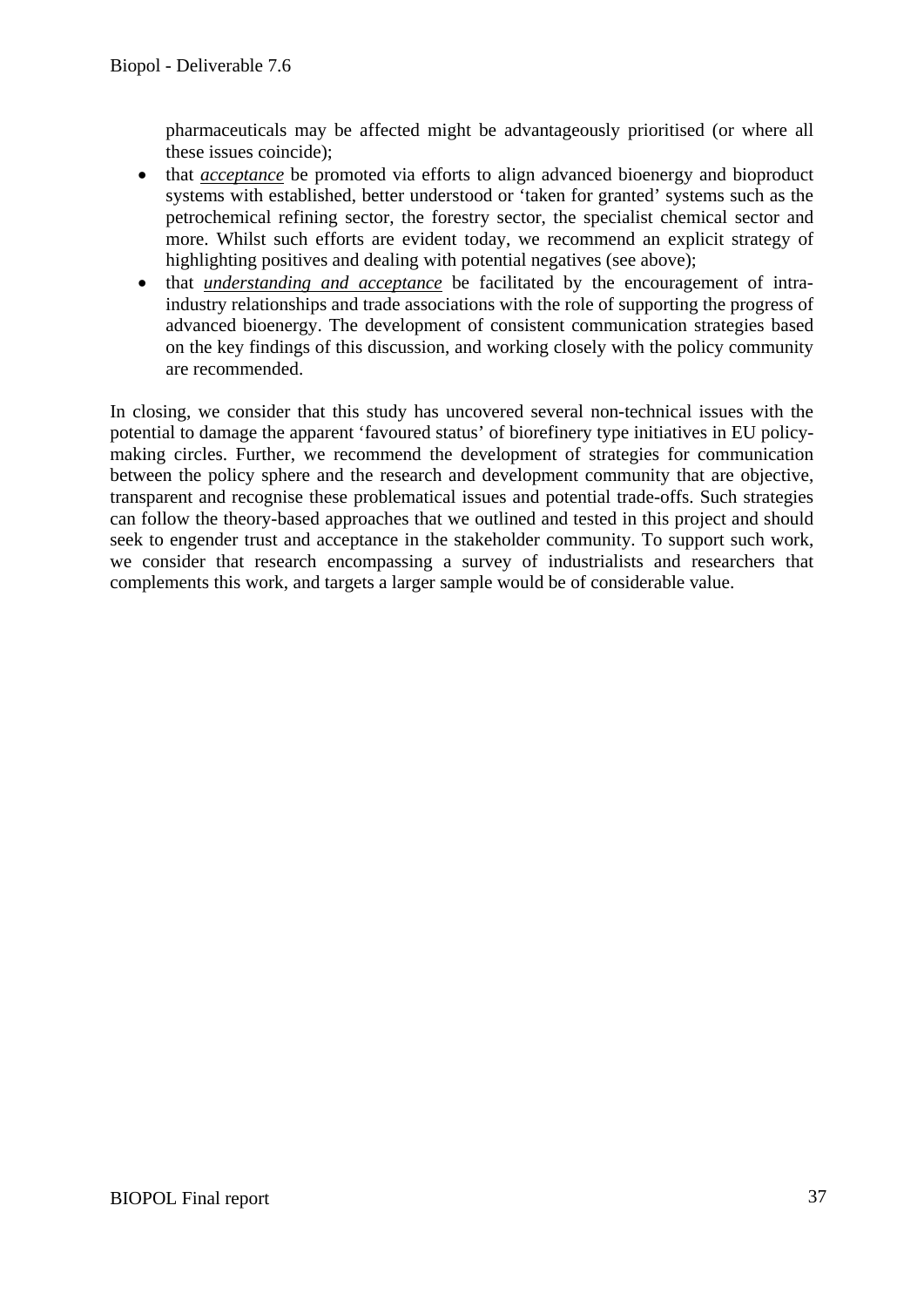# **6. Implications of renewable policy, forestry policy and agricultural policy for biorefinery**

### **6.1. Introduction**

The study presented in this chapter – designed to satisfy Deliverables D  $3.2.1^9$  – was delivered as a combined report in close collaboration with the project Biorefinery Euroview<sup>10</sup>. It provides background and input context for the scenario-based analysis (Chapter 7) but does not address that work.

The deliverable from this work provides an overview of an analysis of EU policies that impact biorefinery viability. This study was undertaken using extensive desk research and discussion with experts in the field. The focus areas for policies are primarily energy, forestry, agriculture and environment. However, there are many other relevant policies for the biorefinery concept that encompass fields ranging from waste to rural development. Within this work, the term "policy" has been interpreted broadly to include almost all official documents published by the European Commission or related bodies. This encompasses regulations, communications, and strategies.

The study finds evidence that actions to support innovation (translation of research into technology and products) and integration of different technologies to create modern biorefineries will now need to translate into strong commitment and support for the establishment of pilot and demonstration plants. These are perceived by many actors in the field as necessary steps towards scale-up and industrial applications. As for the development of demonstration plants, comparable funding to the USA is difficult for the EU, but there appears to be consensus that it is crucial to streamline funding available at national and regional levels for public-private partnerships (PPPs) and define simple guidelines for industry to apply for these funds.

### **6.2. Results**

Numerous examples of potential overlaps, conflicts and synergies of different policy regimes were found in this study (Figure 4). It was also identified that there is a growing number of examples of how development of industries or sectors important to the biorefinery industry can be impacted by such policy interactions. These include areas such as liquid biofuels, rural development, agricultural reform, climate and bioenergy policy developments.

1

<sup>&</sup>lt;sup>9</sup> D3.2.1 Analysis of broad scenarios concerning the implications of renewable policy, forestry policy and agricultural policy for biorefinery viability results

 $10$  Delivered with EUROPABIO deliverable to Project no. 044275 – FP6-2005-SSP-5A Biorefinery Euroview (D2.4 Mapping and analysis of European legislations and policies influencing the development of biorefineries).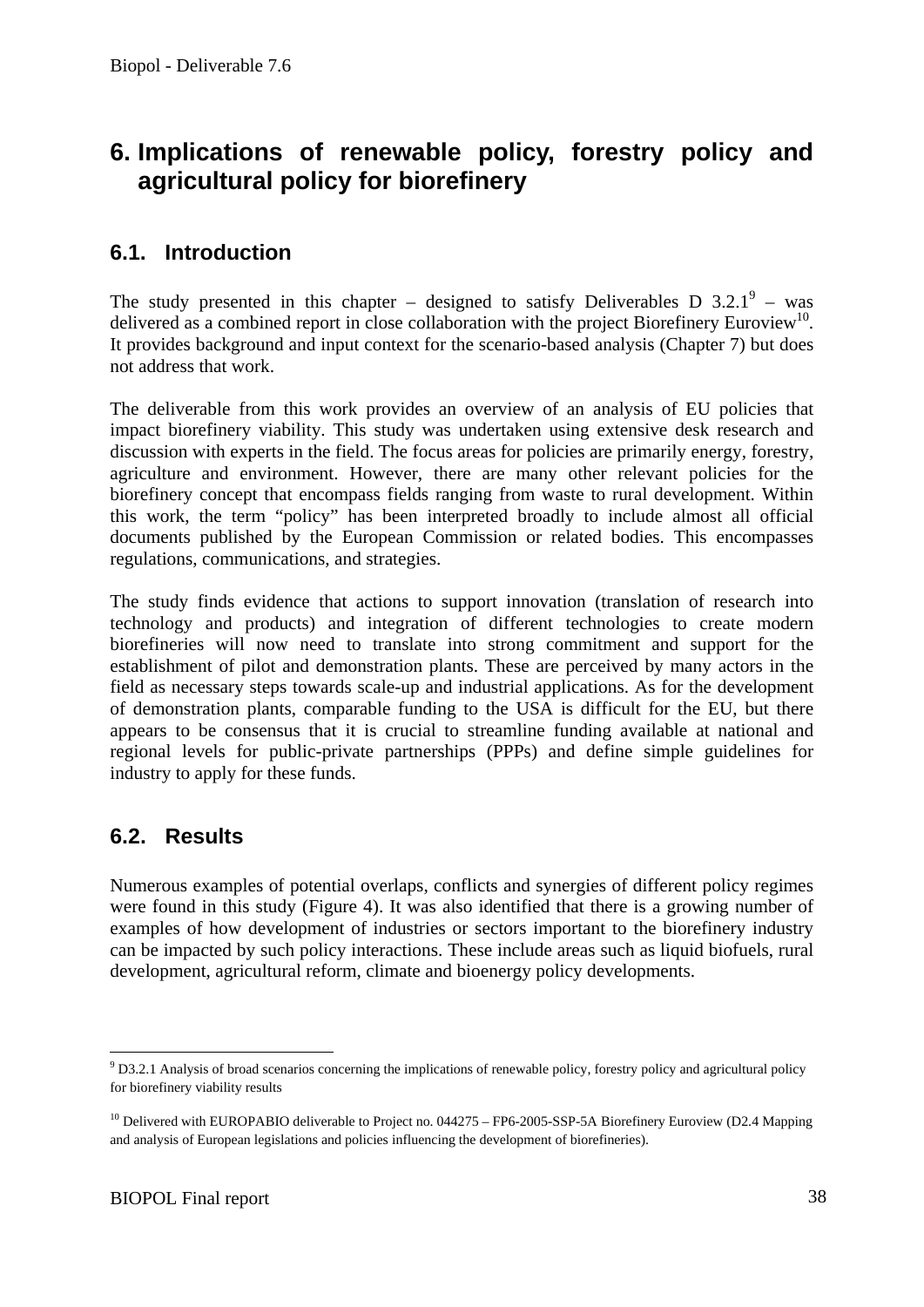

Figure 4. Overview of policies and legislation.

An immediate observation is that there are many policies produced by the European Commission that can be considered relevant to the biorefinery concept. However, very few specifically refer to biorefineries. Most of the policies are much broader than the biorefinery concept or bioenergy, or even renewable energy. For example, policies on rural development may have only a few sections/lines related to renewable energy. However, these policies remain very important to creating favourable conditions for the biorefinery concept to be implemented. A number of more specific observations arising from the study are included below.

#### *6.2.1. Stimulating Research and Innovation*

Research on biorefinery technologies is relatively new and immature. This represents a key bottleneck to greater exploitation but also offers tremendous opportunities for research and breakthrough innovation. Significant efforts are already being made on research funding in basic and applied science up to pre-commercial stages. There are widely held views in the policy literature and debate that key actions to support innovation (translation of research into technology and products) and integration of different technologies to create modern biorefineries will require strong commitment and support for the establishment of pilot and demonstration plants and that these are prerequisites for scale-up and industrial applications.

#### *6.2.2. Developing the Policy Framework*

There are many political and scientific initiatives in Europe concerning industrial biotechnology and the biorefinery concept, however they are largely uncoordinated. There is also a relatively high degree of policy and regulatory uncertainty – particularly when viewing over the time frames required to establish integrated biorefinery operations.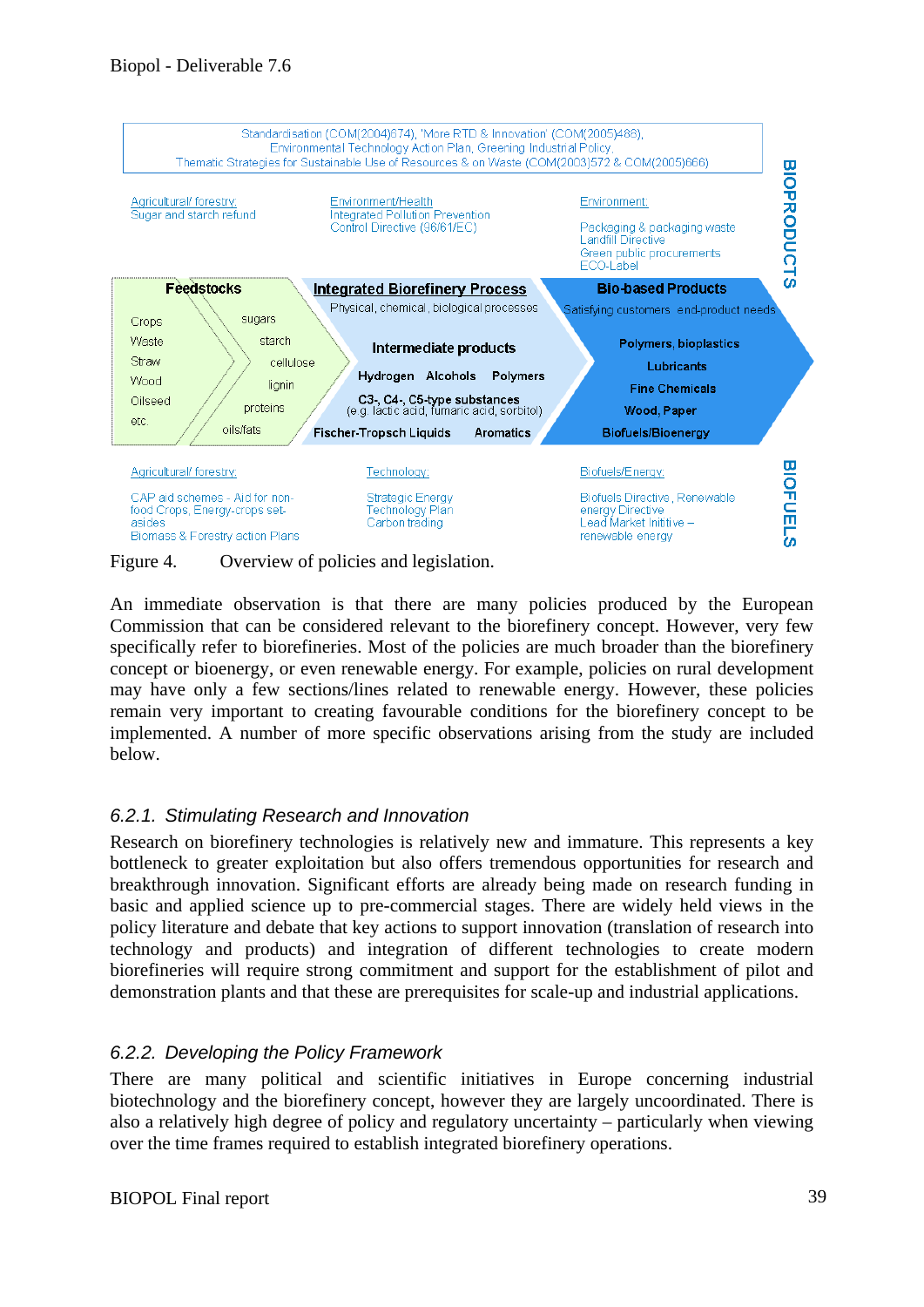In addition to an apparent absence of long-term strategies, specific policies in the field of agriculture, energy, environment and forestry do not always act consistently. Some constitute potential support for the development of the biorefinery concept while others still appear to pose barriers for introduction or development (e.g. of bio-based products to the market).

- *Agricultural policy*: There appears to be insufficient data on the availability and supply cost for biomass feedstocks – and also of market price dynamics. At present these do not appear to adequately taken into account factors such as competition with food and relative price elasticities, the stimulus provided by renewable energy targets, the competition and synergies with demands from existing biomass based industries (e.g. wood-based, paper, starch and fermentation) or the evaluation of feedstocks necessary to support biorefinery development.
- *Energy policy*: Current policy, such as the Biomass Action Plan (BAP), encourages the use of biomass with a range of conversion technologies for the production of energy and biofuels. The implementation by Member States represents an opportunity to increase such production and secure feedstocks for energy and non-food applications. However at present, BAPs are developmental and do not address or account for the production of fibres, biochemicals and biomaterials, rather they focus on food/feed and energy. National biomass planning does not yet reflect the sum or coordination of regional biomass action.
- *Forestry policy*: A technology platform for the forest-based sector has been developed along with a Forest Action Plan (FAP). This plan supports the implementation of the BAP and utilising forest biomass for energy purposes. Additionally, a 19 point plan to address the challenges facing forest-based industries, such as climate change and increased global competition, has also been introduced by the European Commission. All of these are generally creating more favourable conditions for the biorefinery concept.
- *Environmental policy*: The Environmental Technology Action Plan (ETAP) sets out some principles and identified barriers for technology development but these have not been translated into substantial action. Some legislation for instance does not recognise favourable characteristics of bio-based plastics and therefore creates implementation problems for their recycling.

Any "new" policy to support the biorefinery concept will unavoidably and automatically interact with existing policies for the agriculture, energy, environment and forestry sectors. Such interactions can be complementary and mutually reinforcing, but there is also the risk that different policy instruments will interfere with each other, and undermine the objectives and credibility of each.

#### *6.2.3. Facilitating Market Development and Access*

The barriers slowing the establishment of a European bio-based economy (such as lack of market breakthrough of new technologies, absence of or for new logistics systems, unproven business models, high investment costs etc.) are not likely to disappear in the short-term, even with forecasts of relatively high oil prices. At this point in time, there appears to be general consensus that high levels of investment are needed to create bio-based plants that can operate in synergy and/or competition to conventional production plants or industrial processes. The real costs for a transition to sustainable processes however, remains very high and the long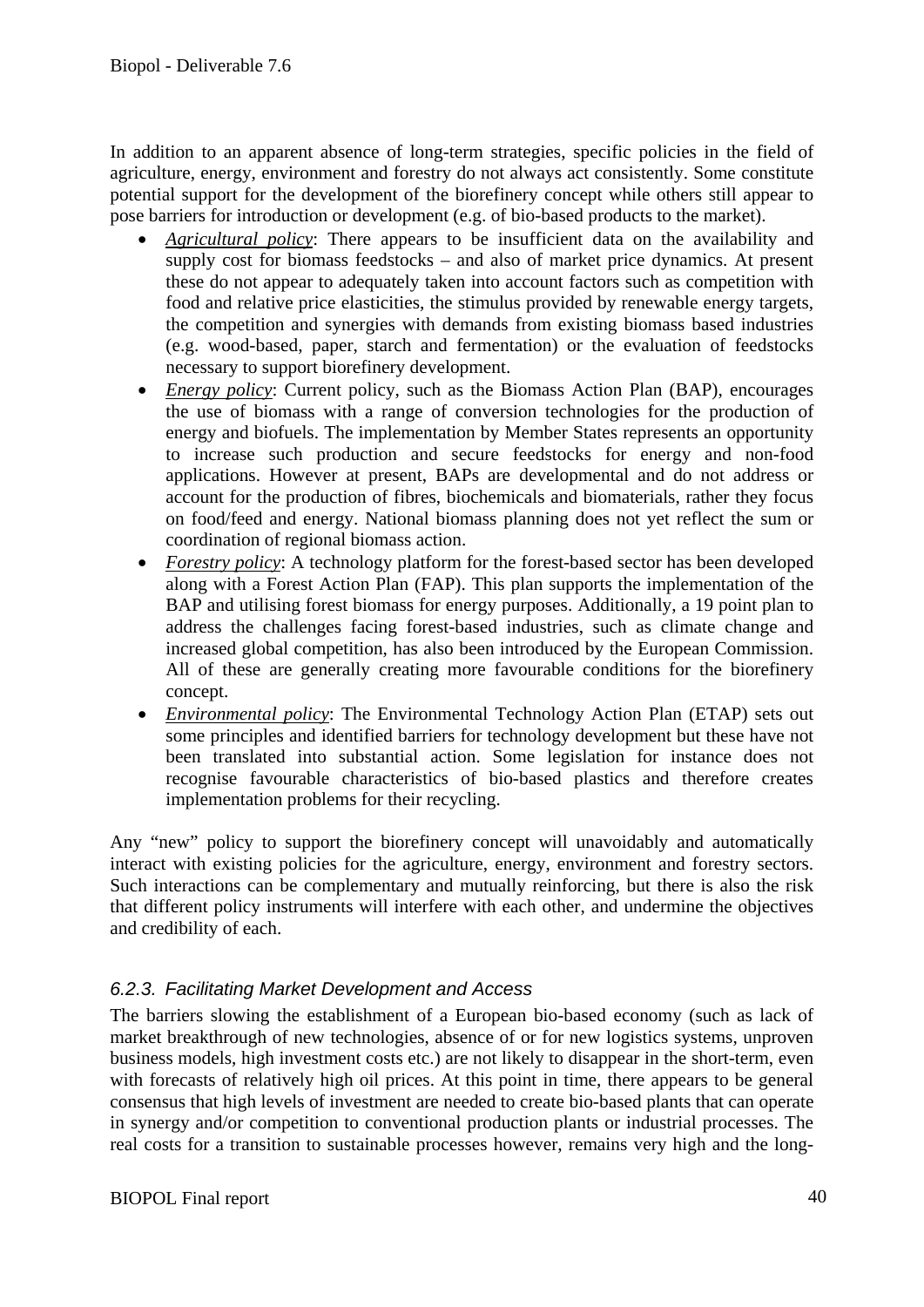term cost/benefit ratio of a move to biotechnological processing has to be both more transparent and better demonstrated to motivate the engagement of companies in different industrial sectors.

The development of *standards and labels* appear to offer promise to establish, demonstrate and communicate the specific characteristics of biorefinery products. This can address parameters that range from carbon intensity, biodegradability to the broader assessment of their eco-efficiency. Life cycle analysis (LCA) and scientific evaluation of product characteristics appear to be vital to underpin the implementation of emerging sustainability or eco-efficiency standards. It appears that deep industry involvement would be required for the development of methodology and to ensure their practical applicability. Inclusion of biobased products in the European eco-label scheme and in demands for specific product requirements (e.g. related to green purchasing) is also held by some to provide promise of new opportunities for bio-based products.

Though it is considered possible to build on existing EU "green" *public procurement* and practice that is applied in the USA and some Members States (as well as parts of the USA) as a basis for ongoing support, it remains difficult to include "soft" criteria such as environmental and social benefits in general procurement rules. These are often based on quality/cost criteria. There are also some barriers to overcome such as the fragmentation and differences between European companies and jurisdictions. The European Commission is beginning to address such issues through national action plans to promote "green" public procurement.

Indications from the study are that there is currently inadequate support for *communication and dissemination* efforts concerning the introduction of bio-based products. It was also noted that there is a lack of a forum for collecting user feedback on the use of bio-based products and follow-up the development of new products, in particular those from small companies.

Finally, although this study notes that *economic incentives* play a vital role in stimulating action and investments. There are many different types of economic incentives that are already being utilised, such as subsidies, investment grants, tax exemptions, and obligations. There are clear indications that support of this kind will be required for a considerable period if the EU is to transform the biorefinery concept into a reality.

### **6.3 Conclusions**

As indicated above, numerous examples of potential overlaps, conflicts and synergies of different policy regimes were observed. The study also identified a number of areas where intervention can contribute to progress. These are summarised in *Recommendations* below.

As overarching themes, the study notes that the products of bio-processes are often similar to "conventional" products (bioplastic is plastic, biofuels are fuels, biochemicals are chemicals, etc.), and although they can often be produced in a more sustainable fashion, in many cases any potential or actual improvements are 'invisible' to the consumer. Pursuing pathways to both differentiate biorefinery products and communicate their advantages will be an important area of work for the future. In addition, market prices generally do not reflect the real benefits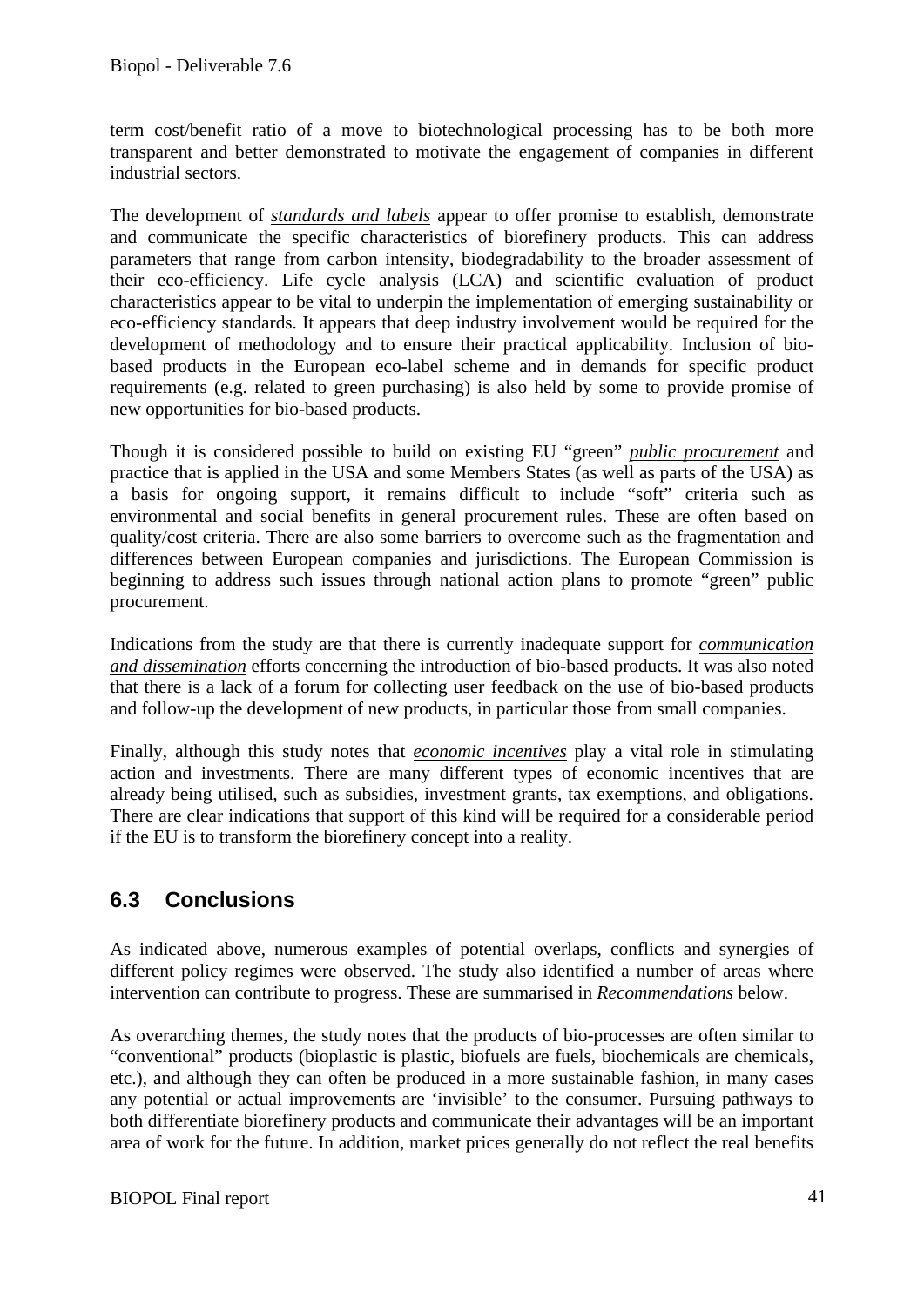for society or the environment, or both. As such, clearer communication to consumers of the benefits of the technologies, production process or products and specific and/or temporary incentives could help to change consumer and industrial investment behaviour, a change that arguably will create a market pull for such products.

Moreover, it is noted that industrial biotechnology processes and bio-based products already co-exist with conventional ones and will continue to do so. Conventional processes are also being incrementally improved to become more sustainable and have lower environmental impact. However, greater use of renewable materials and industrial biotechnology processes has the potential to speed up and facilitate the establishment of a sustainable industrial base, through breakthrough innovations. Therefore, as technologies improve, the application of specific support would help to promote industrial transformation to processes and products that are clearly more eco-efficient, or have more improvement potential than existing ones.

### **6.3. Recommendations**

Pursuant to the observations listed above, the following recommendations are provided for consideration.

*Stimulating Research and Innovation*: Research and development (R&D) in relevant science fields should be secured and supported over the long-term. Additional attention should be given to reinforcement and technology transfer. One example of such reinforcement is greater involvement of industry, especially small and medium size enterprises (SMEs), in research activities. Shifting to demonstration, measures should be taken to streamline funding for the development of demonstration plants that is available at national and regional levels for public-private partnerships (PPPs) and define simple guidelines for industry to apply for these funds.

*Developing the Policy Framework*: To facilitate the development of a competitive bio-based economy in Europe, real integration and coordination of these existing policies is critical. Moreover, long-term policy and regulatory certainty should be pursued to support the continuous development and investment in biorefinery technologies and infrastructure, as well as harmonisation of regulatory policy between Member States and at the EU level. For increased effect, such policy measures should also focus on the uptake and demand for biobased products.

- *Agricultural policy*: Measures need to be undertaken to allow analysts to better take into account factors such as competition with food and relative price elasticities, the stimulus provided by renewable energy targets, and the competition and synergies with demands from existing biomass based industries. With the on-going health check of the Common Agricultural Policy (CAP) work should be performed to review aid schemes (starch refund, sugar regime, use of set-aside land for energy crops) not only to meet bioenergy requirements but also to secure feedstock supply for bio-based products.
- *Energy policy*: In order to support policy initiatives such as the Biomass Action Plan (BAP), when these plans are drawn up they should take into account the production of not only food/feed and energy but also fibres, biochemicals and biomaterials. National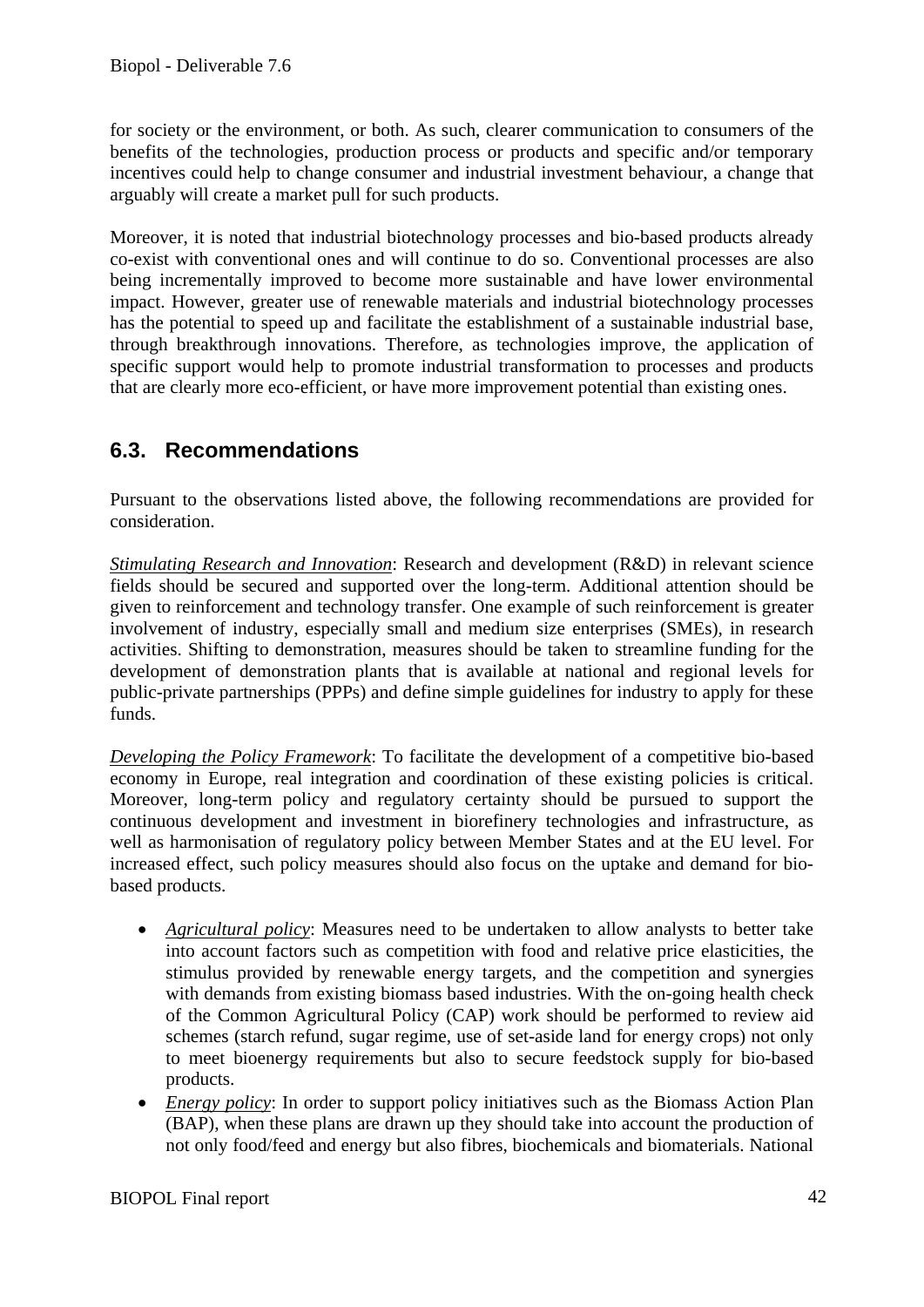BAPs that coherently represent the sum of biomass plans at regional levels should also be pursued.

• *Environmental policy*: The Environmental Technology Action Plan (ETAP) should be translated into action in more areas if it is to have an impact. As one example, recognition of the special inherent characteristics of biorefinery outputs such as biobased plastic feedstocks should be pursued. The Integrated Pollution Prevention and Control (IPPC) directive could also be used to encourage the use of alternative and more benign processes such as biological processes.

*Facilitating Market Development and Access*: Supplementary measures and incentives are deemed crucial to reduce barriers to the establishment of a European bio-based economy. Options to pursue the development of *standards and labels* that can establish, demonstrate and communicate the specific characteristics of biorefinery products should be supported. The industry should be directly involved in the development of methodology to ensure their practical applicability – however, it appears both prudent and desirable that third party scientific oversight is included so as to maintain the transparency of such processes.

Finally, the support of *communication and dissemination* efforts concerning the introduction of bio-based products is recommended. It is also important to create a forum for collecting user feedback on the use of bio-based products and to follow-up the development of new products, in particular those from small companies. Eco-efficiency labelling and defining biobased products and their properties will likely form an integral part of communicating the benefits of such products.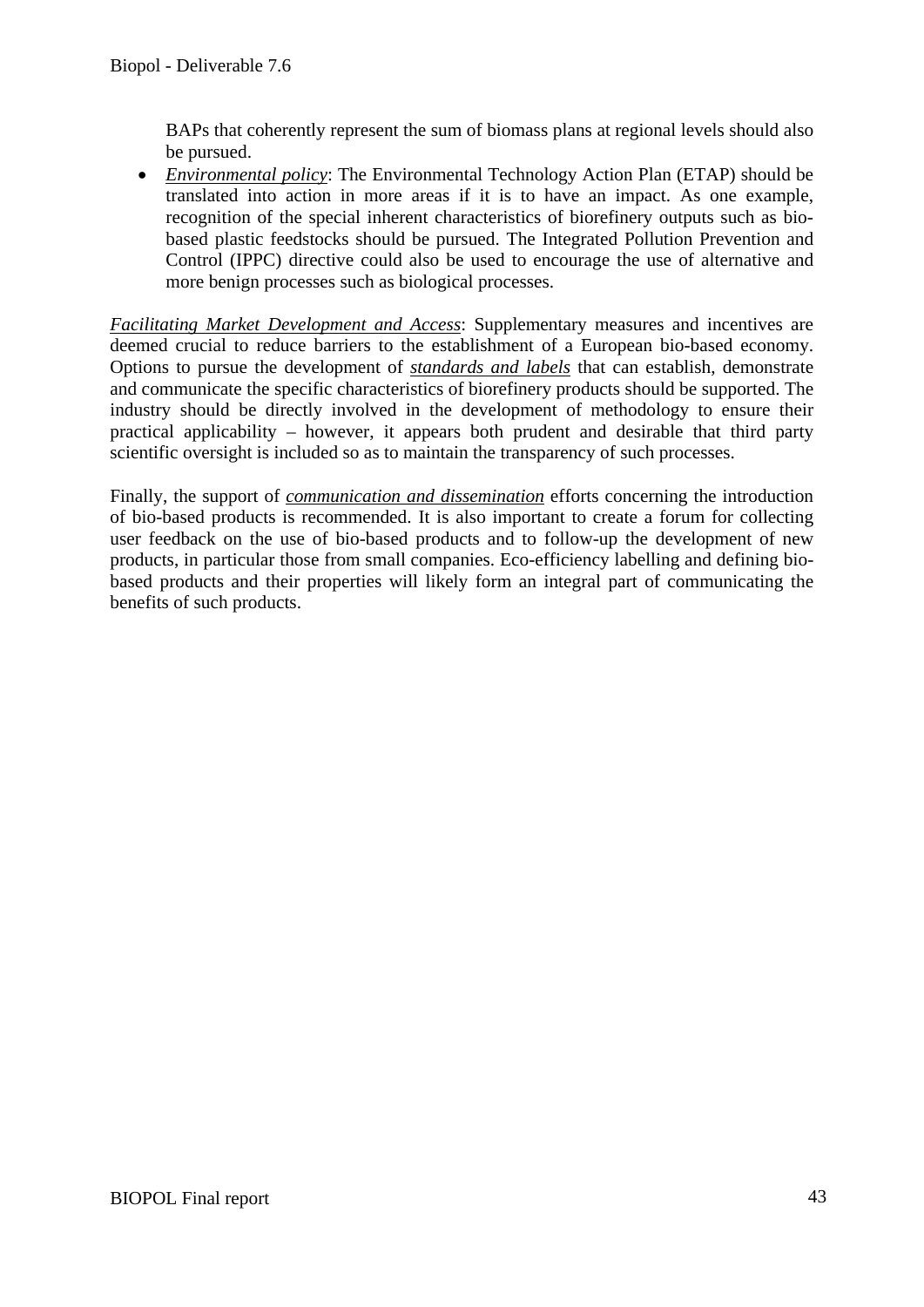# **7. Scenario based analysis**

### **7.1. Introduction**

This section focuses on scenario building regarding production of biomass/residues and its conversion into final products that are to be used for energy purposes. The aim of the scenario analysis is the exploration of economic and technical possibilities of biomass/residues energy supply under varying general policy objectives in the European Union. Another aim is to evaluate the importance of early introduction of more advanced biorefinery technologies into the market in order to achieve more ambitious policy objectives in a cost-effective manner.

The general policy objectives assumed for this study are inspired from the recently adopted Climate Change Action and Renewables policy package of the EU. A remarkable feature of this package is to include an autonomous  $RES<sup>11</sup>$  objective in addition to the existing GHG emission reduction objective. The EU, by using the PRIMES energy system model operated by E3MLab, proposed an impact assessment study which included a model-based estimation of how the effort should be distributed among sectors and countries in order to obtain maximum cost-effectiveness and less impact on lower GDP member-states. This distribution of effort is a full-scale energy scenario suggesting energy restructuring, fuel-mix and investment per sector and country dynamically over the period 2010-2030.

A key conclusion from this impact assessment is that biomass-residues for energy purposes should play an important role in the restructuring. A particular domain in which biomassresidues get a priority of use is the market of fuels used for transportation. For this domain the EU package includes a specific target for 2020, according to which biofuels should get at least 10% of the market provided that they are produced in a sustainable manner: the net effect on GHG emission reduction of using biofuels considering emissions over the entire lifecycle should at least be 35% (in 2015) and 60% beyond 2018 in order to qualify as sustainable and compliant with the RES obligations. Such qualification requires investment in new technologies for production and conversion processes in order to supply biofuels in the future. This implies consideration of biorefineries and specific sustainable biomass production chains.

The policy package includes also use of biomass-residues in combustion processes. The policy scenario suggests significant deployment of biomass-residues for combustion, in a large variety, ranging from small scale boilers in houses, up to large scale power generation and co-generation, both in biomass dedicated stations and in co-firing.

Finally, biomass-residues end-products can be produced by a variety of primary resources, including existing agricultural products, new energy crops, forest resources and a variety of residues.

<sup>1</sup> <sup>11</sup> Renewable Energy Sources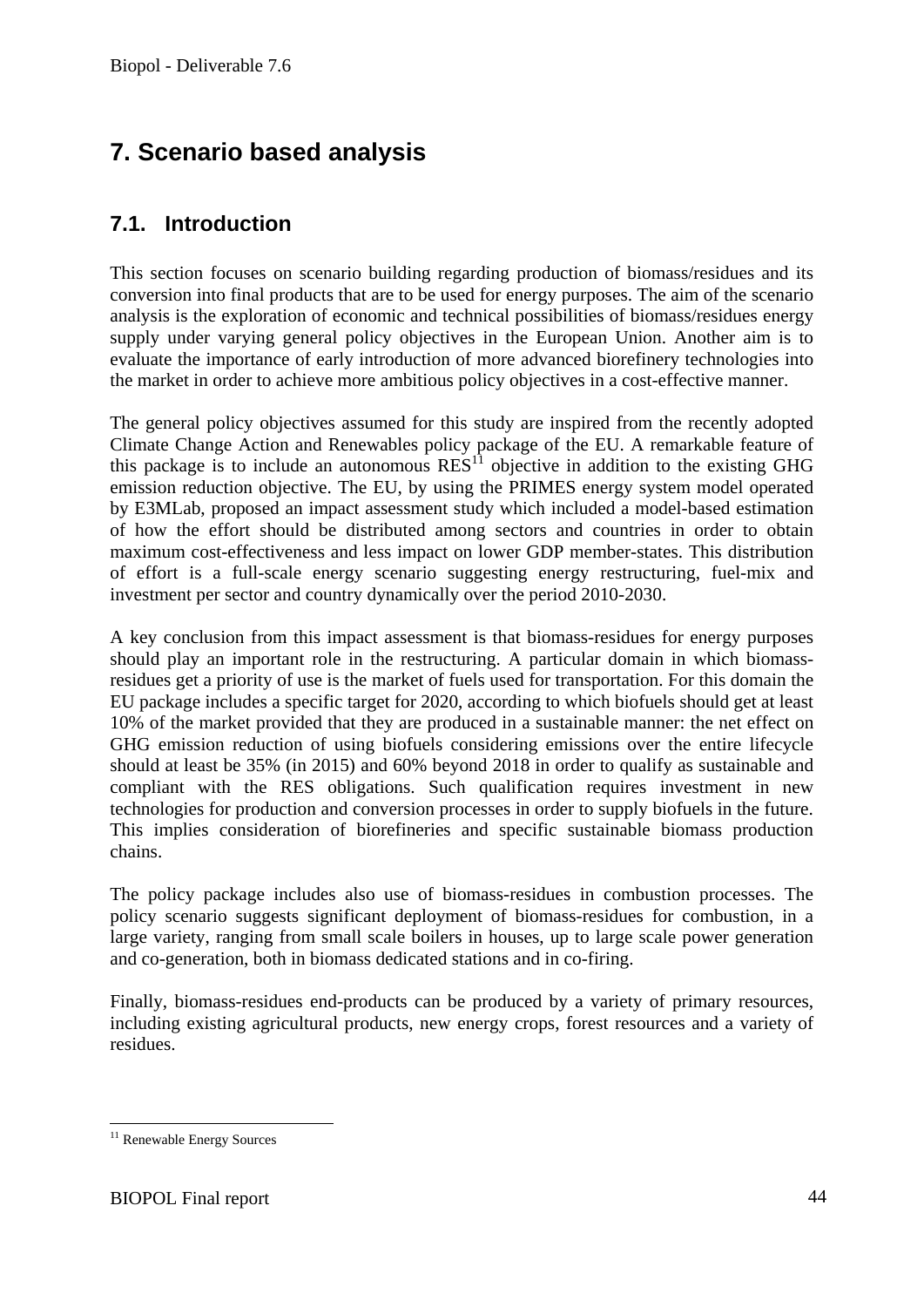## **7.2. Approach**

The biomass system model is linked with the PRIMES large scale energy model for Europe covers all the EU countries performing dynamic future projections from 2000 until 2030 in a 5-year time period step. It computes endogenously the energy and resource balances, the investments, the costs and prices and the greenhouse gas emissions.

The biomass module topography is divided into three process categories which all together constitute the biomass logistics chain, i.e. from the primary stage (e.g. field) to the conversion plant for the final biofuel production. Figure 5 presents a general outline of this biomass conversion chain.



Figure 5. General Biomass Conversion Chain.

Primary commodities are classified into three categories: energy crops, forestry and residues. Energy crops, depending on the type of plants cultivated, are further distinguished into starch, sugar, oil and wood crops. For the BIOPOL project wheat has been considered for starch, sugarbeet for sugar, sunflower/ rapeseed for oil and short rotation coppices (poplar, willow etc.) along with herbaceous lignocellulosic crops (miscanthus) for wood crops. Forestry is split into a wood platform, i.e organised and controlled cutting of whole trees for energy use, and wood residues, i.e. the collecting of forestry residues only. Table 4 shows this classification of primary commodities and the included feedstocks in each category.

| <b>Energy Crops</b>            | Forestry             | Residues                             |
|--------------------------------|----------------------|--------------------------------------|
| Starch crops (=wheat)          | <b>Wood Platform</b> | <b>Agricultural Residues</b>         |
| Sugar $($ =sugar beet $)$      | <b>Wood Residues</b> | Waste Industrial Solid               |
| Oil Crops (sunflower/rapeseed) |                      | Wood Waste                           |
| Wood Crops (SRC & miscanthus)  |                      | Used Vegetable Oil                   |
|                                |                      | Waste Industrial Pulp (black liquor) |
|                                |                      | Waste municipal Solid                |
|                                |                      | Waste Sewage Sludge                  |
|                                |                      | Waste Landfill Gas                   |
|                                |                      | Organic Manure                       |
|                                |                      | Waste Animal                         |

Table 4. Classification of primary biomass.

Based on the general outline of the biomass to energy conversion chain, a complete list of the different conversion routes, from primary resource to final commodity was identified. The secondary processes are in fact the pretreatment processes, for example drying, densification,

#### BIOPOL Final report 45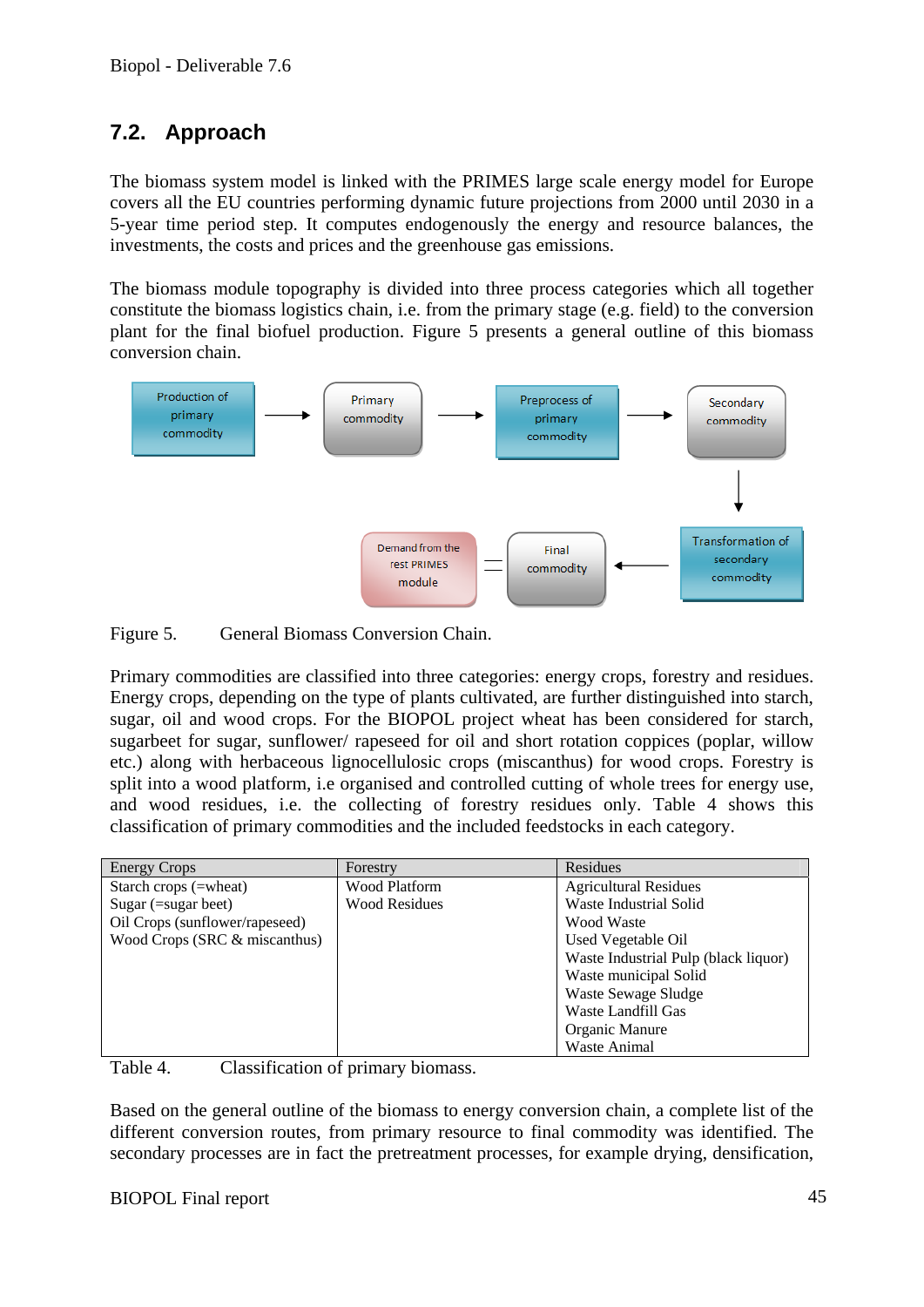or packaging. The final transformation technologies are biochemical (anaerobic digestion, 1<sup>st</sup> and 2nd generation fermentation), thermochemical (Pyrolysis, HTU, Hydro Deoxygenation, Gasification), transesterification and gas-to-liquids.

Table 5 lists the wide range of possible transformation processes included in the model, while Table 6 lists the final energy products based on their physical state (solid, liquid, gaseous).

| <b>Secondary Transformation</b>                                                                                                                                                                                                                                          | <b>Final Transformation</b>                                                                                                                                                                                                     |
|--------------------------------------------------------------------------------------------------------------------------------------------------------------------------------------------------------------------------------------------------------------------------|---------------------------------------------------------------------------------------------------------------------------------------------------------------------------------------------------------------------------------|
| • Starch Pretreatment<br>• Sugar Pretreatment<br>• Plant Oil Pretreatment<br>• Agr. Residues Pretreatment<br>• Lignocellulosic (SRC & Miscanthus) pretreatment<br>• Solid waste pretreatment<br>• Liquid waste pretreatment<br>• Gas Waste conditioning<br>• Pelletising | • Biochemical<br>o Fermentation<br>o Acid/Enzymatic Hydrolysis<br>o Transesterification<br>• Anaerobic Digestion<br>• Thermochemical<br>o Pyrolysis<br>o HydroThermal Upgrading (HTU)<br>o Hydrodeoxygenation<br>• Gasification |
|                                                                                                                                                                                                                                                                          | ○ Entrained Flow                                                                                                                                                                                                                |
|                                                                                                                                                                                                                                                                          | ○ Fluidized Bed<br>o FT Synthesis                                                                                                                                                                                               |
|                                                                                                                                                                                                                                                                          | $\bullet$ Other<br>$\circ$ Charcoaling                                                                                                                                                                                          |

Table 5. Secondary & final transformation processes.

| Solids                      | Liquid                       | Gaseous                            |
|-----------------------------|------------------------------|------------------------------------|
| • Charcoal                  | • Bioethanol                 | • BioGas (from Anaerobic           |
| • Pellets                   | • Biodiesel (esterification) | Digestion)                         |
| • Mass Burn Waste (MBW)     | • Fischer Tropsch Diesel     | • Sewage sludge gas                |
| • Refuse Derived Fuel (RDF) | • HTU Diesel                 | • Synthetic Gas (from Gasification |
|                             | • Pyrolysis Diesel           | technologies)                      |
|                             | • Biocrude                   |                                    |
|                             | • Pyrolysis Oil              |                                    |
|                             | • Pure Vegetable Oil (PVO)   |                                    |
|                             | • Black Liquor               |                                    |

Table 6. Final energy products.

Figure 6 shows in detail the mapping between the feedstocks and the various technologies. It is clear that some technologies besides the primary energy product also produce a by-product (Table 7). In reality, these by-products are an income for producers and this is the how they are treated in the model. Furthermore, two of the scenarios are based on the potential of glycerol and lignin to produce high value marketable products.

| Process                                      | By-product               |  |
|----------------------------------------------|--------------------------|--|
| • Plant Oil Pretreatment                     | • Seed cake              |  |
| • Fermentation (sugarbeet)                   | • Vinasses (animal feed) |  |
| • Fermentation Starch                        | $\bullet$ DDGS           |  |
| • Fermentation of Ligno-cellulosic feedstock | $\bullet$ Lignin         |  |
| • Transesterification                        | $\bullet$ Glycerol       |  |
| • Anaerobic Digestion                        | • Fertilizers            |  |
| • Anaerobic Digestion (Sewage Sludge)        | $\bullet$ Compost        |  |
| Toohnologies and Drugoducts<br>$T_0 h l_0$ 7 |                          |  |

Table 7. Technologies and Byproducts.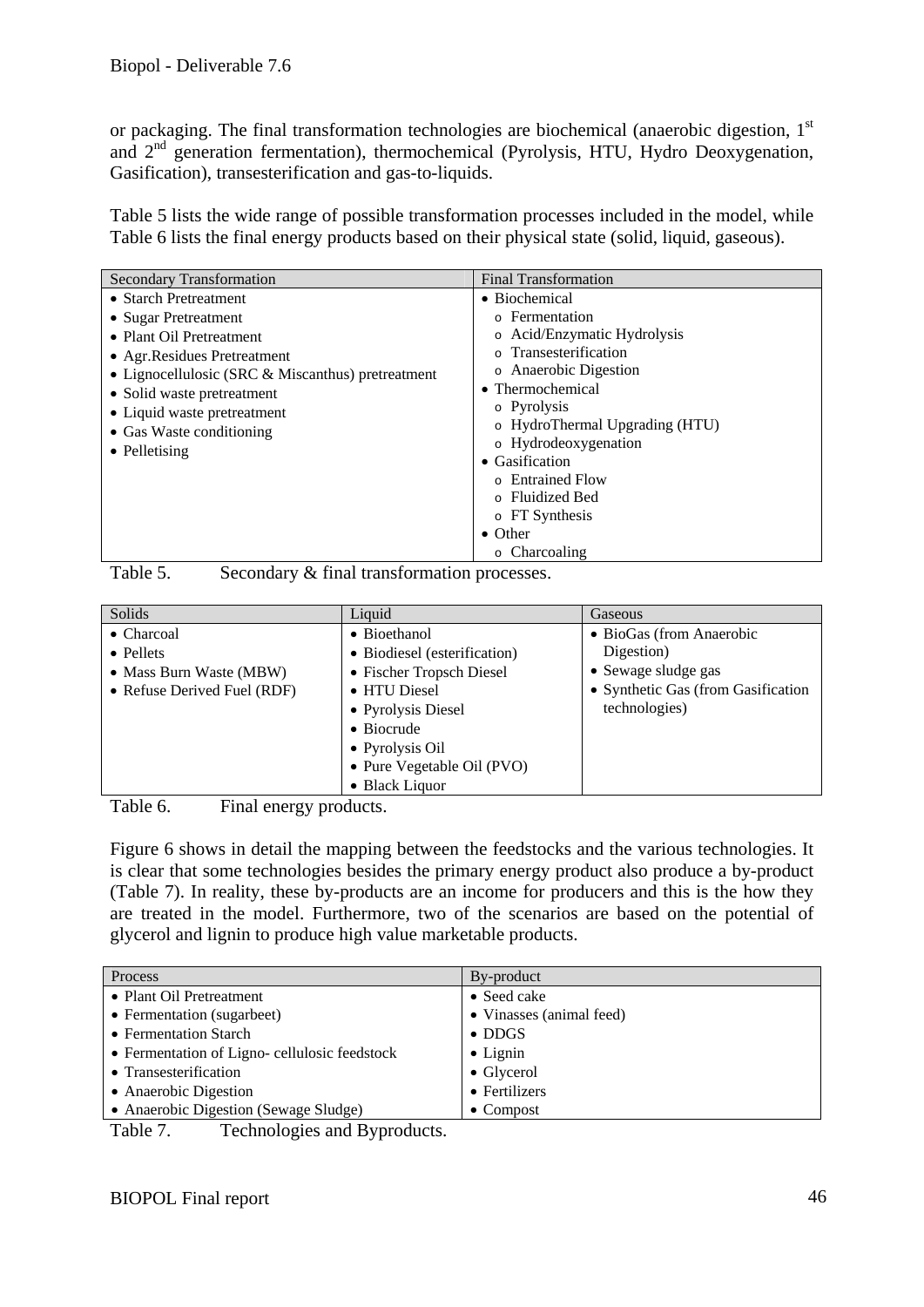

Figure 6. Feedstocks and process outputs in the model.

# **7.3. Scenario Definition**

As stated above, a demand of final biomass/residues energy products is given from the rest of the PRIMES model which the biomass-module model must meet. The demand is in line with the EU's 20/20/20 climate and energy package and is split into five categories: biodiesel, biogasoline, bioheavy, small scale solid, large scale solid, biogas, waste solid and waste gas. The type of final bio-products included in each category can be seen in Table 8.

| <b>Demand Categories</b> | Bio-products included                                    |
|--------------------------|----------------------------------------------------------|
| • Biodiesel              | • Biodiesel (from 1st $& 2nd$ generation technologies)   |
| • Biogasoline            | • Bioethanol (from 1st $& 2nd$ generation technologies)  |
| • BioHeavy               | • PVO, biocrude and pyrolysis oil                        |
| • Small Scale Solid      | • Pellets and charcoal (for small scale use)             |
| • Large Scale Solid      | • Pellets, charcoal and black liquor (for large scale    |
|                          | use)                                                     |
| $\bullet$ BioGas         | • Biogas (from anaer digestion) $\&$ synthetic gas (from |
|                          | gasification technologies)                               |
| • Waste Solid            | • Mass burn waste (from industrial $&$ municipal solid   |
|                          | waste)                                                   |
| $\bullet$ Waste Gas      | • Sewage sludge gas and landfill gas                     |

Table 8. The demand categories with the included products.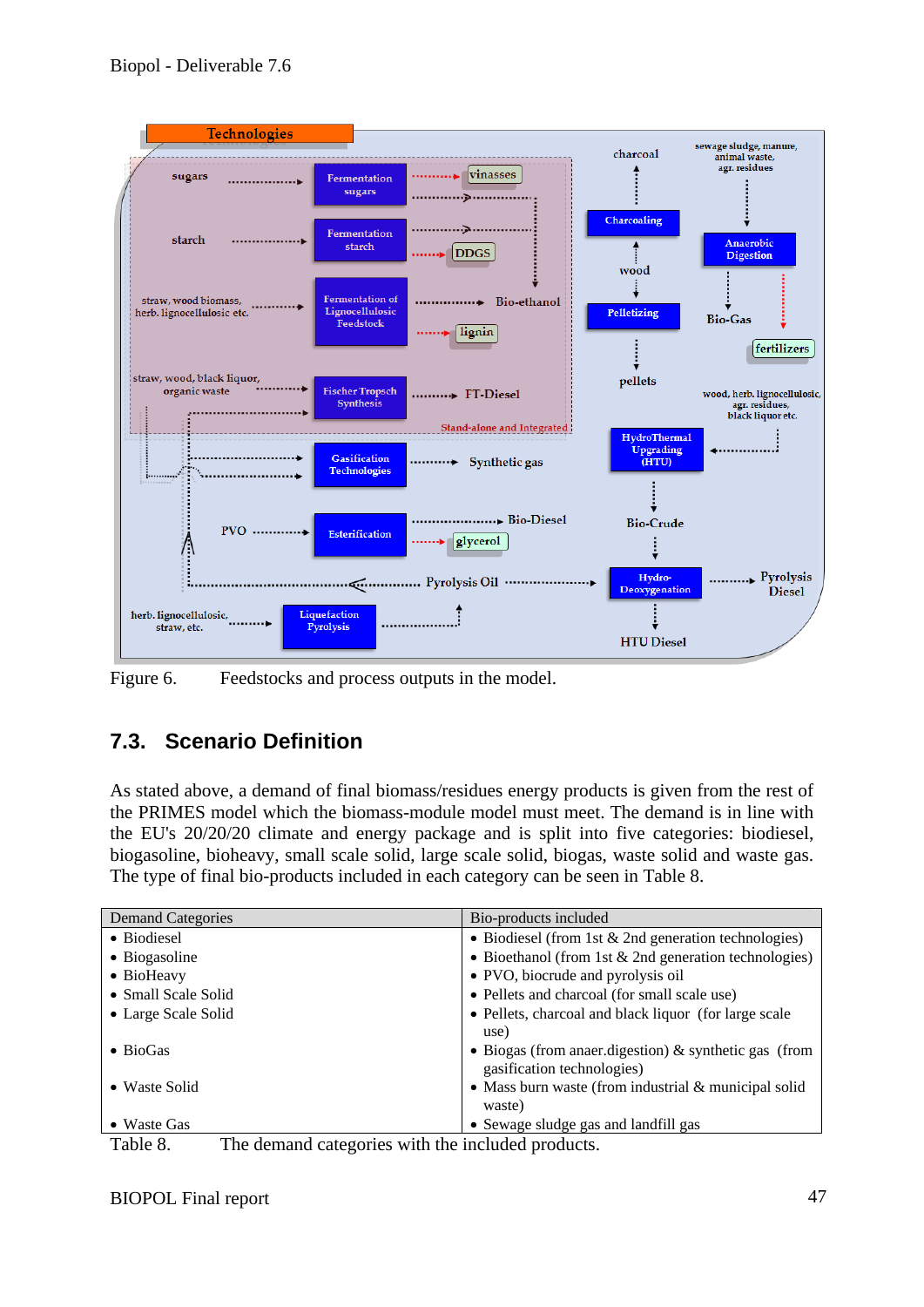Besides the various processing technologies already in use or likely to be introduced independently, the concept of the Integrated Biorefinery is also introduced in the Model. In contrast with these technologies that are single plants, spread all over Europe, the Integrated Biorefinery is envisaged to combine multiple processes in order to take advantage of the efficiency benefits and exchanges of by-products associated with integration. Facilities adopting integrated biorefining could process multiple forms of feedstock and produce both biofuels and valuable co-products. In the BIOPOL project the Integrated Biorefinery concept has been limited to consist of fermentation processes (simple and lignocellulosic) and gasification-based processes (for 2nd generation biodiesel) to enable its manageable incorporation into the Model. Due to economies of scale and the intense R&D the Integrated Biorefinery is expected to have lower capital, variable and fixed costs.

The scenarios chosen are pursuant to the EU's adopted Climate Change Action and Renewables policy. The sustainability of the already existing  $1<sup>st</sup>$  generation facilities (for biofuel production), spread all over Europe, is revised in terms of the greenhouse gas abatement target which must be met throughout the entire logistics supply chain from field to final process plant.

Analytically, the scenarios chosen for the BIOPOL project were the following:

- **Scenario A1**. A given demand for energy to be met by the Model in line with the GHG and RES criteria using the afore mentioned stand-alone technologies (see Table 5).
- **Scenario A2**. A given demand for energy to be met by the Model in line with the GHG and RES criteria using the stand-alone technologies *and* the introduction of the Integrated Biorefinery.
- **Scenario B1**. A given demand for energy to be met by the Model in line with the GHG and RES criteria but also specific constraints on total production of *glycerol* and *lignin* using stand-alone technologies.
- **Scenario B2**. A given demand for energy to be met by the Model in line with the GHG and RES criteria but also specific constraints on total production of by-products using *and* the introduction of the Integrated Biorefinery.

Schematically, this can be seen in Table 9.

|                                                    | No Integrated Biorefinery | With Integrated Biorefinery |
|----------------------------------------------------|---------------------------|-----------------------------|
| PRIMES demand (no extra demand)<br>on by-products) |                           | A2                          |
| PRIMES demand (with extra<br>demand on byproducts) |                           | B2                          |

Table 9. The chosen scenarios.

### **7.4. Results**

For detailed results we refer to the BIOPOL deliverable D3.2.2. 'Report with results targeted scenario analysis concerning the implications of renewables policies, forestry policy, and agricultural policy for biorefinery viability'.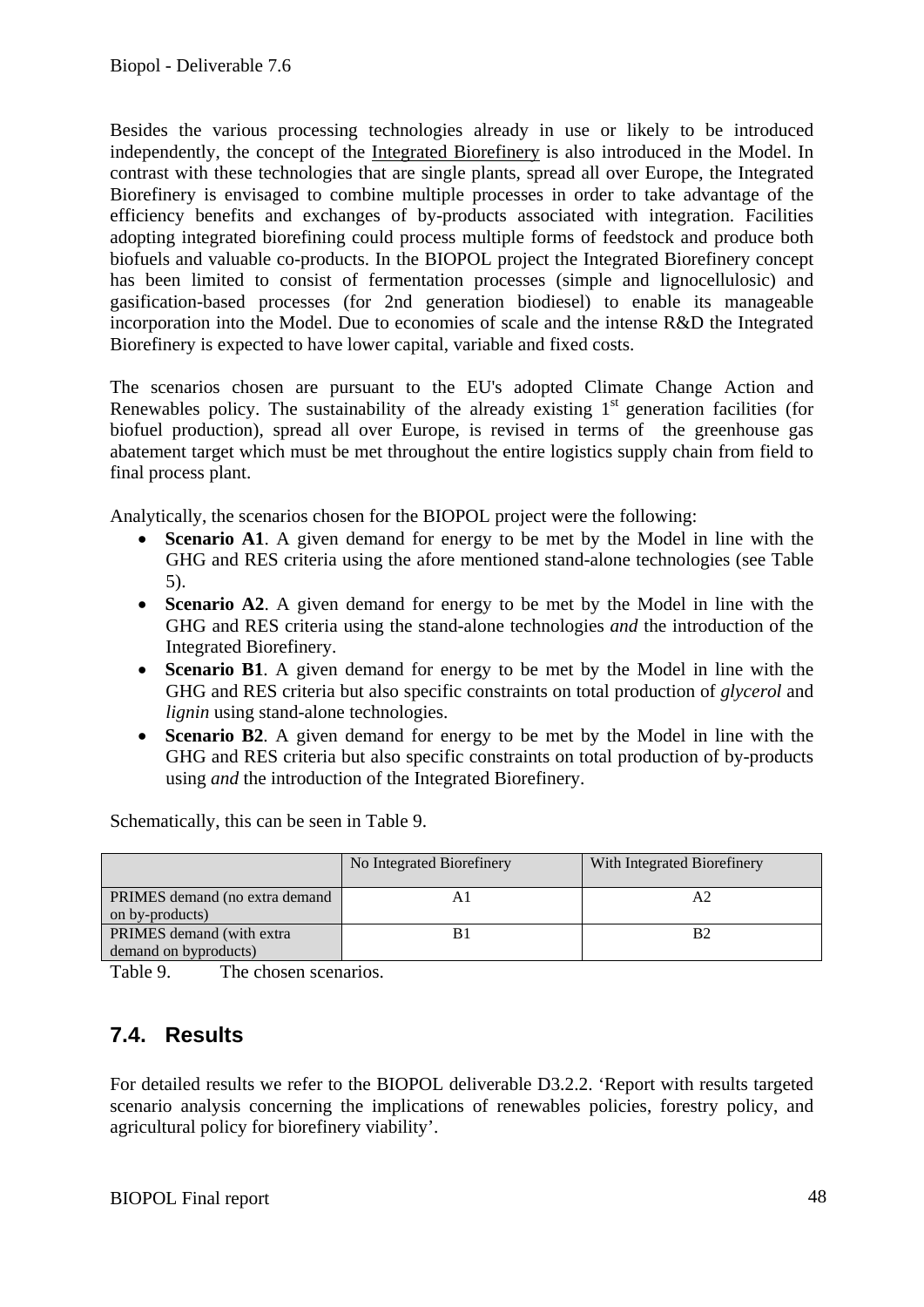### **7.5. Conclusions**

The conclusions drawn from the model-based analysis are summarised as follows:

• Total EU demand for biomass/residues for energy purposes reaches approximately 200 Mtoe (of final products) in 2020 and 250 Mtoe in 2030. The results show considerable development of energy crops cultivation. The demand for biomass is so large that land available for energy crops must be used at a high degree in all scenarios: this gets close to 90% in 2020 and 80% in 2030 in the A1/A2 scenarios. Lignocellulosic crops become gradually the dominant crops cultivation and provide with feedstock various processes (e.g.  $2<sup>nd</sup>$  generation fermentation, Gasification, Pelletizing, FT-Synthesis etc.). Land utilisation is lower in the B1/B2 scenarios as shown in Table 10 and 11

| % of available land     | 2010 | 2015 | 2020 | 2025 | 2030 |
|-------------------------|------|------|------|------|------|
| A1 scenario             | 26.9 | 75.4 | 88.0 | 86.7 | 78.7 |
| A2 scenario             | 26.9 | 75.8 | 89.7 | 88.4 | 80.5 |
| B1 scenario             | 26.9 | 69.4 | 77.7 | 75.8 | 69.5 |
| B <sub>2</sub> scenario | 26.9 | 68.8 | 77.3 | 76.3 | 69.9 |

| Table 10. | Land used for energy purposes in the EU27 as % of available land. |  |  |
|-----------|-------------------------------------------------------------------|--|--|
|-----------|-------------------------------------------------------------------|--|--|

| % of used land  | 2010  | 2015  | 2020  | 2025  | 2030  |
|-----------------|-------|-------|-------|-------|-------|
| - A1 scenario   |       |       |       |       |       |
| Starch+Sugar    | 56.16 | 28.11 | 20.43 | 18.91 | 17.09 |
| Lignocellulosic | 0.00  | 62.15 | 75.26 | 81.09 | 82.90 |
| - A2 scenario   |       |       |       |       |       |
| Starch+Sugar    | 56.16 | 23.51 | 16.86 | 15.58 | 14.00 |
| Lignocellulosic | 0.00  | 66.80 | 78.94 | 84.41 | 85.99 |
| - B1 scenario   |       |       |       |       |       |
| Starch+Sugar    | 56.17 | 16.22 | 12.51 | 10.37 | 7.37  |
| Lignocellulosic | 0.00  | 73.24 | 82.64 | 89.63 | 92.63 |
| - B2 scenario   |       |       |       |       |       |
| Starch+Sugar    | 56.16 | 16.89 | 13.94 | 11.44 | 8.92  |
| Lignocellulosic | 0.00  | 72.44 | 81.14 | 88.56 | 91.07 |

Table 11. Structure of Crops Cultivation in the EU27.

- The amount of indigenous biomass and residues production for energy purposes ranges between 155 and 165 Mtoe in 2020, depending on the scenario, and between 163 and 177 Mtoe in 2030. Dependence on imported biomass commodities is found more significant for ethanol and for large scale solid biomass (for combustion purposes). Rather modest imports are found for pure vegetable oil.
- A clear result of the model-based analysis is that the sustainability threshold has important consequences on the future mix of biomass processing technologies and on the structure of crops cultivation. When removing the sustainability threshold, the projection shows slow and late emergence of second generation technologies.
- Driven by the sustainability threshold and the production economics as second generation technologies become dynamically mature the model suggests within the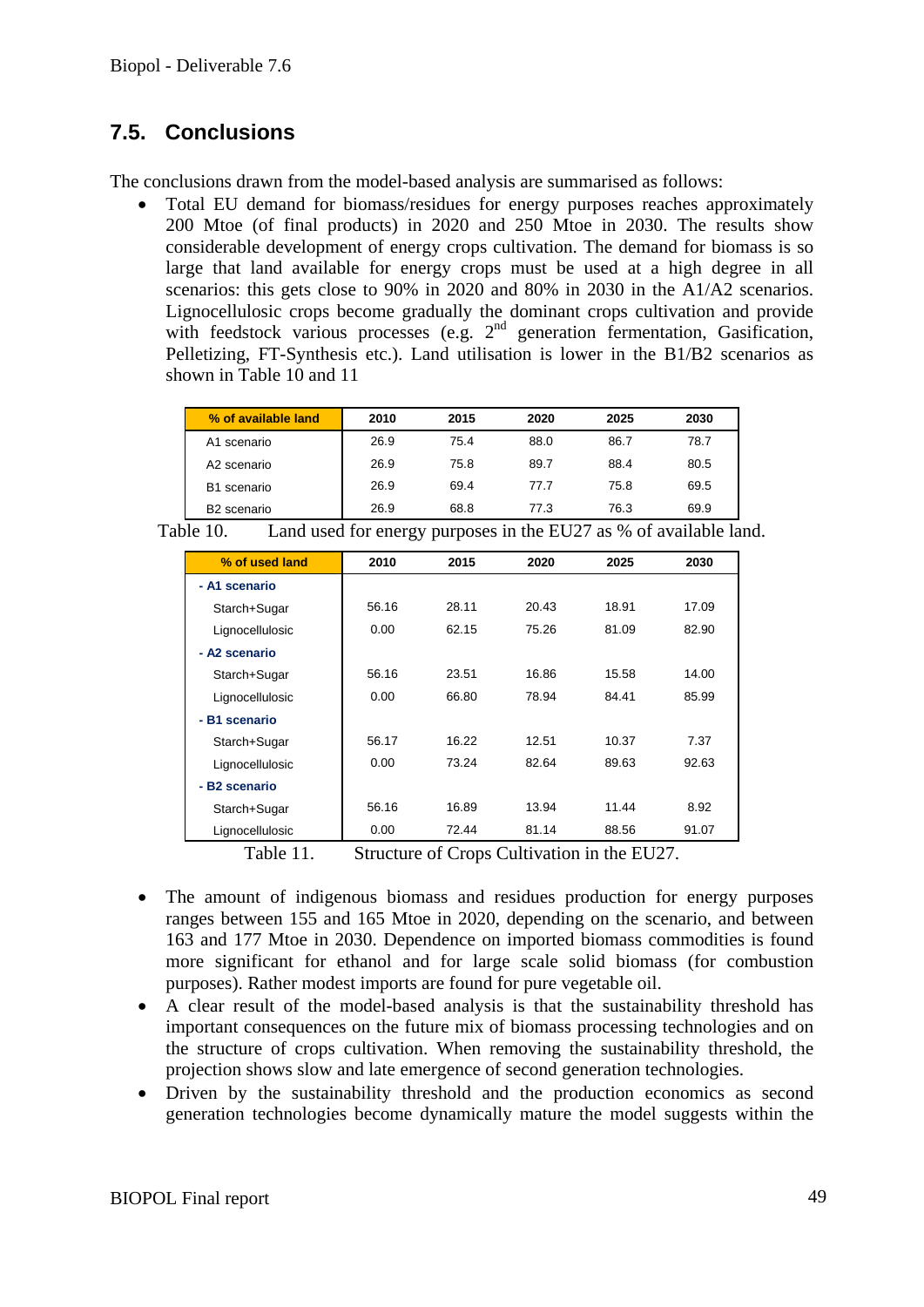A1/A2 scenarios to close all esterification plants and introduce instead the Fischer-Tropsch Synthesis for biodiesel production.

- The scenarios A1/A2 assume no limitation on production of non-energy by-products, notably the *lignin*. Assuming constraints on total production of lignin, as in scenarios B1/B2, so as to produce exactly quantities that can be absorbed by demand in the EU has important consequences on technology mix. Second generation technologies, pushed by the sustainability thresholds, develop less than when no limitations apply on by-products and conventional esterification remains partly in operation. In the byproduct constrained cases (B1/B2) where some esterification facilities stay in operation in order to produce glycerol, FT-synthesis develops less than in the unconstrained cases.
- The closure of  $1<sup>st</sup>$  generation biodiesel facilities in the A1/A2 scenarios reduces drastically the oil-crops cultivation especially from 2025. Sunflower/rapeseed cultivation for energy purposes is progressively declining, while imports of PVO help meeting the BioHeavy demand.
- In all scenarios second generation fermentation technologies emerge. In the A1 and A2 scenarios their capacities become quite large but remain lower than  $1<sup>st</sup>$  generation capacities which continue their operation. The consideration of constraints on *lignin* production within the B1 and B2 scenarios, limits further development of lignocellulosic fermentation capacities (within the IB or as stand-alone plants) otherwise by-product production would exceed demand. Stand-alone fermentation plants maintain operation but show a declining trend (in terms of production) over time. This is due to the sustainability thresholds which push for using more the  $2<sup>nd</sup>$ generation fermentation technologies. This also explains why less land is utilized in the B1/B2 scenarios compared to A1/A2 and why more imports of bioethanol are required.
- Regarding the cases assuming development of the Integrated Biorefinery, the results show that  $2<sup>nd</sup>$  generation technologies, i.e. the lignocellulosic fermentation and the FT-Synthesis, tend to develop within the IB and less as stand-alone plants. This is more pronounced within the A2 scenario, contrasting the B2 scenario which shows some development of 1st generation fermentation technologies integrated within the IB. The IB is introduced in most of the EU countries and its enabling economies of scale have beneficial effects on costs and prices of the order of 5% in terms of total production costs.
- For meeting the demand for solid biomass (used in combustion for power and heat production) the results show impressive development of pelletizing than other technologies.
- Gasification technology emerges and gradually replaces Anaerobic Digestion. Hydrothermal Upgrading also emerges for production of bio-crude used to supply Bio Heavy commodities. The results do not show development of pyrolysis oil production and Hydrodeoxygenation technology.
- The model results show continuous imports of bioethanol in the EU from the rest of the World. The introduction of the IB implies lower imports of bioethanol. The imposition of constraints on by-product production induces higher bioethanol imports.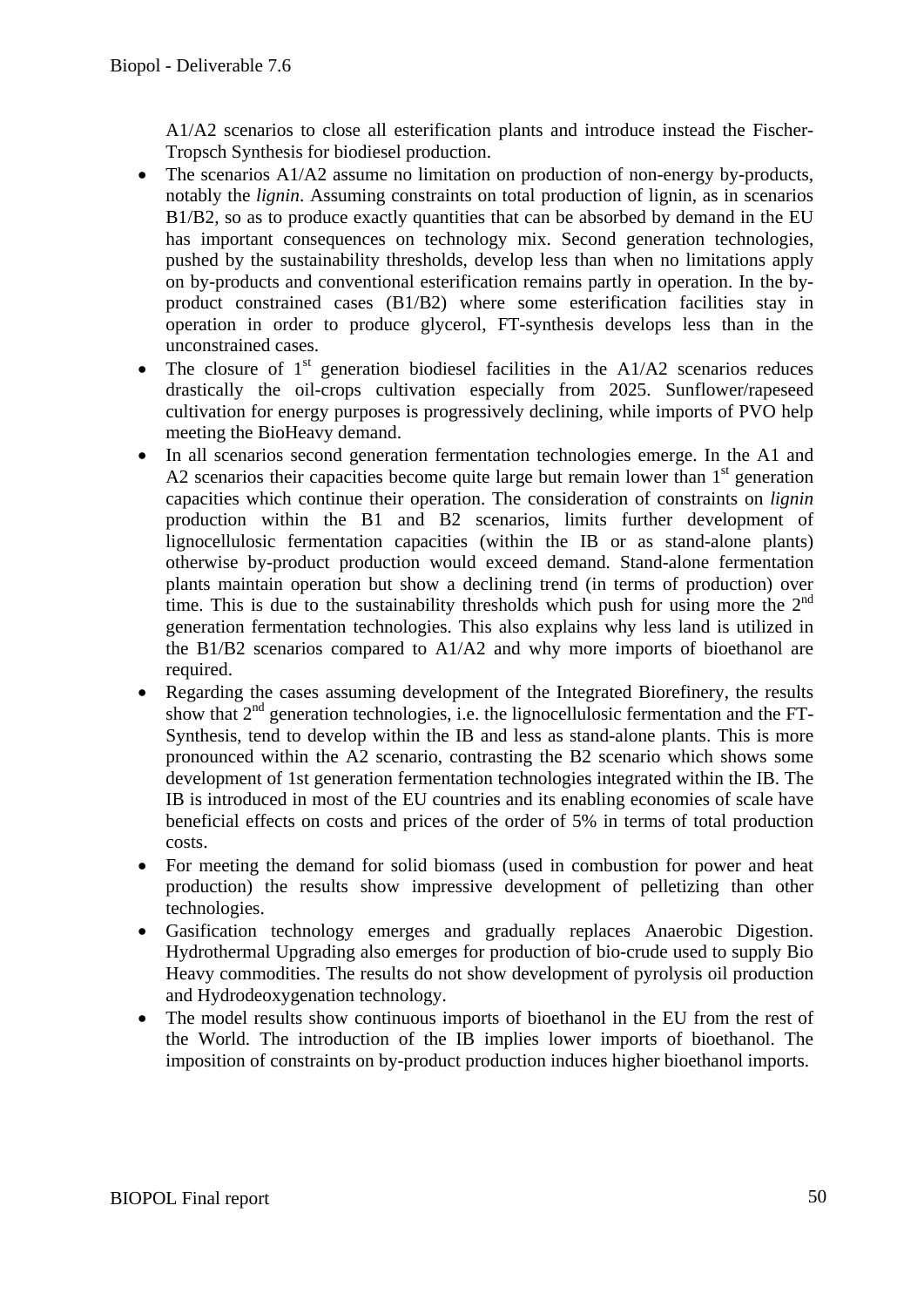| Share of EU27 demand covered by imports from rest<br>of World |  |      |                                                                                                                                                                                                                    |  |
|---------------------------------------------------------------|--|------|--------------------------------------------------------------------------------------------------------------------------------------------------------------------------------------------------------------------|--|
|                                                               |  | 2025 | 2030                                                                                                                                                                                                               |  |
|                                                               |  |      |                                                                                                                                                                                                                    |  |
|                                                               |  |      | 34.3                                                                                                                                                                                                               |  |
|                                                               |  |      | 22.1                                                                                                                                                                                                               |  |
|                                                               |  |      |                                                                                                                                                                                                                    |  |
|                                                               |  |      |                                                                                                                                                                                                                    |  |
|                                                               |  |      |                                                                                                                                                                                                                    |  |
|                                                               |  |      |                                                                                                                                                                                                                    |  |
|                                                               |  |      |                                                                                                                                                                                                                    |  |
|                                                               |  |      |                                                                                                                                                                                                                    |  |
|                                                               |  |      |                                                                                                                                                                                                                    |  |
|                                                               |  |      |                                                                                                                                                                                                                    |  |
|                                                               |  |      |                                                                                                                                                                                                                    |  |
|                                                               |  |      | 2015 2020<br>3.4 23.6<br>32.8<br>12.64 7.73 14.68 27.88<br>4.69 25.55 33.79 25.22<br>27.91 29.85 36.35 39.84<br>29.30 29.45 33.54 36.26<br>24.68 16.69 31.05 38.68<br>30.91 29.43 33.54 36.19<br>$01! - 1 - 1 - 1$ |  |

Table 12. Imports of bioethanol and PVO.

- The introduction of the FT-Synthesis technology has beneficial effects on biodiesel prices. This result is more pronounced in scenarios A1/A2 where no byproducts constraints are imposed. Bioethanol prices remain rather stable over time, as rising cost of imports compensate for falling domestic production costs. The introduction of the IB induces reduction in costs between 2 and 5%, compared to stand-alone plants. The prices of the other biomass energy commodities do not display strong variations over time.
- A remarkable result obtained by the model, in all scenarios, is that the prices of biomass energy commodities remain rather stable over time despite the considerable increase in biomass energy production induced by the demand scenario which has reflected the ambitious use of biomass for meeting the RES and Climate action targets adopted by the EU. This conclusion depends on the degree and the pace at which the new technologies will become mature and benefit from economies of scale over the entire biomass supply chain. The models' database has taken an optimistic view to that respect. Should economies of scale develop less than expected and should commercial maturity of technologies be delayed, the results in terms of prices and availability may be altered considerably.



Figure 7. Prices of biodiesel and bioethanol.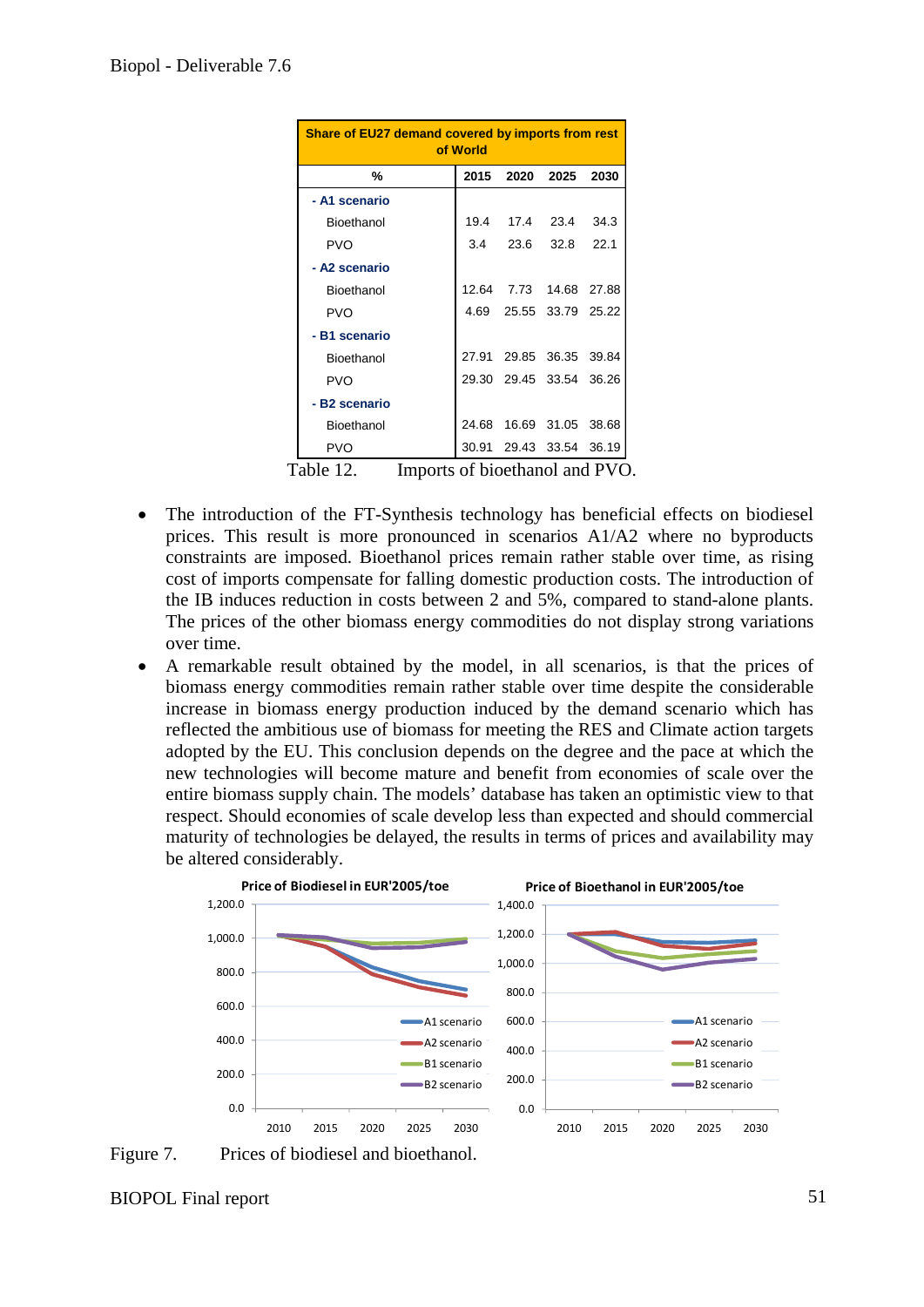# **8. Current implementation status**

### **8.1. Identification, classification and mapping of existing and future EU biorefineries**

This chapter presents an overview of existing biorefineries, pilot plants and major RTD projects in the EU, undertaken to generate a view of the integration level of biorefineries in existing and new industry sectors and to provide information on other aspects relevant for formulation of policy recommendations. To enhance results, the identification, classification and mapping of existing biorefinery ventures in the EU was undertaken in collaboration with the Biorefinery Euroview project.

The BIOPOL Consortium conducted a review of the practical implementation status of the biorefinery concept in Europe by identification, classification, and mapping of existing and future biorefineries in the EU27 plus Norway, Switzerland and Iceland (EU27+). For this work a "top-down approach" was used consisting of several elements:

- A quantitative assessment and mapping of the presence of industry sectors in the EU27+ where current biomass processing plants are in operation or under development as indicated by the results of the industry survey. Sectors in which current or future biorefineries may be expected or could potentially evolve were the main focus, including: Chemical industries, Agricultural and Sugar & Starch sectors, Forestry sector and the Biofuels sector.
- A quantitative assessment and mapping of the availability in the EU27+ of specific feedstocks for various types of biorefinery, i.e. wheat, sugar beet, maize, potato, rapeseed, agricultural residues of food and feed crops, grass, wood and wood products. The aim is to assess the potential relationship between the availability of these feedstocks and the presence of related biorefinery initiatives.
- Identification, description and mapping of the occurrence of existing and planned biorefinery plants as well as biorefinery related R&D, pilot and demonstration projects in the EU27+. This analysis was based on the results from the mapping exercise performed by Biorefinery Euroview (24 advanced biorefinery sites) and supplemented by the BIOPOL consortium based on partner expertise and additional sources.

A total of 34 existing or planned biorefineries have thus been identified in the BIOPOL and Biorefinery Euroview projects (Figure 8). These biorefineries are based on the various concepts of Cereal biorefineries, Whole crop biorefineries, Oilseed biorefineries, Green biorefineries, Lignocellulosic feedstock/forest-based biorefineries (including the 2 platform concept), Multiple feed/integrated biorefineries, as defined in the BIOPOL and Biorefinery Euroview projects. In addition 45 biorefinery-related major R&D projects, pilot and demonstration projects have been identified.

The majority of the identified biorefineries (23 out of 34) and biorefinery projects (28 out of 45) are located in Western Europe, followed by Northern and Southern Europe. About 75% of the biorefinery sites are located in an area comprising Northern France, Germany, Denmark, Belgium, the Netherlands, and the UK. These 6 countries possess both a variety of suitable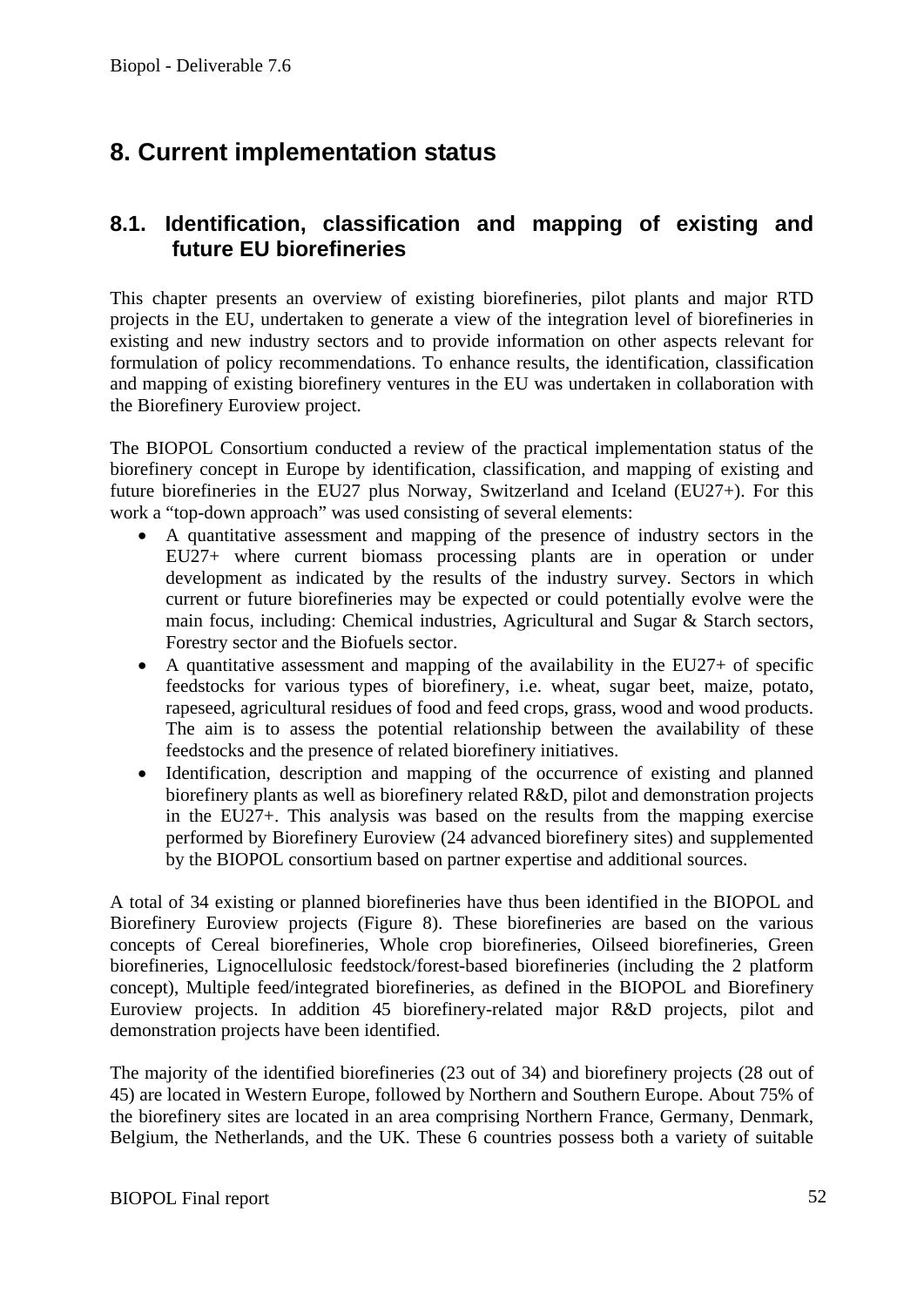feedstocks for biorefinery applications *and* intensive (petro)chemicals production. No existing biorefineries or major R&D projects or pilot plants have yet been identified in the Eastern EU countries.



Figure 8. Existing and planned biorefineries in Europe.

The mapping results confirm a positive correlation between existing and planned biorefineries and the occurrence of chemical industries, biofuel industries and agro-industries mainly in the starch and sugar sector and with the availability of the feedstocks wheat and sugar beet.

A relatively high number of green biorefineries using grass as feedstock (7) were identified, given the fact that grass can be considered a second generation feedstock that requires innovative processing technology. The availability in the EU of grass that is currently not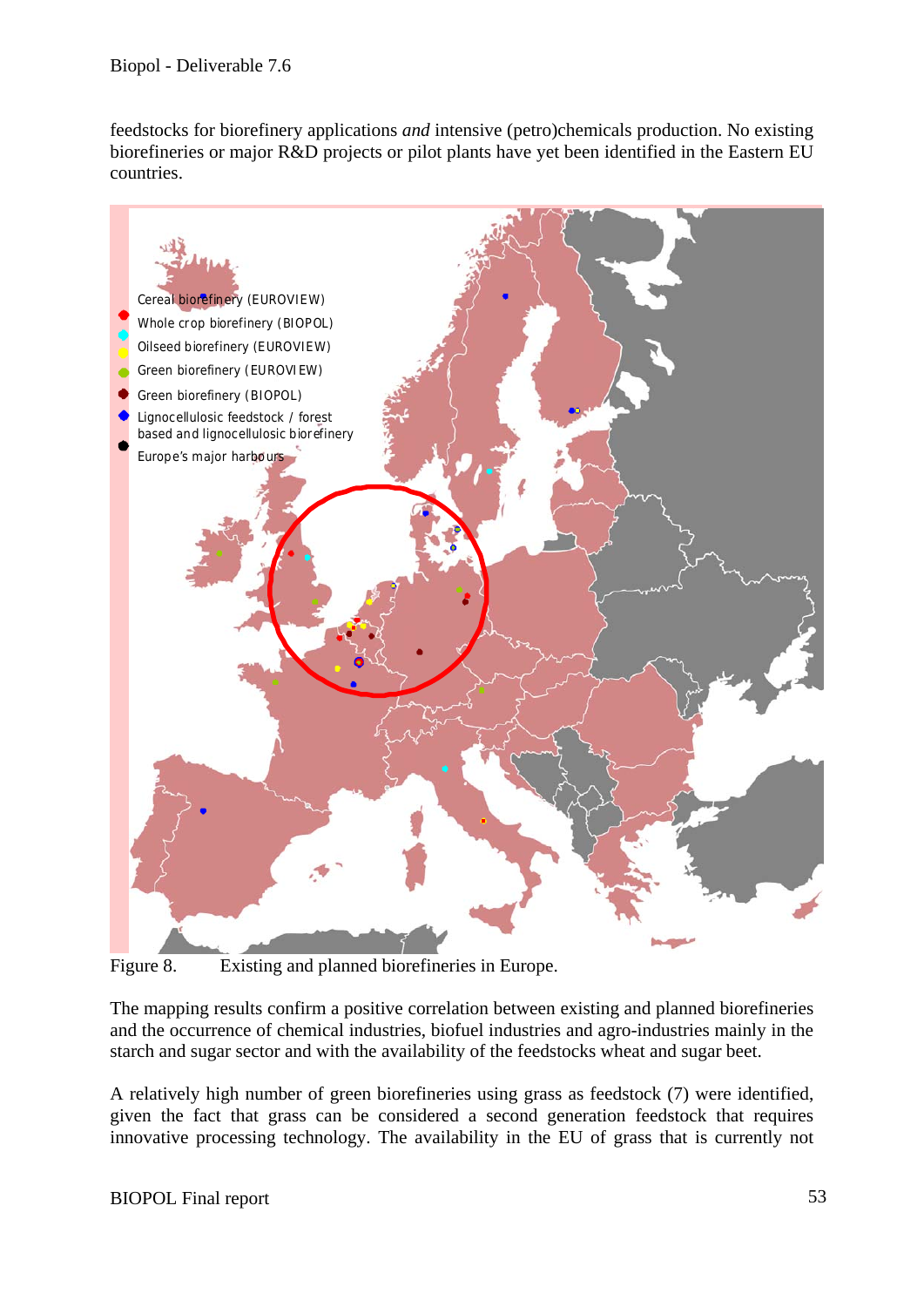used as animal feed is mapped in Figure 9. Furthermore a substantial number of current and planned lignocellulosic feedstock biorefineries (11) were identified that are positively correlated with the availability of wood (including forestry residues) and straw. Based on feedstock availability there is a large potential for expansion of these advanced concepts in the EU.



Figure 9. Grass currently not used as feed and potentially available for biorefinery applications. Data refer to the year 2000 in the EU27 plus Norway, Switzerland and Iceland. Based on Fischer et al, 2007.

The mapping of feedstocks in the EU27+ shows, that several Eastern EU countries have a high potential for biorefinery based on feedstock availability. The fact that no biorefineries, or biorefinery-related R&D, pilots and demonstration projects were identified in these countries seems to imply that beside feedstock availability other factors such as a good infrastructure, the presence of (petro)chemical industries, and possibly other factors are required for the development of biorefinery plants.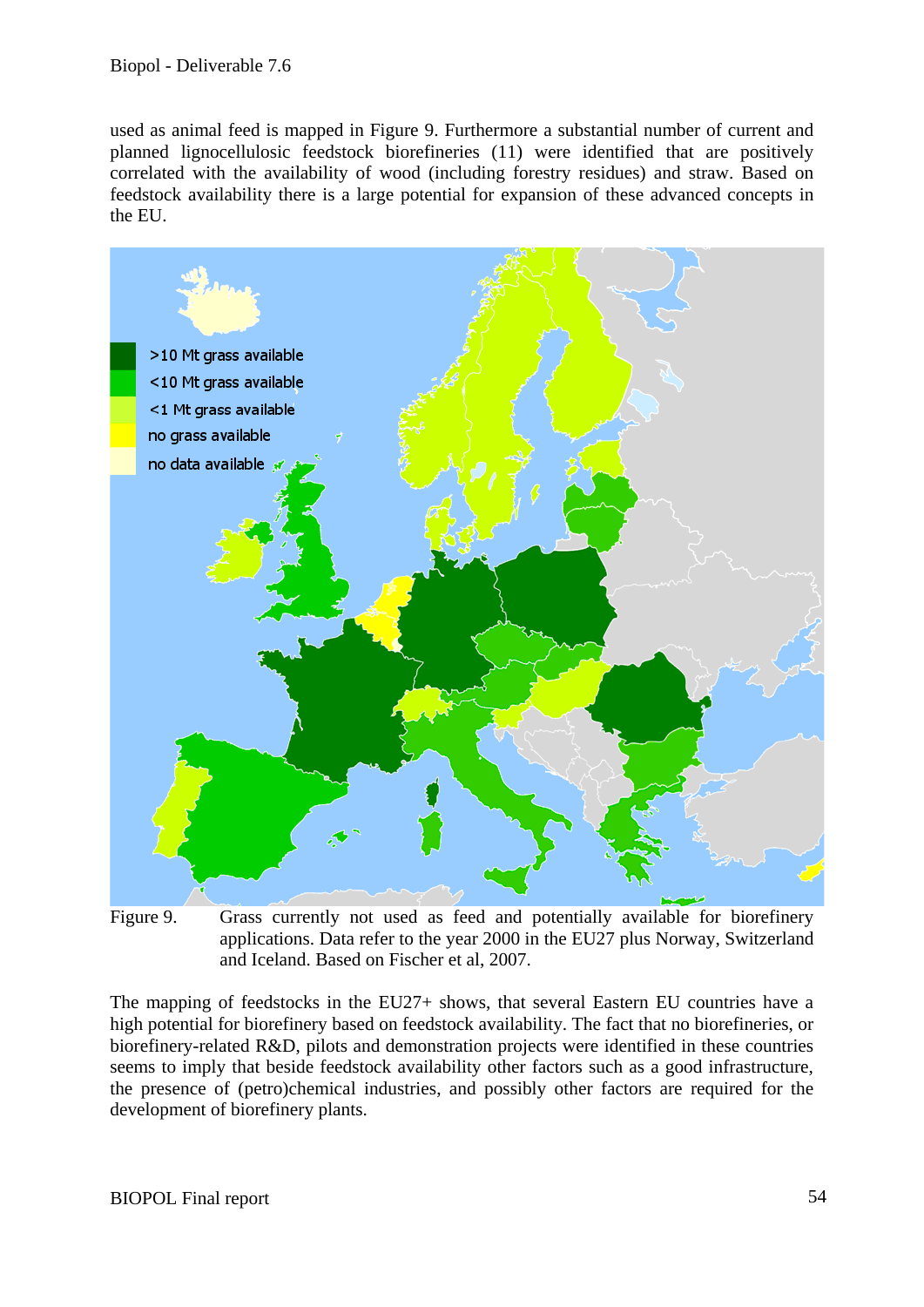### **8.2. Current processing potential of existing facilities**

In order to obtain insights into current and future biorefinery processing potentials, a desk study was performed addressing the following topics:

- Indication of current biorefinery processing potential resulting from the questionnaire based industry survey (see Chapter 3) and the mapping of existing and planned biorefineries in the EU-27+ $^{12}$ ;
- Estimates of the total amounts of bio-based products produced today and projections for the growth of the share of bio-based products in the chemical sector.
- The availability of biomass feedstock in the EU for biorefinery and projections of the potential use for bio-based chemicals production.
- Indication of the technological improvement potentials of biorefinery concepts.

According to the results of the industrial survey, mainly oilseed-based and lignocellulosicbased feedstock is used. This is dominated by rapeseed, wheat and maize. The energetic use of biomass predominates and is planned to be increased in future. Especially important is the production of first generation biofuels, heat and power. Some of the surveyed companies intend to produce e.g. biopolymers or other bioproducts in five to ten years. An expansion of the production of bulk chemicals derived from biomass, which is expected to be a promising application field, could not be observed within the survey due to lack of information. This shows that potential exists in this field in Europe which is yet to be capitalised upon.

In total 34 existing or planned biorefineries have been identified:

- The total feedstock processing capacity of the 34 identified existing and planned biorefineries in the EU27+ is estimated to be on the order of 15 million tonnes of processed feedstock per year.
- The scale of the identified biorefineries ranges from 5 ktonnes to 1,000 ktonnes of processing capacity per year.
- More than half of the identified biorefineries are relatively small scale plants, with a capacity <50 ktonnes feedstock processed per year. This illustrates the early development stage of these biorefinery facilities and also seems to indicate that most of these plants are not (yet) operating on a commercial basis.
- Several large scale biorefinery plants (with a capacity  $>500$  ktonnes per year up to several 1000s of ktonnes per plant per year) have been identified. These biorefineries are in all cases based on existing processing facilities in the agro-industrial sector, the oil seed processing/biofuels sector and the pulp and paper production sector.

Current policy targets formulated in the EU and the USA address the implementation of renewable energy including electricity and heat from biomass and transportation biofuels. There are no formal targets in place for bio-based products.

The current estimated bio-based products market volume is ca. 250  $\epsilon$  billion in the EU25 with an estimated potential growth to 330 billion  $\epsilon$  per year based on technical potential. Published techno-economic assessments and scenario studies for the EU and the US indicate a realistic

<sup>1</sup>  $12$  Jointly undertakem by the Biopol and Biorefinery Euroview teams.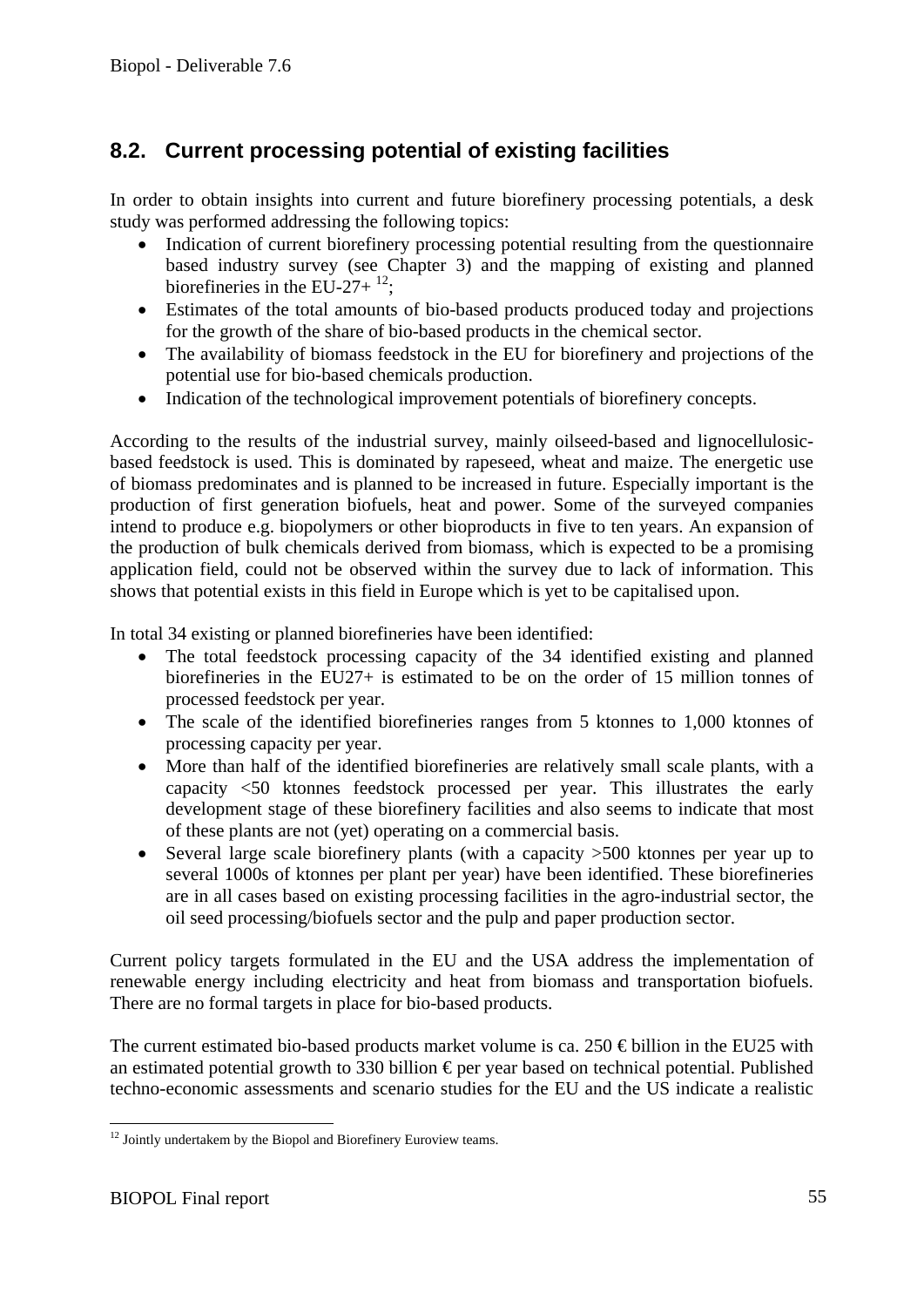potential for a substantial additional share of bio-based products and materials in specified market categories. A potential for further penetration/substitution of bioproducts ranging up to 30% by 2030 is estimated by various sources. A large potential exists for bioproducts in the categories organic platform chemicals ("building blocks"), polymers, organic acids, alcohols and solvents. Other categories with expected growth are lubricants, surfactants, and fibre materials including composites.

The environmentally compatible bio-energy potential according to the EEA increases from 7,950 PJ in 2010, to approx. 9,800 PJ in 2020 and to ca. 12,350 PJ in 2030. The bio-energy potential is sufficient to attain the EU renewable energy target in 2010, which requires an estimated 6,300 PJ of biomass use. It also allows ambitious future renewable energy targets beyond 2010. The bioenergy potential in 2030 represents 15-16% of the projected primary energy requirements of the EU25 in 2030.

A 10% extra share of bio-based chemicals would require 860 PJ and 1160 PJ of biomass in 2020 and 2030 respectively. This is 8-10% of the available biomass in the EU25 in 2020 and 2030. A 20% substitution level would require 1700 PJ in 2020 and 2300 PJ in 2030 or 18- 19%. A 30% substitution will require 2580 PJ in 2020 and 3500 PJ in 2030 or 26-28% of the biomass potential.

In principle sufficient domestic biomass is available in the EU to realise ambitious targets for bio-based products. However, if only domestic biomass produced in the EU25 is used, this will lower the ability to produce biofuels and bioenergy. A choice for one or the other option will depend on a quantitative comparative assessment of the ecological and economic benefits of biomass use for bio-based products versus other, energetic purposes. Therefore a quantitative evaluation of the improvement potential of biorefinery versus current processing and bioenergy production is required. An alternative (or additional) option could be to import additional biomass.

The improvement potential of biorefineries could not be reliably estimated with the available data. Nevertheless a positive improvement potential in economic and ecological terms is indicated in particular when considering the processing of lignin and the production of bioproducts using biotechnological processes. Lignin valorisation and upgrading is an important tool for techno-economic feasibility and the realisation of added economic and ecological value especially in combination with the expected roll-out of biofuels production from lignocellulose.

### **8.3. Recommendations**

The majority of identified biorefineries and biorefinery-related R&D projects, pilots and demonstration projects are located in Western Europe, followed by Northern Europe. It is recommended to perform a more detailed analysis of the factors that have led to the relatively successful implementation of the biorefinery concept in Western and Northern Europe.

No existing biorefineries or major R&D projects or pilot plants have been identified in Eastern EU countries. The mapping of feedstocks in the EU27+ shows however that several Eastern EU countries have a high potential for biorefinery based on feedstock availability.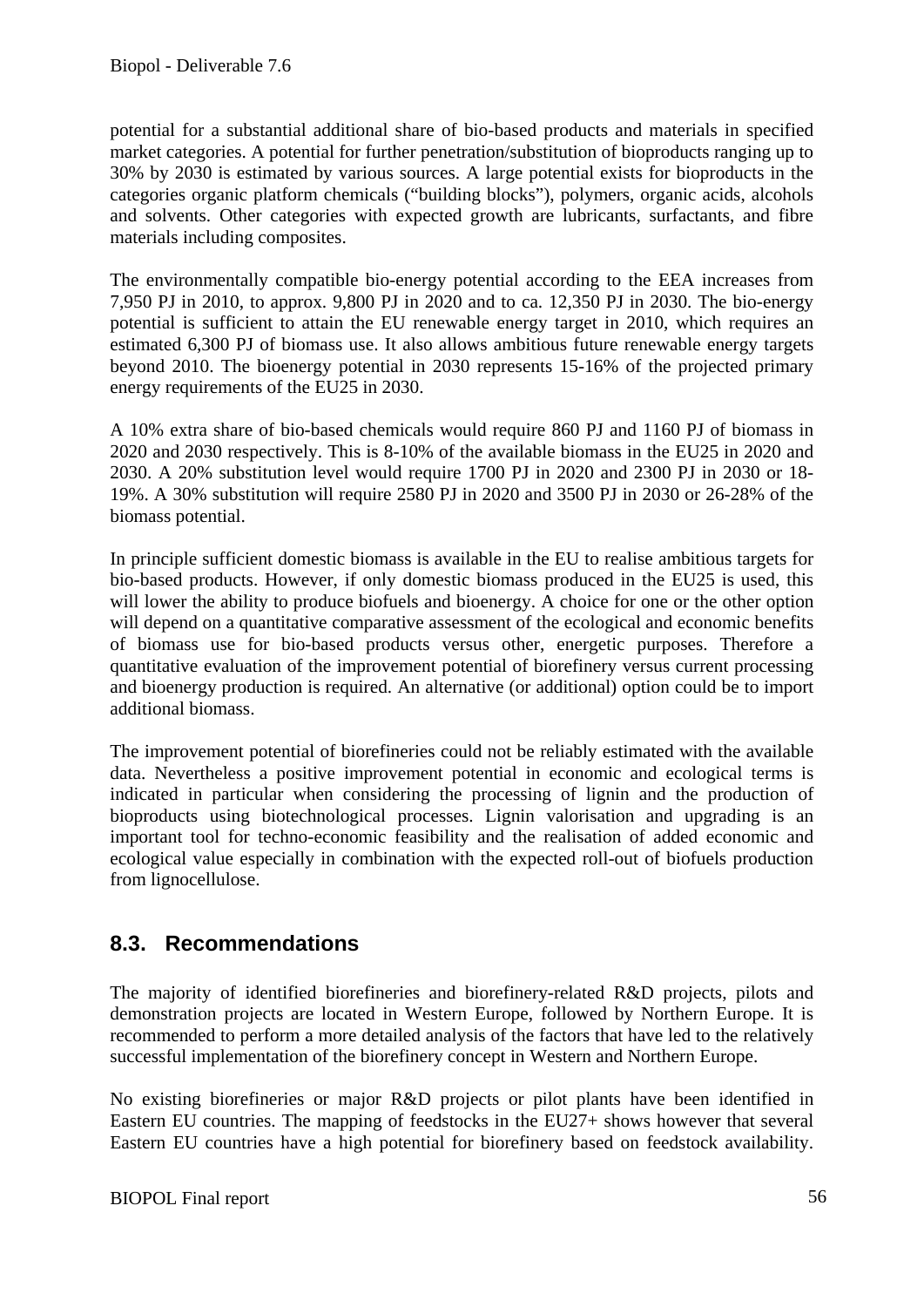This seems to imply that beside feedstock availability other factors such as a good infrastructure, the presence of (petro)chemical industries, and possibly other factors are required for the development of biorefinery plants. It is recommended to analyse the existing barriers for the development of the biorefinery concept in Eastern EU countries and to identify potential solutions to alleviate these obstacles.

As a result of the study an up-to-date, elaborate mapping of existing and planned biorefinery plants, R&D projects, pilots and demonstrations in the EU27+ is available. It is recommended to continue monitoring of the evolution of biorefineries in Europe by periodic updates of the mapping results. In particular this should be done employing a more regional approach with respect to feedstock availability, the presence of specific industries and other relevant factors.

The improvement potential of biorefineries could not be reliably estimated with the available data. Nevertheless a positive improvement potential in economic and ecological terms is indicated in particular when considering the processing of lignin and the production of bioproducts using biotechnological processes. To obtain insight in the improvement potential of biorefineries a detailed quantitative analysis is recommended of well defined, real-life biorefinery case studies preferably based on existing plants where actual process data can be made available for detailed modelling and calculations (mass and energy balance, costs and emissions) and an LCA type analyses. Such integrated analyses are required for quantitative comparative assessments of the ecological and economic benefits of biomass use for biobased products versus other, energetic purposes.

In principle sufficient domestic biomass is available in Europe to realise ambitious targets for bio-based products. However, if only domestic biomass produced in the EU25 is used, this will lower the ability to produce biofuels and bioenergy. It is recommended to perform an assessment of the EU wide opportunities of large-scale biomass imports for biorefinery in general and for specific applications in products, fuels etc.

Lignin valorisation is an important tool for techno-economic feasibility of advanced biorefineries and the realization of added economic and ecological value especially in combination with the expected implementation of biofuels production from lignocellulose. It is recommended to stimulate R&D on lignin processing and upgrading and the development of new applications for lignin and derived products.

No specific EU targets for bio-based products are in place. It is recommended to formulate and implement EU wide targets for bio-based products and promotion of production and application of bioproducts as suggested also in the recommendations in Section 6.4. This could be performed preferably by following the recommendations from the Lead Market Initiative e.g. on the development of sustainability and product standards, eco-labelling, Green Public Procurement Policies (based on LCA) and enhanced, dedicated communication. These instruments could be further elaborated in projects with industrial partners and other stakeholders.

At present the available potential assessments and scenario studies for bio-based products mostly address national markets of EU countries such as Germany, France and the Netherlands. Studies on the European level are lacking. It is recommended to perform such studies at the level of the EU27 and to develop a European Roadmap or Strategic Research Agenda on Biorefinery.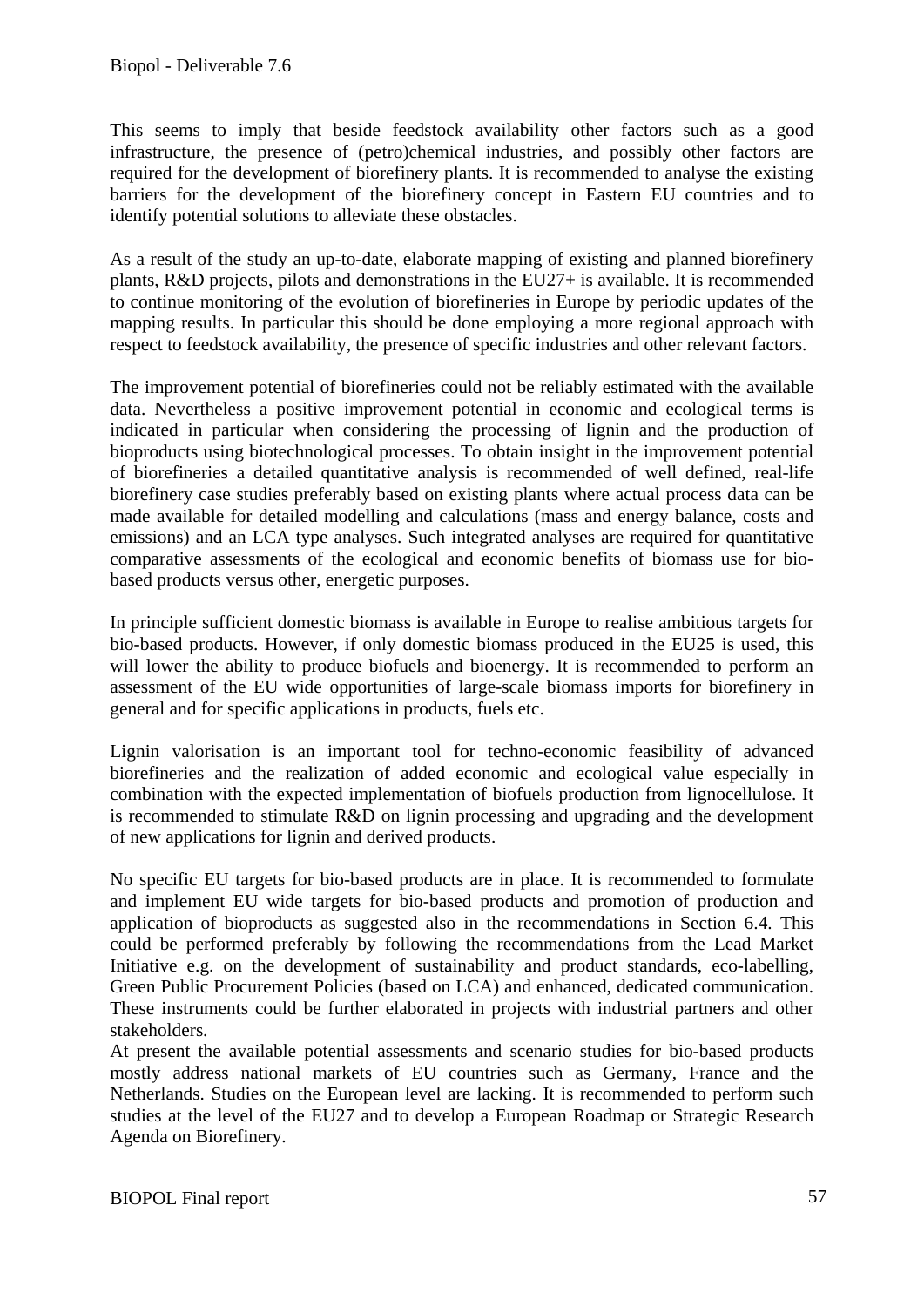# **9. Prospects for further demonstration**

### **9.1. Introduction**

This report was produced to serve as a reference for biorefinery development in Europe. It contains an analysis of the current states of biorefinery and a model to estimate biorefinery establishment in Europe. The costs of pilot and demonstration scale biorefinery projects were estimated. Recommendations were formulated.

### **9.2. Current status of biorefineries**

Four different biorefinery types were defined and evaluated based on information from the preceding work packages. The following topics were reviewed:

- Technical and economical evaluation of 4 different biorefinery concepts;
- Opinion of industry on biorefinery concepts;
- Opinion of consumers on biorefinery processes;
- Opinion of politicians on biorefinery concepts and strategies;
- Presence of factors that will enhance future biorefinery establishment.

The information from the other work packages was collected, processed, combined and presented in graphs. Through these graphs the strengths and weaknesses of biorefinery in Europe were visualised. General results, biorefinery concept-specific results and regionspecific results were derived.

#### *9.2.1. Results of general analysis*

The general opinion (from industry, consumers and politicians) on biorefineries is positive (Figure 10). Some improvement is possible on the following issues:

- Regulations:
- Economic issues (profitability);
- Feedstock/raw material problems;
- Plant/mill/manufacturing problems;
- (Perception of) Eco-friendliness of biorefineries;
- Acceptance of use of agricultural products for non food non feed applications;
- Opinion of several political stakeholders on biorefineries;
- Food and feed competition.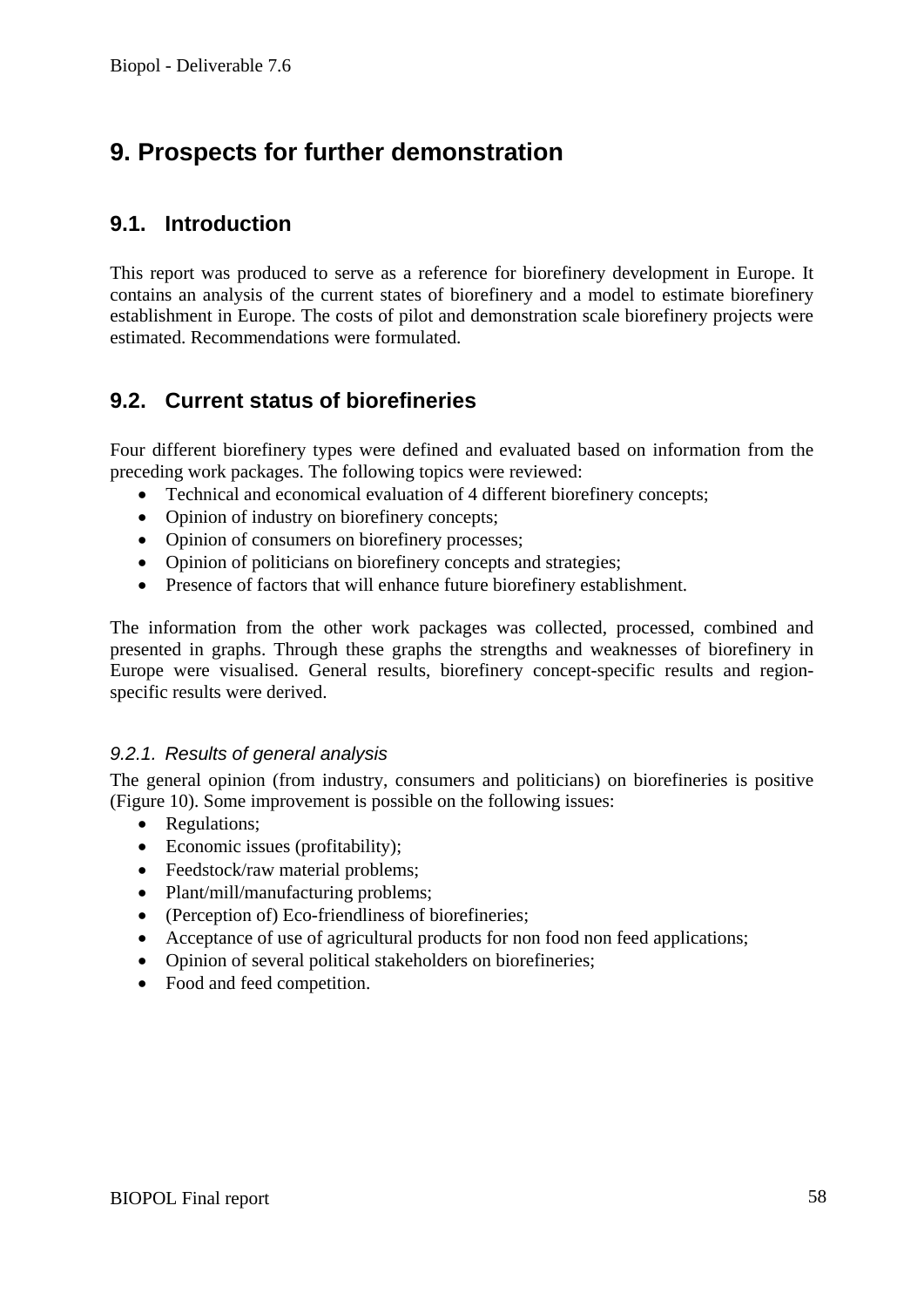

Figure 10. Likeliness score biorefinery establishment based on selected parameters from the industry survey, the consumer survey and political opinions.

### *9.2.2. Results of biorefinery type specific analysis*

The *whole crop biorefinery* is ready for demonstration. High feedstock costs are expected for crops but low feedstock costs for currently under-utilised fractions such as straw. Technological improvement is expected for processing of lignocellulosic feedstocks. The high availability of crops and straw in Western Europe, and good side-products markets present in Western Europe are positive for this biorefinery type.

The technical feasibility of the *lignocellulosic biorefinery* is currently low, but further development might well result in much better feasibility. Low feedstock costs are expected for biomass that is currently left behind on the field or in the forest. Again the high availability of straw and wood in Western Europe, the high availability of wood in Northern Europe, Western and Eastern Europe and good side markets present in Western Europe are positive circumstances.

The *green biorefinery* is ready for demonstration and improvement is still expected. It has relatively low capital costs and low feedstock costs. It is driven by a high production of grass in Western Europe.

Finally the *syngas biorefinery* is ready for full scale implementation. Little technical improvement is expected. It has relatively high capital costs, but low feedstock costs for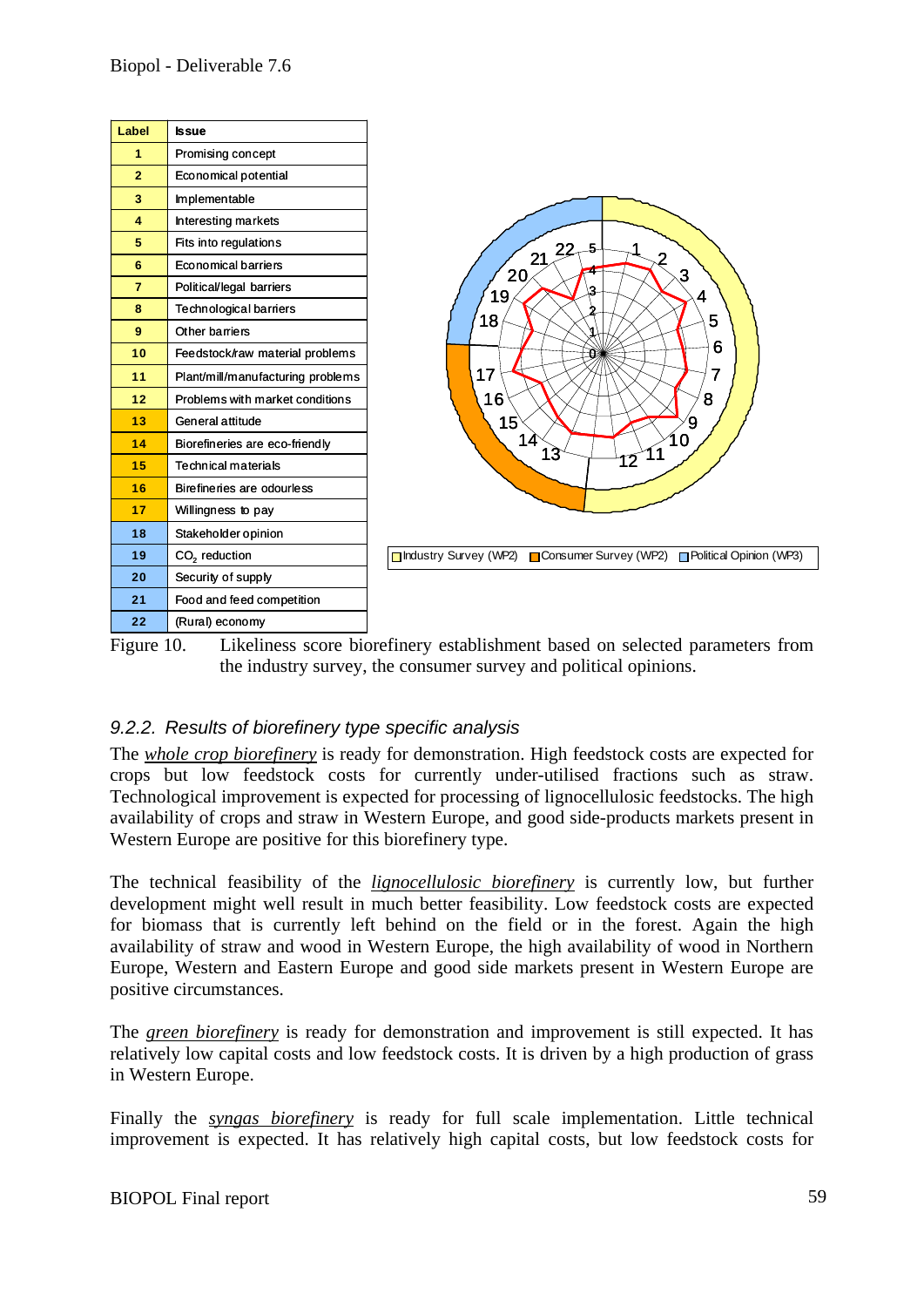biomass (especially biomass that is currently left behind on the field or in the forest). The high availability of straw and wood in Western Europe, high availability of wood in Northern Europe, Western and Eastern Europe, and good side-product markets present in Western Europe are positive circumstances again.

#### *9.2.3. Region specific analysis*

Western Europe has the best prospects for biorefinery development. It has: high agricultural yields, vast amounts of lignocellulosic agricultural side streams, considerable forestry and good possibilities to sell biorefinery side products. The countries in the East of Europe have good opportunities to improve agricultural yields. Thus they could become interesting countries for biorefinery establishment. Northern Europe is currently a natural market leader of lignocellulosic biorefinery due to the presence of large forests.

### **9.3. Likeliness of biorefinery establishment**

A model was produced to estimate likeliness of biorefinery establishment based on establishment factors. The establishment of new biorefineries in a certain region will depend on numerous establishment factors such as land use in surrounding area, presence of animal husbandry, presence of oil refineries and chemical industry and transport possibilities. As a calibration test, the model was used to 'predict' the establishment of current biofuel production facilities and pulp and paper facilities. The current biofuel production facilities and paper and pulp facilities are indeed situated in countries with high biorefinery establishment likeliness.

The model was then used to estimate the likeliness of biorefinery establishment in all the countries of Europe (Table 13).

- *Whole crop biorefinery* will develop in traditional areas of wheat, potato or sugar beet production (France and Germany) and near harbours and where feed is needed (Belgium and The Netherlands). Wheat is more easily transported over large distances than potatoes and sugar beets (which have far larger water content). Therefore, wheat is more likely to be processed in harbour areas such as Rotterdam and Antwerp and potatoes and sugar beets are more likely to be processed in the area where they are grown. The analysis shows opportunities for whole crop biorefinery in Belgium, Czech Republic, Denmark, France, Germany, Hungary and the United Kingdom.
- *Lignocellulosic biorefinery* will mainly develop in straw regions (e.g. France and Germany) and possibly in wood regions (like Sweden and Finland). Lignocellulosic biorefineries might also develop in countries with large harbours that can import lignocellulosic feedstocks and countries with well developed oil refineries and base chemical production sites (like The Netherlands and Belgium). The likeliness of lignocellulosic biorefinery in the analysis is high in Austria, Belgium, Czech Republic, Denmark, Estonia, France, Germany, Hungary, Latvia, The Netherlands, Slovak Republic and Sweden.
- *Green biorefinery* will develop in regions where grass and clover are produced (wet agricultural land) and where feed for animals is needed. These areas can be found in the whole of Europe, but mostly in Western Europe. Countries that show high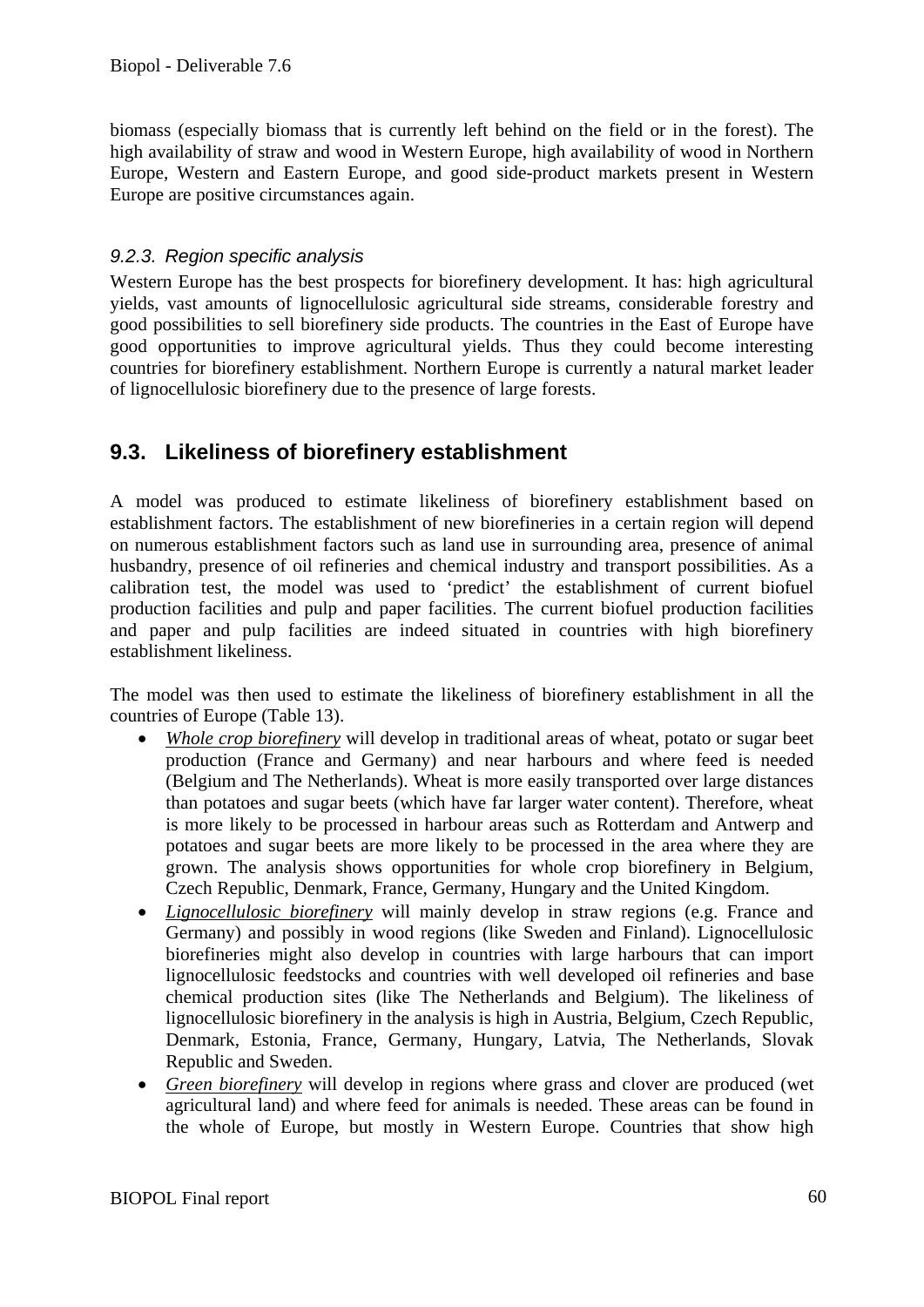opportunities for green biorefinery in the analysis are Belgium, France, Germany, Ireland, The Netherlands and the United Kingdom.

• *Syngas biorefinery* will preferentially develop in an area with large availability of lignocellulosic raw materials (wood or straw ), harbours (supply of feedstocks) and traditional oil refineries and base chemical production (to further process the synthesis gas). The transport of lignocellulosic raw material is relatively easy (no decay) and therefore, syngas biorefinery might also develop in regions with less lignocellulosic biomass, but better harbour facilities. Syngas biorefineries have high chances of development according to the analysis in the countries Austria, Belgium, Czech Republic, Estonia, Finland, France, Germany, Latvia, The Netherlands, Slovak Republic and Sweden.

| <b>Country</b>              |                                       | <b>EU</b> code                  | <b>WCBR</b> |  | <b>LCBR</b> | <b>GreenBR</b> |  | <b>SynBR</b> |
|-----------------------------|---------------------------------------|---------------------------------|-------------|--|-------------|----------------|--|--------------|
| Austria                     |                                       | AT                              |             |  |             |                |  |              |
| Belgium                     |                                       | BE                              |             |  |             |                |  |              |
| Bulgaria                    |                                       | BG                              |             |  |             |                |  |              |
| Cyprus                      |                                       | <b>CY</b>                       |             |  |             |                |  |              |
| Czech Republic              |                                       | CZ                              |             |  |             |                |  |              |
| Denmark                     |                                       | DK                              |             |  |             |                |  |              |
| Estonia                     |                                       | $\rm{EE}$                       |             |  |             |                |  |              |
| Finland                     |                                       | FI                              |             |  |             |                |  |              |
| France                      |                                       | ${\sf FR}$                      |             |  |             |                |  |              |
| Germany                     |                                       | DE                              |             |  |             |                |  |              |
| Greece                      |                                       | $\mathbf{EL}$                   |             |  |             |                |  |              |
| Hungary                     |                                       | HU                              |             |  |             |                |  |              |
| Iceland                     |                                       | IC                              |             |  |             |                |  |              |
| Ireland                     |                                       | $\rm IE$                        |             |  |             |                |  |              |
| Italy                       |                                       | IT                              |             |  |             |                |  |              |
| Latvia                      |                                       | LV                              |             |  |             |                |  |              |
| Lithuania                   |                                       | LT                              |             |  |             |                |  |              |
| Luxembourg                  |                                       | LU                              |             |  |             |                |  |              |
| Malta                       |                                       | <b>MT</b>                       |             |  |             |                |  |              |
| The Netherlands             |                                       | NL                              |             |  |             |                |  |              |
| Norway                      |                                       | NO                              |             |  |             |                |  |              |
| Poland                      |                                       | $\ensuremath{\text{PL}}\xspace$ |             |  |             |                |  |              |
| Portugal                    |                                       | ${\cal PT}$                     |             |  |             |                |  |              |
| Romania                     |                                       | RO                              |             |  |             |                |  |              |
| Slovak Republic             |                                       | <b>SK</b>                       |             |  |             |                |  |              |
| Slovenia                    |                                       | <b>SL</b>                       |             |  |             |                |  |              |
| Spain                       |                                       | ES                              |             |  |             |                |  |              |
| Sweden                      |                                       | <b>SE</b>                       |             |  |             |                |  |              |
| Switzerland                 |                                       | <b>CH</b>                       |             |  |             |                |  |              |
| <b>United Kingdom</b><br>UK |                                       |                                 |             |  |             |                |  |              |
| Legend                      |                                       |                                 |             |  |             |                |  |              |
| <b>Color</b>                | <b>Establishment</b>                  |                                 |             |  |             |                |  |              |
|                             | Very likely                           |                                 |             |  |             |                |  |              |
|                             | Likely                                |                                 |             |  |             |                |  |              |
|                             | Possible if proper measures are taken |                                 |             |  |             |                |  |              |

Table 13. Summary of countries with high establishment factors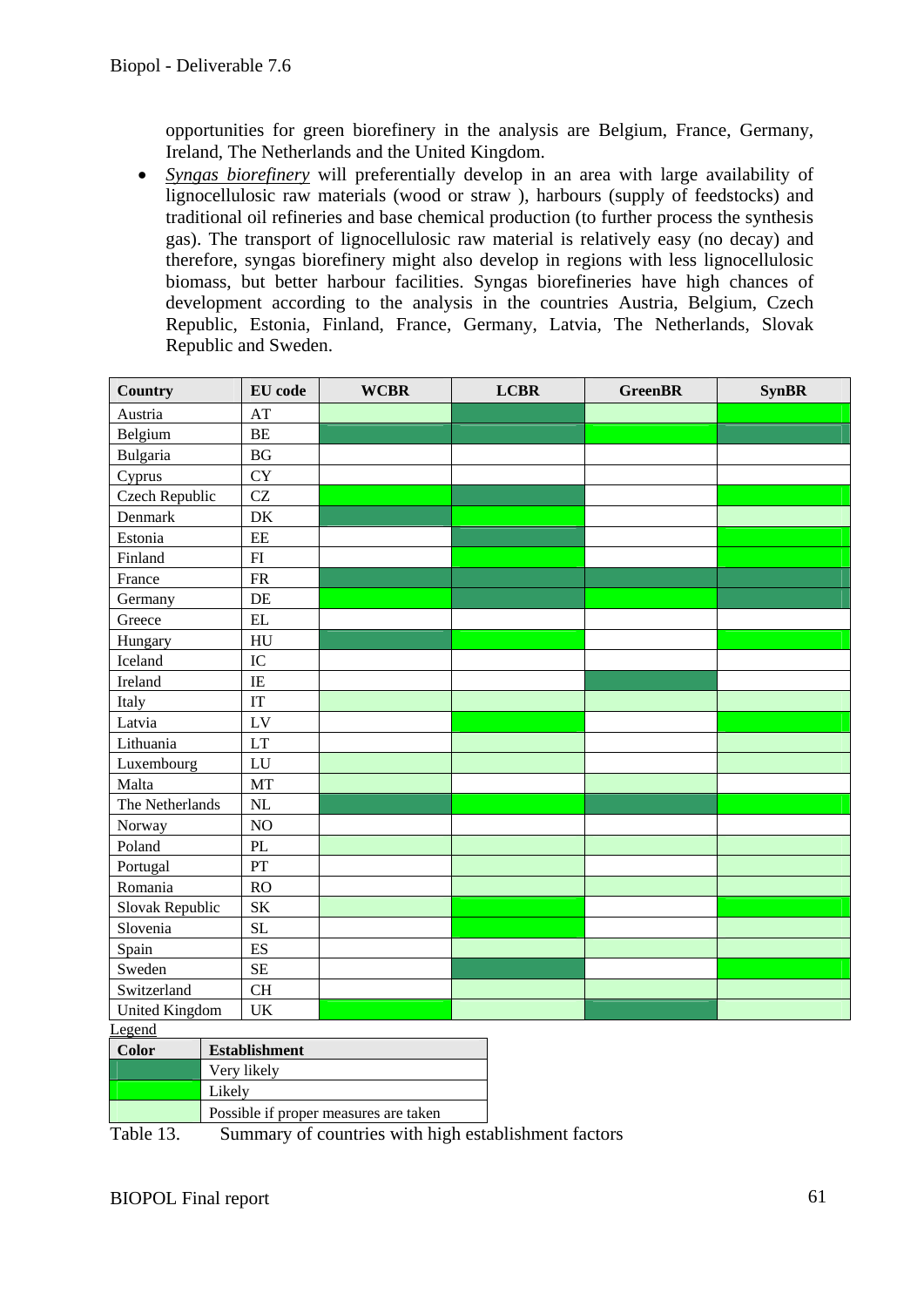### **9.4. Cost estimates**

Costs of pilot and demonstration-scale biorefineries were estimated from a full-scale plant perspective, from a research project point of view, and from real world pilot- and demonstration-scale biorefineries.

- The costs of demonstration plants can be estimated from the fixed capital investment, the costs of raw materials and the costs of utilities. Adaptation has been employed to account for higher labour costs.
- The fixed capital costs will be higher for stand-alone plants than for plants alongside another plant.
- The costs of pilot plants should be calculated from the research perspective.
- The real world pilots and demonstrations show a huge spread of investment costs ranging from 3 M€ to 200 M€.

### **9.5. Recommendations**

The following general recommendations could help the establishment of biorefineries: improve regulations, improve profitability (cut costs, increase revenues), solve technological issues, improve image of biorefineries and tackle food and feed issue.

If the image of biorefineries is improved and if the food and feed issue is tackled, it is expected that the negative opinion of some political stakeholders will also change.

Establishment and type of biorefinery should depend on the local circumstances (establishment factors).

The North of Europe could attract more chemical industry to increase the efficiency of their lignocellulosic biorefineries. This way, the presence of lignocellulosic biorefineries could become an establishment factor for the chemical industry instead of the other way around.

In the East of Europe the agricultural yield could be increased. This would also increase the likeliness of biorefinery establishment in this region.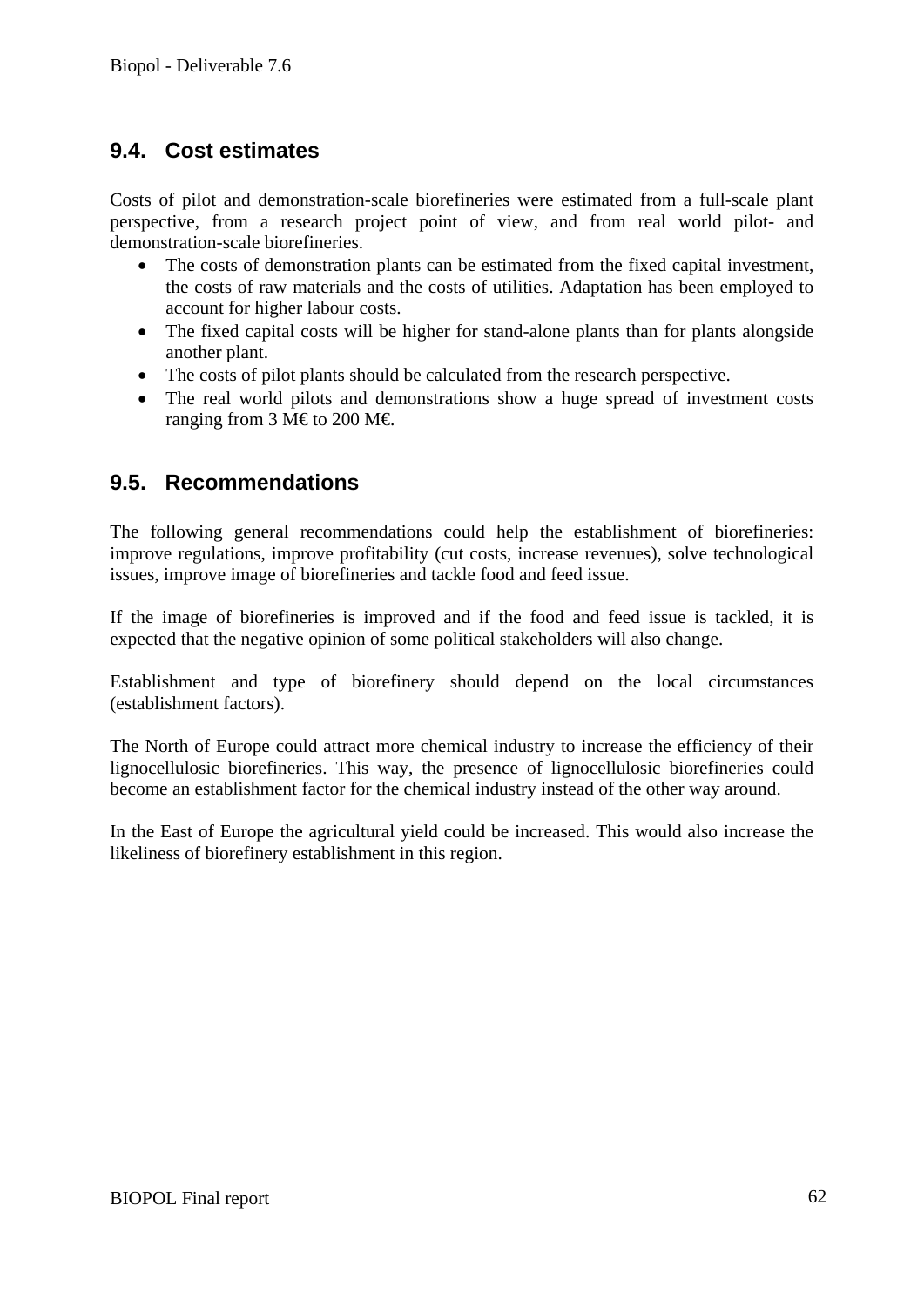## **10. References**

#### Chapter 2. Technical status

Kamm, B., M. Kamm & K. Soyez, (Eds) (1998) Die Grüne Bioraffinerie/ The Green Biorefinery. Technologiekonzept, 1st International Symposium Green Biorefinery/Grüne Bioraffinerie, Oct. 1997, Neuruppin, Germany. Proceedings, Berlin, ISBN 3-929672-06-5.

Kamm, B., M. Kamm & P. Gruber, (2006a) Biorefinery Systems –an Overview, In: Biorefineries – Industrial Processes and Products. Status Quo and Future Directions. (Eds: B. Kamm, M. Kamm, P. Gruber), WILEY-VCH, Weinheim, Vol. 1, pp. 3-40.

Kamm, B., M. Kamm, M. Schmidt, T. Hirth & M. Schulze, (2006b) Lignocellulose- based Chemical Products and Product Family Trees, in Biorefineries-Industrial Processes and Products, Status Quo and Future Directions (Eds: B. Kamm, M. Kamm, P. Gruber), WILEY-VCH, Weinheim Vol. 2, 97-149.

Kamm, B., P. Gruber, M. Kamm, (2007) Biorefineries- Industrial Processes and Products, Ullmann's Encyclopedia of Industrial Chemistry, 7th ed. WILEY-VCH.

Kamm, B., Schönicke, P. & Kamm, M. (2009) Biorefining of Green Biomass – Technical and Energetic Considerations, *CLEAN*, 37 (1), 27-30.

Koutinas, A.A., R. Wang, G.M. Campbell & C. Webb, (2006) A Whole Crop Biorefinery System: A closed System for the Manufacture of Non-food-Products from Cereal, in Biorefineries-Industrial Processes and Products, Status Quo and Future Directions (Eds: B. Kamm, M. Kamm, P. Gruber), WILEY-VCH, Weinheim Vol. 1, 165-191.

Kromus, S., B. Kamm,, M. Kamm, P. Fowler & M. Narodoslawsky, (2006) The Green Biorefinery Concept – Fundamentals and Potentials, in Biorefineries – Bio-based Industrial Processes and Products. Status Quo and Future Directions. (Eds: B. Kamm, M. Kamm, P. Gruber), WILEY-VCH, Weinheim, Vol. 1, 253-294.

Levy, P. F., Sanderson, J. E., Kispert, R. G. & Wise, D. L. (1981) Biorefining of biomass to liquid fuels and organic-chemicals. *Enzyme and Microbial Technology,* 3 **(3)** 207-215.

National Research Council (NRC, U.S.A.) (2000) Bio-based Industrial Products: Priorities for Research and Commercialization, National Academic Press, Washington D.C..

Schönicke, P. & Kamm, B. (2009) Whole Crop Biorefinery – Technical and Energetic Considerations. In preparation for submittting to *Biofpr*.

Werpy, T., G. Petersen, (2004) Top Value Added Chemicals from biomass [U.S. Department of Energy, Office of scientific and technical information, No.: DOE/GO-102004-1992, www.osti.gov/bridge].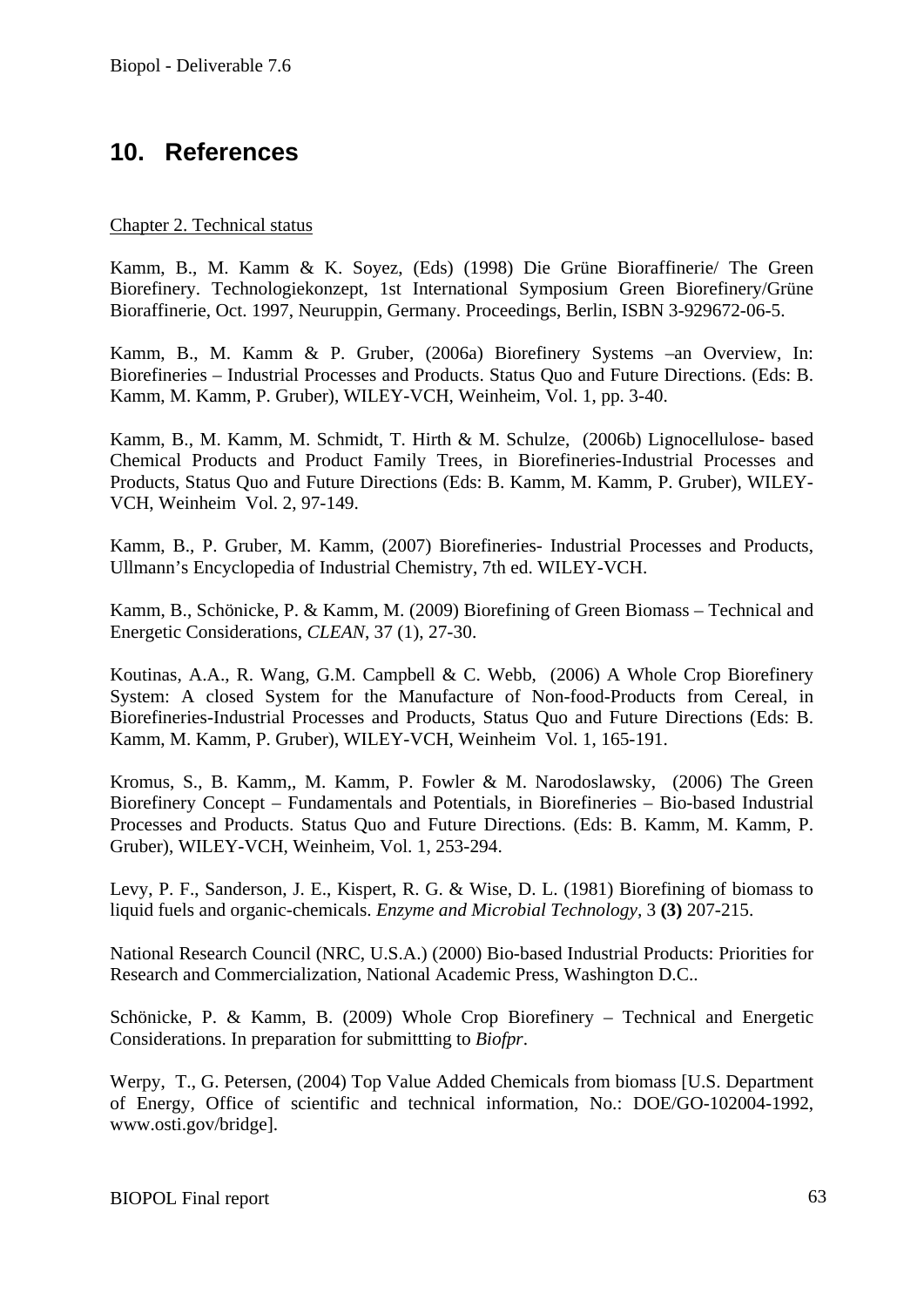Zoebelin, H., (Ed) (2001) Dictionary of Renewable Resources, WILEY-VCH, Weinheim.

Chapter 3 - Acceptance of biorefinery concepts amongst industrial actors, consumers and NGOs

RFA (2009) Carbon and sustainability reporting within the Renewable Transport Fuel Obligation. Renewable Fuels Agency.

[http://www.renewablefuelsagency.org/\_db/\_documents/RFA\_C&S\_Technical\_Guidance\_Pa rt\_2\_v1\_200809194658.pdf]

#### Chapter 5 – Political legitimicy of biorefineries

Peck, P., Bennett, S. J., Bissett-Amess, R., Lenhart, J., Mozaffarian, H. (2009) Examining understanding, acceptance, and support for the biorefinery concept among EU policy-makers. *Biofpr*. 3 (3) Forthcoming.

#### Chapter 8. Current implementation status

Fischer, G., Hizsnyik, E., Prieler, S. & van Velthuizen, H., (2007) Assessment of biomass potentials for biofuel feedstock production in Europe: Methodology and results. http://www.refuel.eu/fileadmin/refuel/user/docs/Refuel-D6-Jul2007-final6.pdf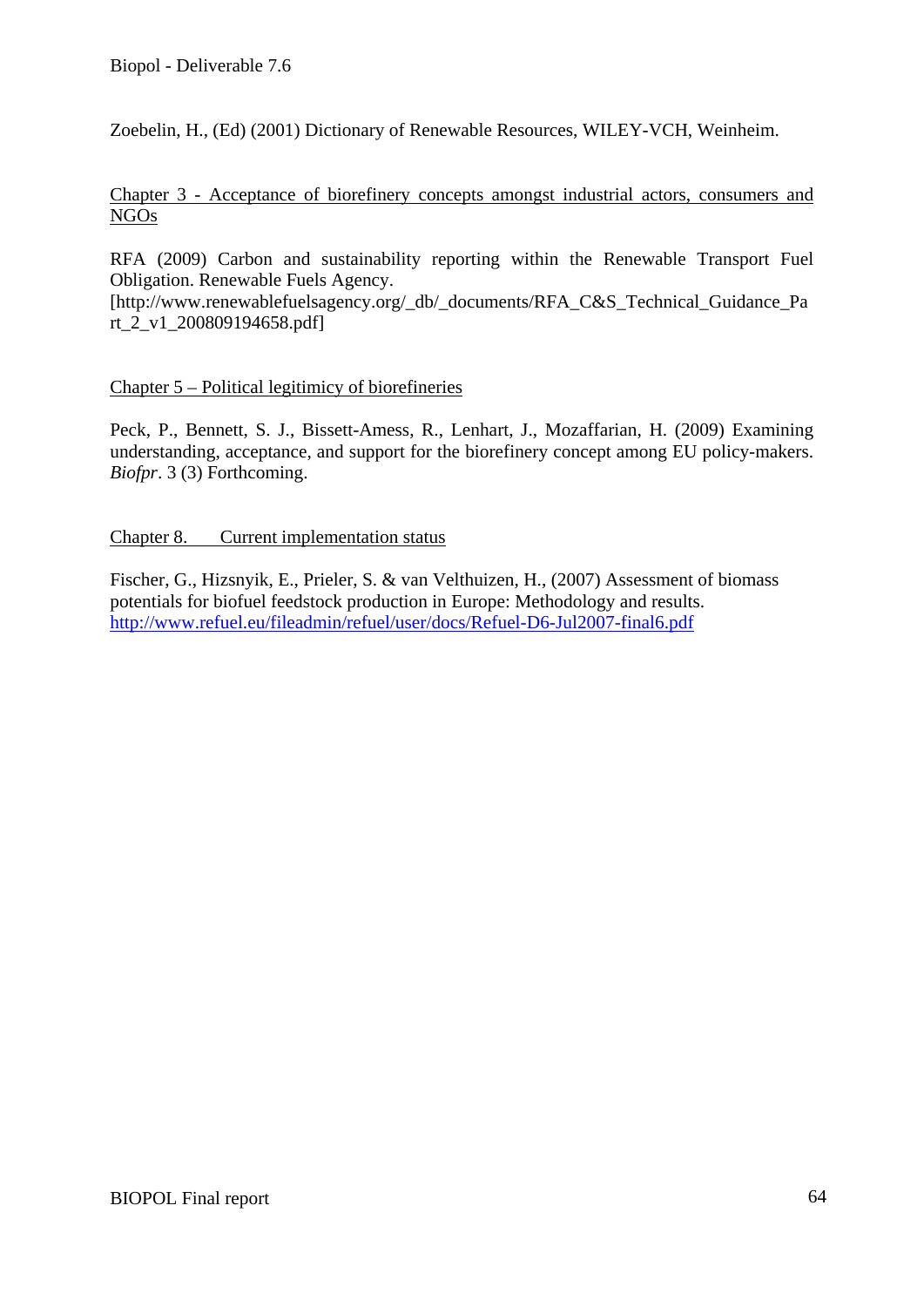# **11. Dissemination activities**

Project results were disseminated via three primary means: two public workshops, a range of publications in the academic and non-academic press, and public BIOPOL deliverables.

### **11.1. Workshops**

The two workshops were held on 12 February 2008 and 30 March 2009. The first workshop was used to ask the stakeholders to provide suggestions and recommendations concerning the biorefinery concept. The second workshop presented the biorefinery assessments and recommendations to European Stakeholders and policy makers. Correspondingly, both oneday workshops included a lecture program. The first workshop included parallel discussion sessions on specific topics that could feed information into the relevant work packages. The second workshop included an interactive panel discussion session to engage participants in a discussion about the implications for industry and policy.

Each workshop attracted over 100 people from 15 European countries, plus representatives of Canada, Nigeria, and South Africa. Representatives of the European Technology Platforms (Biofuels, Plants for the Future, Forestry and SusChem) were specifically invited to both workshops. The second workshop was addressed by an external speaker from Natural Resources Canada, who was joined for the panel discussion by representatives of the Port of Rotterdam, the Biofuels Technology Platform, North-Rhine Westphalia state and the European Commission DG Research.

In addition to disseminating project work and results, the workshops provided important inputs. One conclusion that emerged from these events was that even amongst groups of experts there remains a great deal of inconsistency regarding definitions, expectations and recommendations for biorefinery development. Interaction between project partners, policymakers, industrialists, researchers and others during the events revealed the importance of understanding and incorporating the current strategies behind actors in the biorefinery field. Industrial actors found it difficult to reconcile their activities (products or facilities) against the optimised biorefinery concepts developed by the project. The influence of this input is evident in the work on biorefinery demonstration and scenarios. The demonstration strategies modelled include the possibility of incorporating biorefinery processes into existing operations. The techno-economic scenarios look at the opportunities for using by-products to deliver additional value to current enterprises.

Reports of the workshops have been published in the Green Chemistry Newsletter and at www.biorefinery.nl/biopol.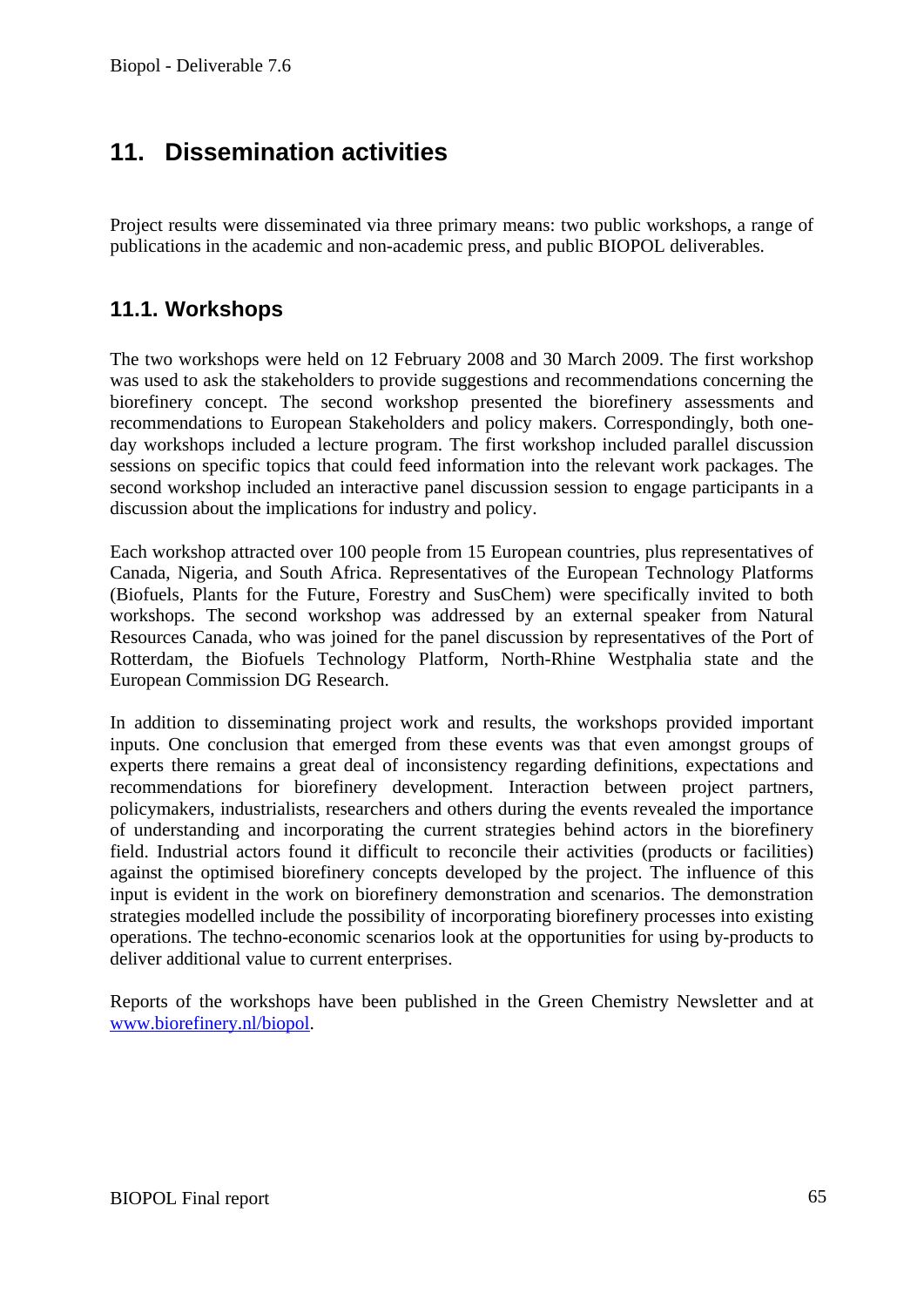### **11.2. Publications**

Submitting four papers containing project results for publication in peer-reviewed journals was a project deliverable. This number was exceeded and hopefully further papers will be published after the project close.

#### *11.2.1. Papers submitted and accepted for publication as of April 2009*

Bennett, S. J., Annevelink, E. (2009) Establishing a sustainable biorefining industry. In Focus Editorial. *Biofpr*. 3 (3) Forthcoming.

Kamm, B., Schönicke, P., Kamm, M. (2009) Biorefining of green biomass - technical and energetic considerations. *CLEAN*. 37 (1) 27 – 30.

Menrad, K., Klein, A., Kurka, S. (2009) Interest of industrial actors in biorefinery concepts in Europe. *Biofpr*. 3 (3) Forthcoming.

Peck, P., Bennett, S. J., Bissett-Amess, R., Lenhart, J., Mozaffarian, H. (2009) Examining understanding, acceptance, and support for the biorefinery concept among EU policy-makers. *Biofpr*. 3 (3) Forthcoming.

Kamm, B., Schönicke, P., Kamm, M. (2009) The whole crop biorefinery - technical and energetic considerations. *Biofpr*. Forthcoming.

Kurka, S., Menrad K. (2009) Biorefineries and bio-based products from the consumer's point of view. *Proceedings of the ICABR International Consortium on Agricultural Biotechnology Research 2009*.

#### *11.2.2. Papers that are expected and are forthcoming as of April 2009*

Paper arising from Work Package 5 on 'Demonstration potentials'.

Paper arising from Work Package 3 on 'Techno-economic modelling of biorefinery processes in the European energy economy'

Paper arising from Work Package 2 on 'View of consumers towards biorefinery concepts.'

Paper arising from the final project report and summarising how the various research activities inform the overall conclusions.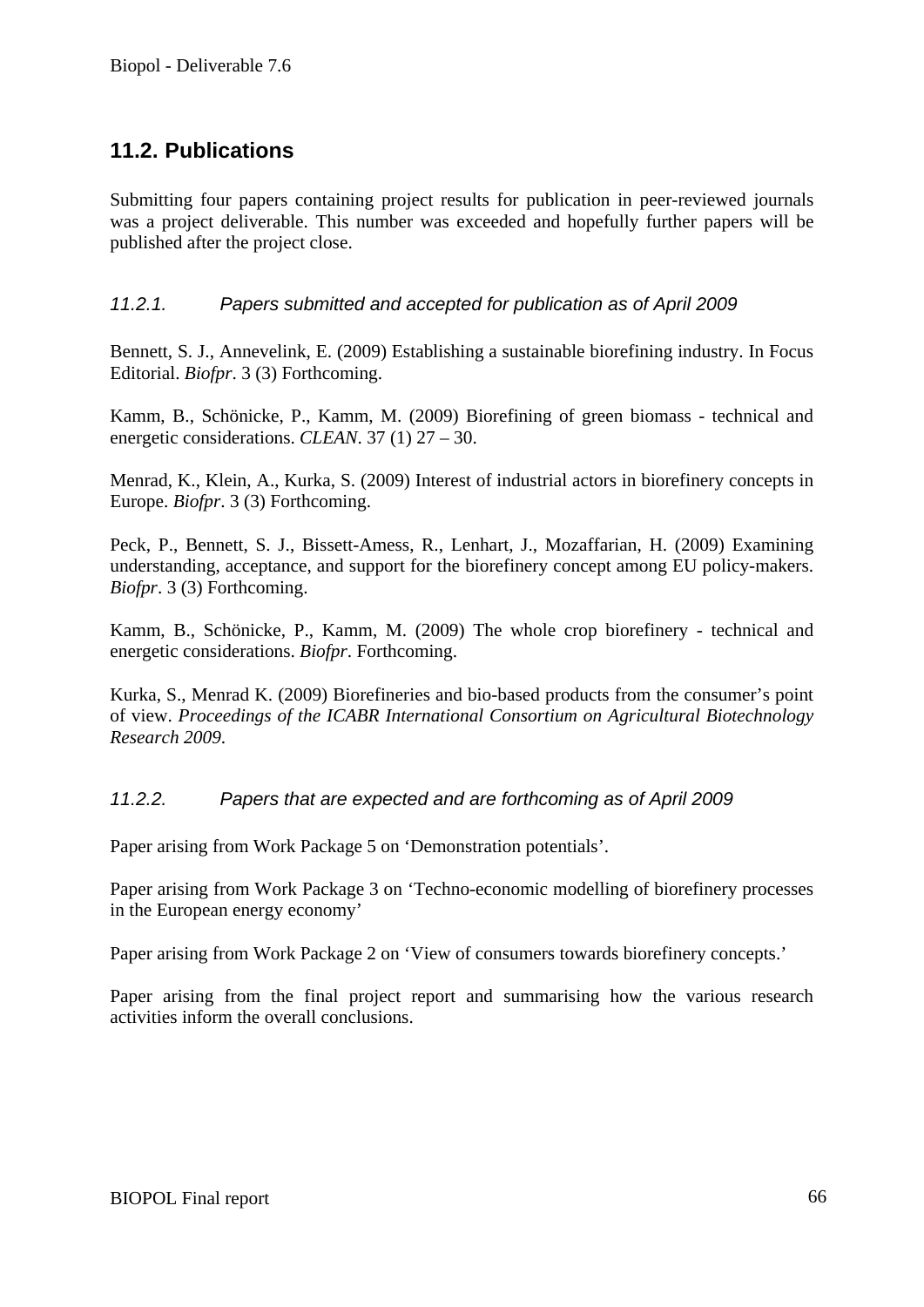#### *11.2.3. Other publications publicising Biopol work*

Annevelink, E. (2007) Assessment of BIOrefinery concepts and the implications for agriculture and forestry POLicy. Poster presentation at European Biomass Conference, Berlin, May 2007

Bennett, S. J., Pearson, P. J. G. (2008) Institutional barriers to industrial biorefineries: A study of developments and attitudes in the UK. Oral presentation at RRB4, Rotterdam, June 2008

Bennett, S. J., Pearson, P. J. G. (2008) Unlocking the petroleum-chemical complex. Oral presentation at RSC 'Future Energy: Chemical Solutions', Nottingham, September 2007

Bennett, S. J. (2008) Green Biorefineries. *Cleantech*. 2 (4) 15

Bennett, S. J. (2008) Institutional Barriers to Biorefineries. *CheManager Europe*. 2 (6) 30.

Bennett, S. J. (2008) The Algal biorefinery concept. *Cleantech*. 2 (5) 21

Bennett, S. J. (2008) The Biorefinery Concept. *Cleantech*. 1 (11) 14

Bennett, S. J. (2008) Two Platforms Better Than One? *Cleantech*. 2 (1) 26

*The BioreFuture 2008 Workshop*. Article in Green Chemistry Network Newsletter. Issue 30. 2008.

Bennett, S. J. (2009) Bioplastics: Growing a new industry. *Cleantech*. 3 (1)12

Kurka, S. Menrad K. (2009) *View of consumers towards biorefinery concepts*. Poster presentation at Biorefinica 2009, Osnabrueck, January 2009

*The BioreFuture 2009 Workshop*. Article in Green Chemistry Network Newsletter. Forthcoming